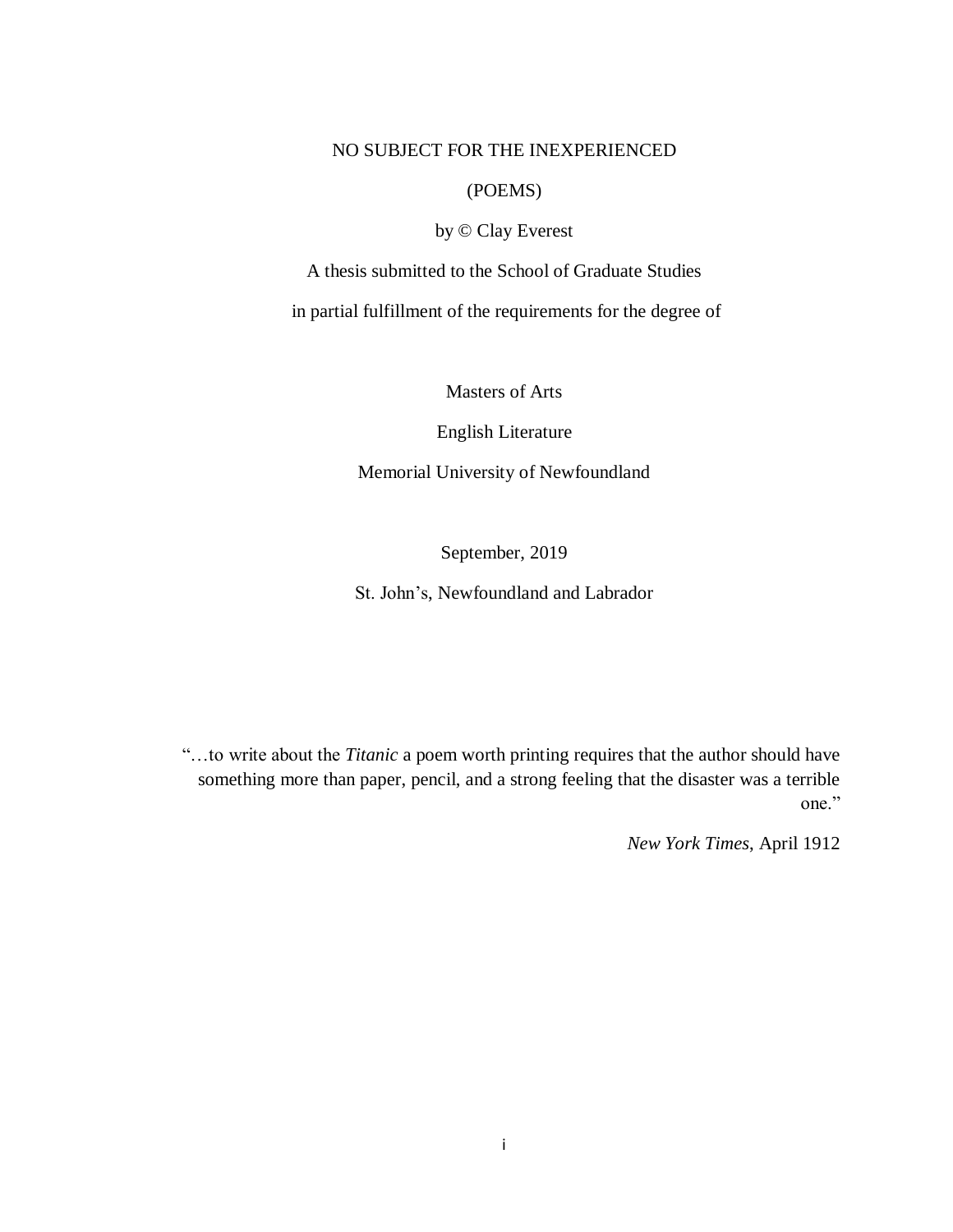#### ABSTRACT

*No Subject for the Inexperienced* is a collection of poems that explores the commodification of disaster narratives in the tourism industry and how these curated narratives influence our understanding of place. Focusing primarily on the relationship between the city of Halifax, the sinking of the *Titanic*, and the Halifax Explosion, the poems investigate how history is experienced and consumed by those within and without the culture, using a range of perspectives and materials. Museum artifacts, tourist brochures, as well local attractions are used to underscore their own commodification. A series of unreliable narrators, such as a conspiracy theorist, *TripAdvisor* reviewers, and a talkative barfly, reveal their own agendas as consumers and producers of culture. Finally, the collapse of a fictional relationship invites a consideration of how an author selectively creates and presents a private narrative to an audience, paralleling the larger public curation of history and culture. Through this collision of narratives, voices, and ephemera dealing with loss, *No Subject for the Inexperienced* ultimately critiques the ethics of 'knowing' a past, how history is packaged and sold in the present, and how our own relationships with place and history are influenced by the recirculation of these narratives.

Keywords: Titanic (steamship), Atlantic Canada, Poetry, Nova Scotia – Tourism, Nova Scotia – History, Ships, *Titanic*, Halifax Explosion, North Atlantic – Shipwreck, Disaster Tourism, Commodification.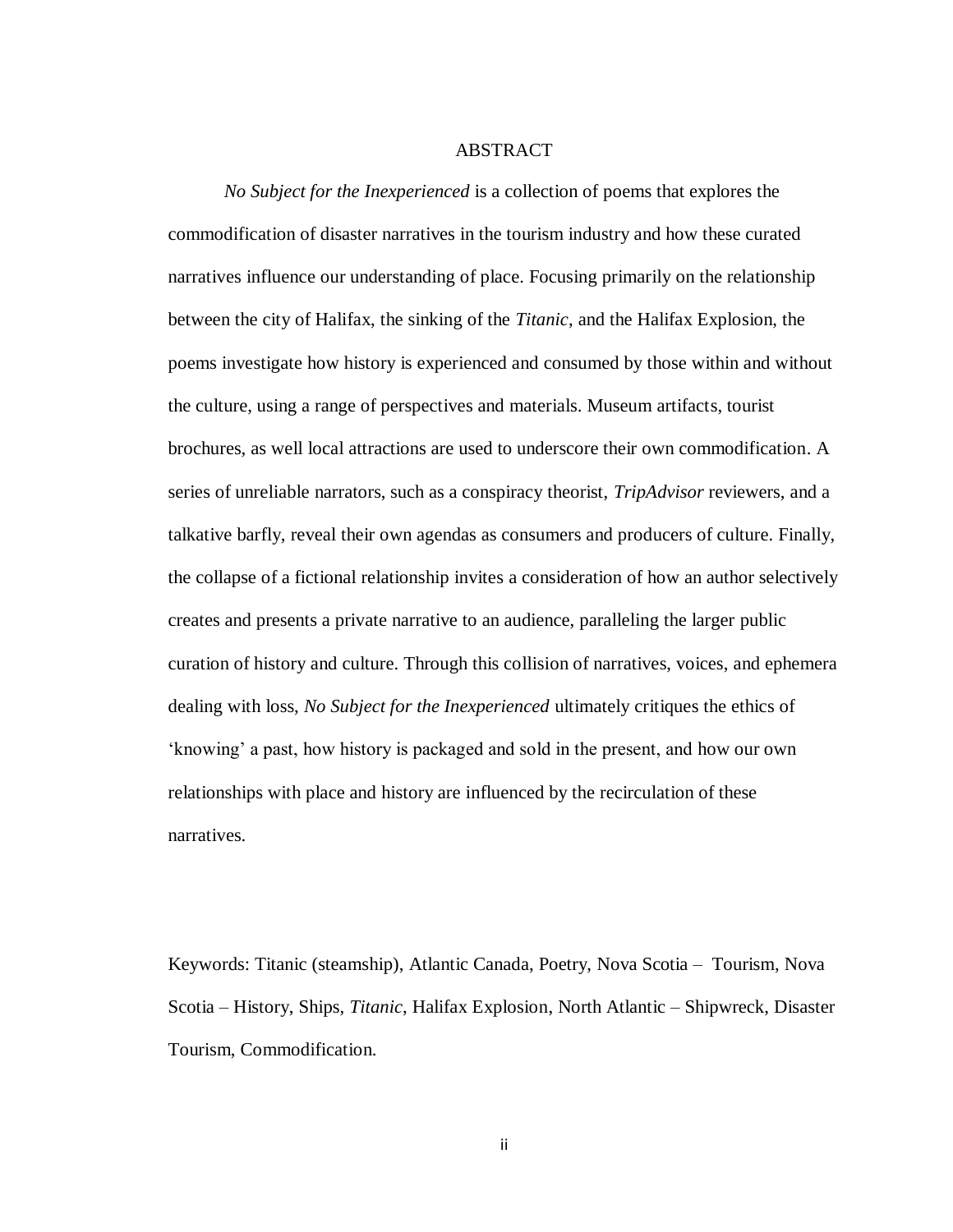## ACKNOWLEDGEMENTS

I would like to acknowledge the careful reading and encouragement of Caitlin Charman and James Langer for helping guide this project. I would also like to thank Jamie Pitt, Nicole Brewer, William Kemp, James Southcott, Charlotte Van Ryn, and Jaime Sugiyama for their encouragement and input.

The poems "Wintering" and "First Lines" have appeared in *Riddle Fence*. The poem "Summoning" will appear in a forthcoming issue of *Paragon*. Early drafts of "Archivist," "Curse," "Construction," "Collision," "Touching History," "The Gaff-Man," "Buried at Sea," "Identification," "Signal Hill," "Scared," and "Motion Pictures" were published in the Chapbook *No Subject for the Inexperienced* by Words(on)Pages.

These poems were made possible thanks to funding from the Department of English at Memorial University of Newfoundland.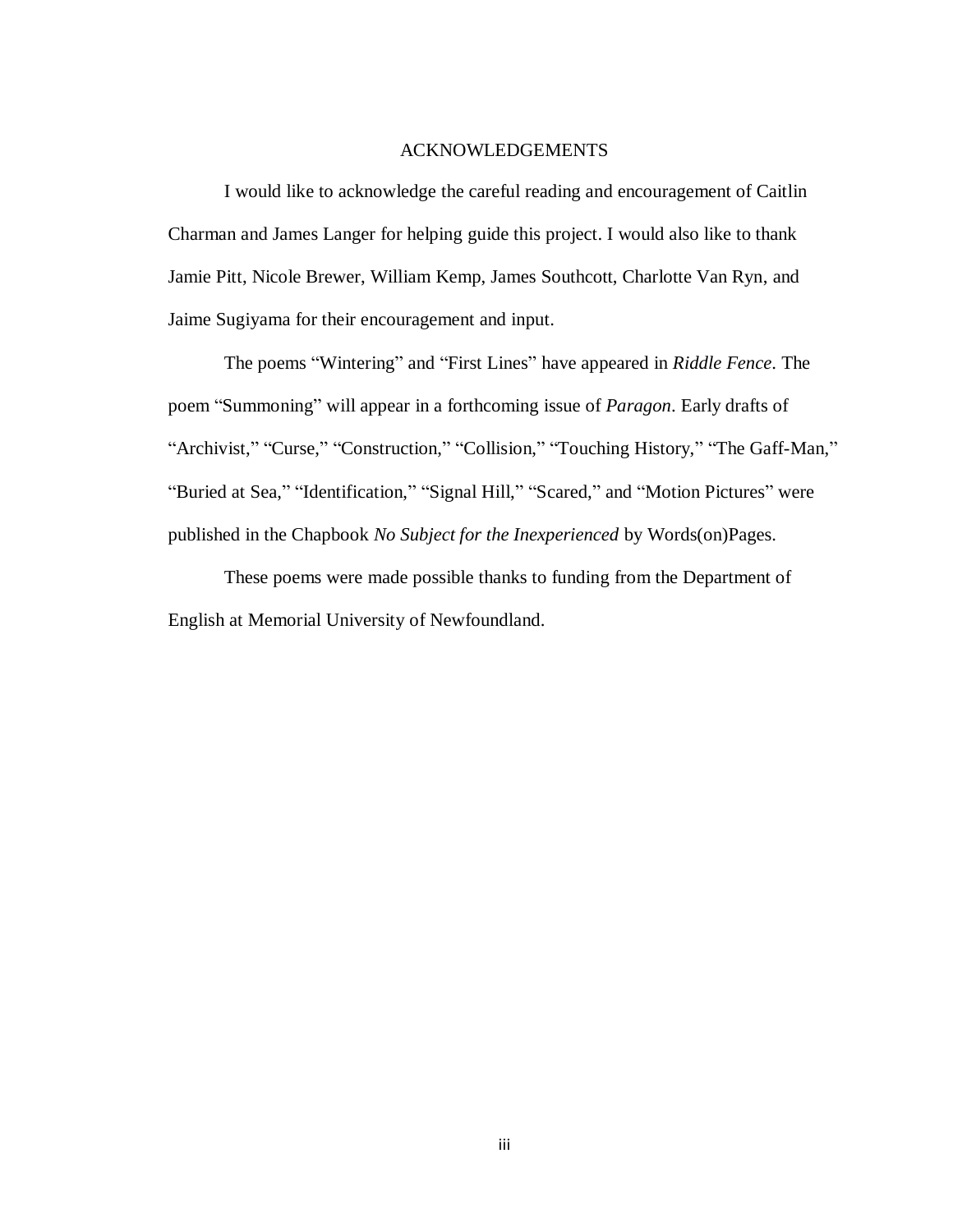# TABLE OF CONTENTS

| <b>ABSTRACT</b>                              | 11             |
|----------------------------------------------|----------------|
| <b>ACKNOWLEDGMENTS</b>                       | iii            |
| <b>TABLE OF CONTENTS</b>                     | vi             |
| <b>RESEARCH</b>                              | 1              |
| <b>NARRATOR</b>                              | $\overline{c}$ |
| <b>ARCHIVIST</b>                             | 3              |
| <b>CURSE</b>                                 | $\overline{4}$ |
| <b>CONSTRUCTION</b>                          | 5              |
| <b>COLLISION</b>                             | 6              |
| <b>FIRST LINES</b>                           | 7              |
| <b>HISTORY</b>                               | 9              |
| <b>FOG</b>                                   | 10             |
| <b>LOOSE ENDS</b>                            | 11             |
| THE MERSEY INQUIRY                           | 13             |
| <b>ECHOES</b>                                | 14             |
| <b>ARTIFACTS</b>                             | 15             |
| HALIFAX WRECKED: THE HALIFAX EXPLOSION       | 16             |
| <b>TOUCHING HISTORY</b>                      | 18             |
| <b>HAUNTING</b>                              | 19             |
| <b>DISAPPEARED</b>                           | 20             |
| <b>SILVER SCREEN</b>                         | 21             |
| <b>REAL LIFE TITANIC</b>                     | 22             |
| $TITANIC$ (1943)                             | 23             |
| LAWRENCE BEESLEY: A NIGHT TO REMEMBER (1958) | 25             |
| <b>HALIWOOD</b>                              | 26             |
| THE UNWRITTEN HISTORY OF ROSE DAWSON         | 28             |
| POINTS OF INTEREST                           | 29             |
| <b>SIGNAL HILL</b>                           | 30             |
| <b>ICEBERG SEASON</b>                        | 31             |
| <b>TOURIST POLE</b>                          | 32             |
| <b>COMPASS</b>                               | 33             |
| <b>NOSTALGIA</b>                             | 34             |
| <b>ESCAPE</b>                                | 36             |
| <b>FAIRVIEW LAWNS CEMETERY</b>               | 37             |
| <b>COAL</b>                                  | 38             |
| <b>FIVE FISHERMEN</b>                        | 39             |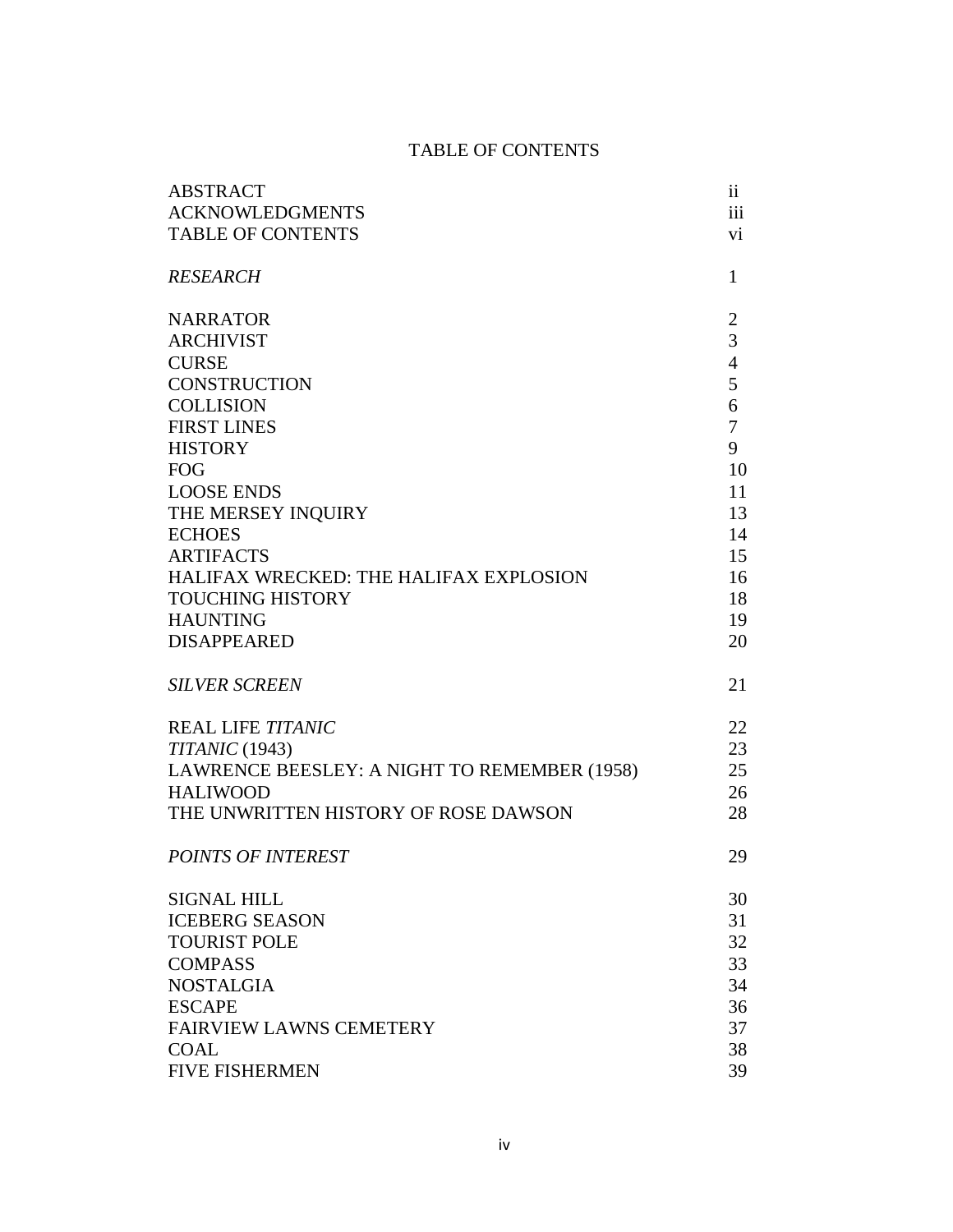| ST. PAUL'S                         | 40 |
|------------------------------------|----|
| <b>MAYFLOWER</b>                   | 41 |
| <b>LUNENBURG</b>                   | 42 |
|                                    |    |
| <b>APRIL 1912</b>                  | 43 |
| THE GAFF-MAN                       | 44 |
| <b>BURIED AT SEA</b>               | 47 |
| <b>IDENTIFICATION</b>              | 48 |
| THE JUST MISSED IT CLUB            | 49 |
| <b>MEMORY</b>                      | 50 |
| <b>MORNING</b>                     | 51 |
| <b>MORNING AFTER</b>               | 52 |
| <b>WITNESS</b>                     | 53 |
| <b>TESTIMONY</b>                   | 54 |
| <b>SCARED</b>                      | 55 |
| <b>WINTERING</b>                   | 56 |
| <b>MOTION PICTURES</b>             | 57 |
| <b>NAVIGATION</b>                  | 58 |
| <b>POEM</b>                        | 59 |
| <b>SUMMONING</b>                   | 60 |
| <b>BIBLIOGRAPHY AND REFERENCES</b> | 61 |
| <b>APPENDICES: NOTES</b>           | 63 |
|                                    |    |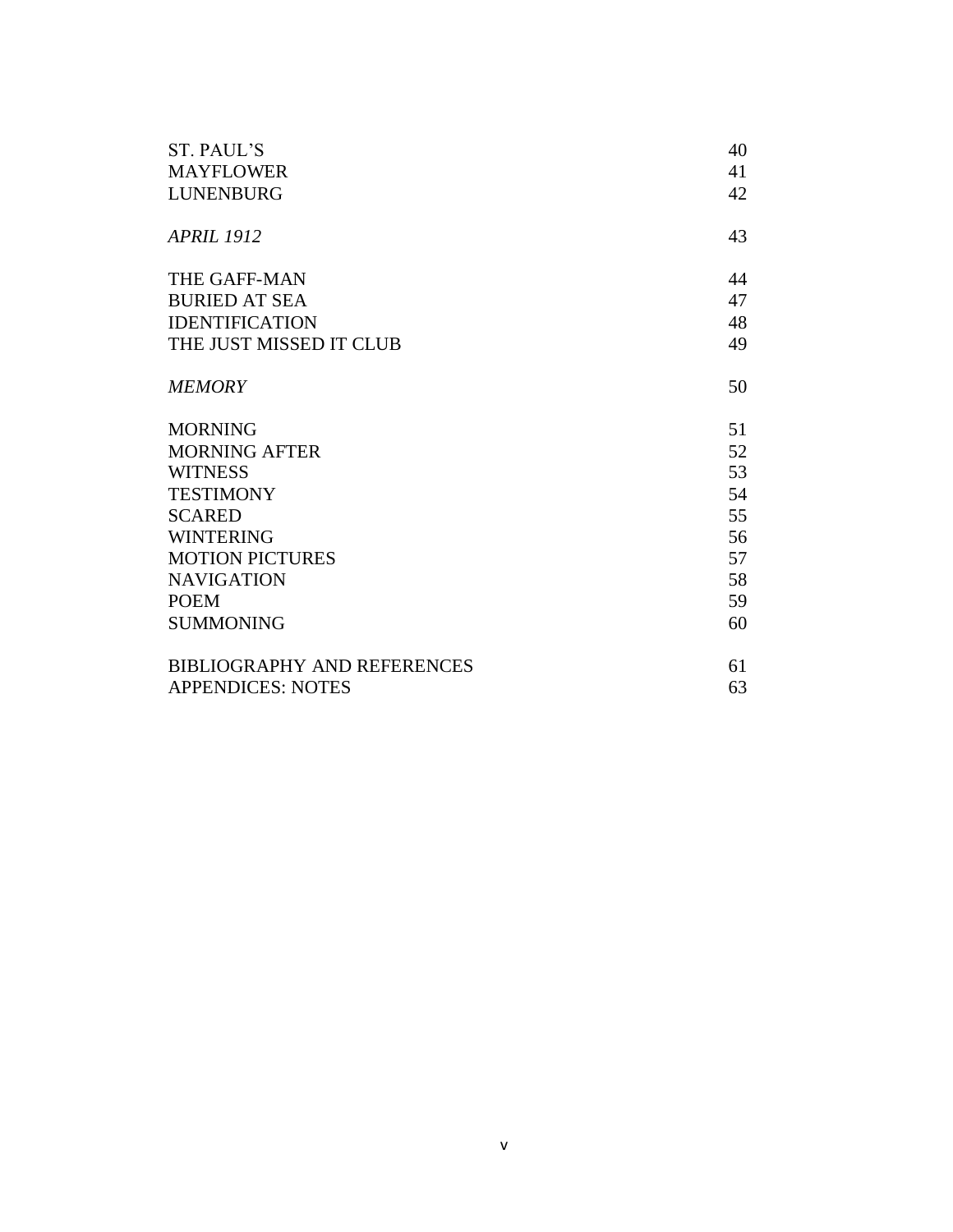# RESEARCH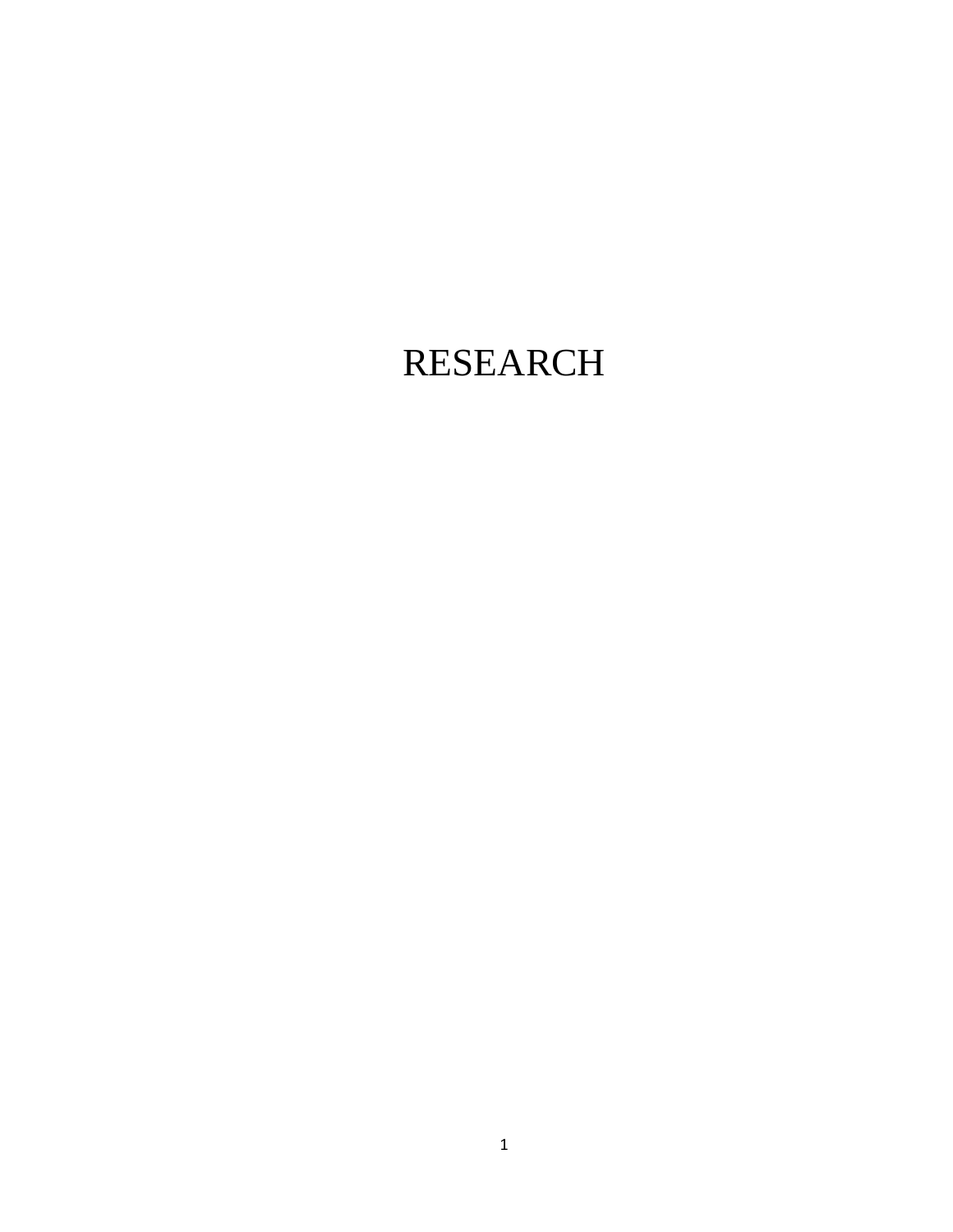#### **NARRATOR**

Sit at the bar, not by it. It makes conversation easier. Scan for signs of admission: plastic tags with museum logos, Hop-On-Hop-Off-Halifax stickers, or paper bracelets loosely wrapped around their wrist. Listen to their reason for visiting: distant cousins, history buffs on a cruise, parents of university students up for the long weekend. Tell them the best donair place (Tony's by The Commons, not the one downtown); say the food is "right good" and add a "b'y" at the end (they'll love the local colour). Let them correct you with the wrong dates and butchered pronunciation of place names.

Wait until they are about to lose interest then mention the curse. If they perk up and ask what curse, you have them. You are now The Mariner.

Wait for them to take a seat before you tell them, "It's a bit of a story." Decide what will appeal most to them: White Star ships built to bring death to Halifax, the mother who died in the Explosion and continues to search for her missing children, lovers who tried to swim across the narrows but were caught in the tide. It doesn't matter if it's true – only that the story is good and the curse believable. When you are about to reach the climax, finish your drink, look at the empty glass and let them buy you another, something cheap like Canadian or Keith's (as a kindness to their wallet). Finish the story and assure them it's true, that you read it in a book you made up, "It's hard to find unless you know where to look." Shake their hands, wish them well on their journey, and remind them it's Tony's on Cunard. Disappear into the crowd on Argyle and make your way to the next pub.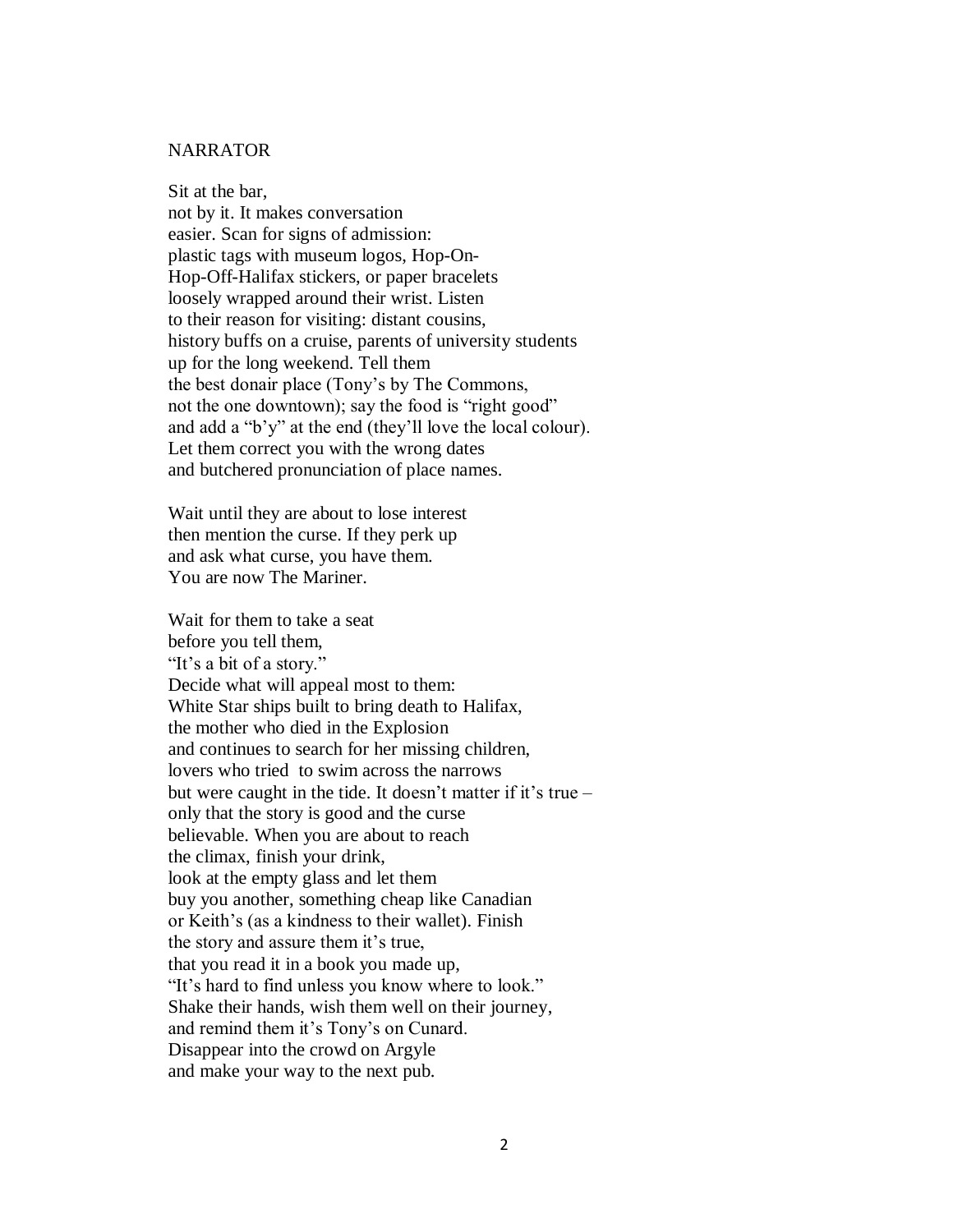## ARCHIVIST

His arm turns the wheel, pulling him through the first weeks after the disaster. Descriptions of white lifejackets resting on swells like seagulls or ice floes. Sailors' accounts: "It must have been violent." Splintered deck planks and cabin fittings scattered among the bodies were enough for the papers to speculate about an explosion, though official reports state the *Titanic* sank in one piece.

He can feel dampness in his bones, the kind that can only be helped by warm water mixed with rum and sugar. The kind of damp waiting outside to seep into his body as he walks the short distance from the archive to the warmth of home—where she is wrapped in a blanket, reading, and there is chicken thawing in the sink.

He can already hear the clatter of plates, water churning in the kettle, the crisp strings of Christmas songs from the radio. He will watch the window bend at each gust of wind, the dull orange tinge cast in the sky from streetlights, her reflection in the glass, lighting candles over the South End of Halifax before extinguishing the match with a quick flick of her wrist.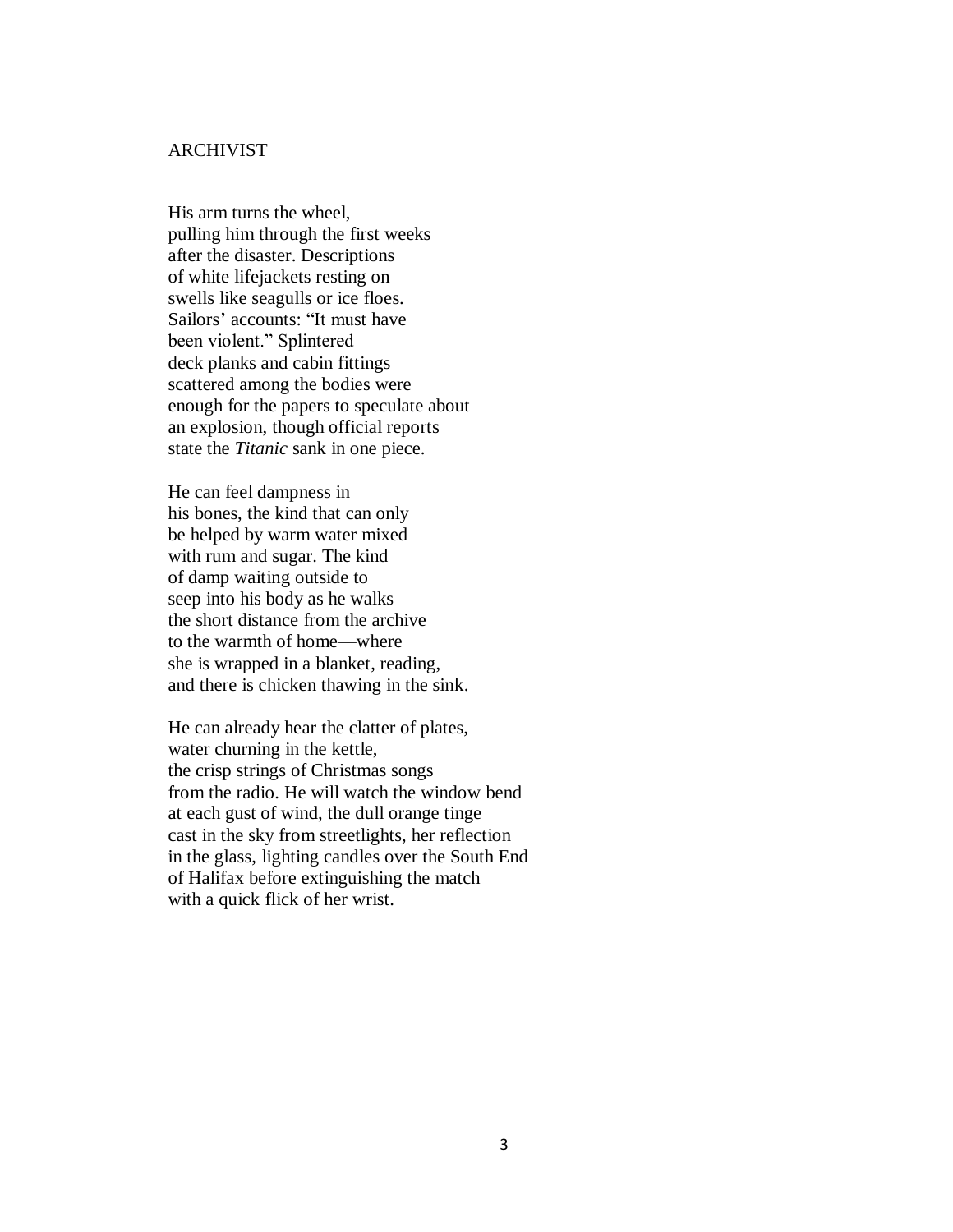# **CURSE**

Outside, wind stripped leaves from trees and drove snow into the window like a hammer

against a rivet head. "Three disasters, all Belfast born, will land upon these haunted shores."

Your expression changed from tired to excited, as if the rhyme could make the curse real. I watched your silhouette

on the wall lean into mine. "The first will come in storm, the second in silence, and the final in violence."

We were still, listening to the gusting wind, flakes bursting against the glass. In the soft light of the candle I saw you believe.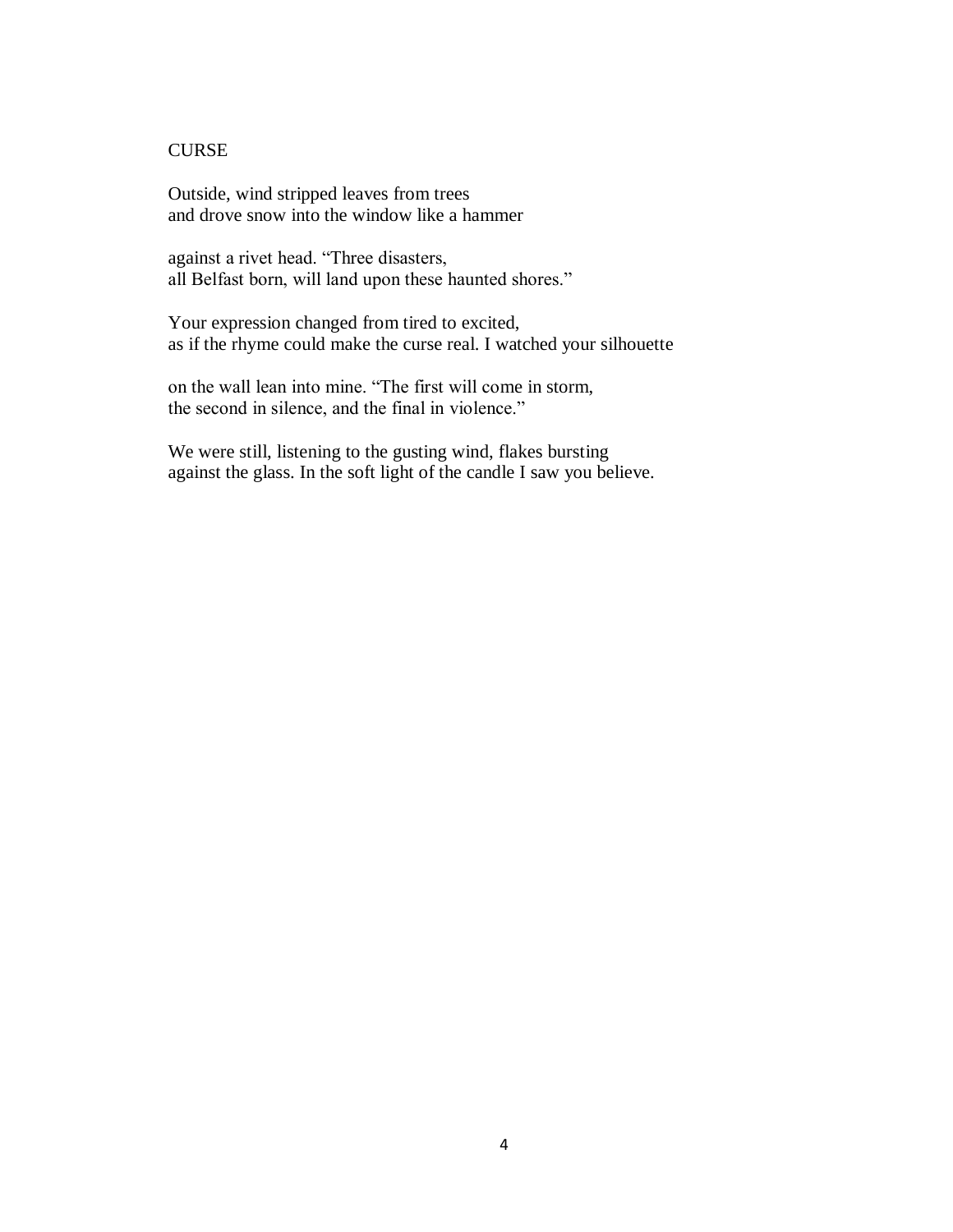#### **CONSTRUCTION**

After exchanging "what do you do?" and "I just moved to town", where the conversation stumbles like our friends out for a smoke, you told me about your great-grandfather, a survivor who helped rebuild the city. I told you I loved boats, but couldn't articulate why, so I began explaining Edwardian shipbuilding instead. They used small bits of iron, heated until they were white hot. They were placed between steel plates, and hammered until watertight.

"Like this," I said, overlapping my pinky with your pointer.

"What if," you asked, placing a finger where our hands met, "I were to press here?" "The rivets would pop." "And?" "That's how the water gets in."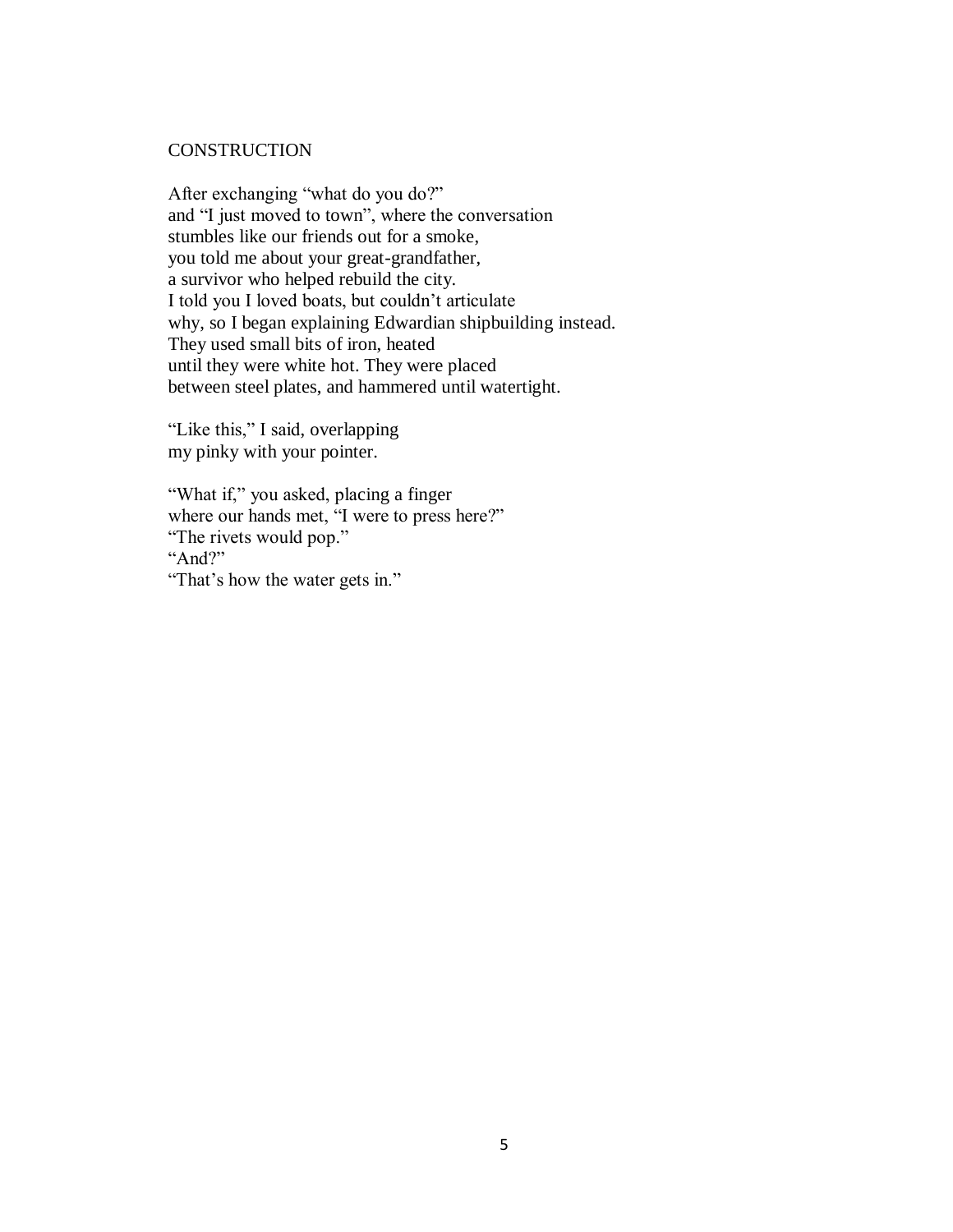# **COLLISION**

The gentle rise of hulls riding swells, the pop of rivets opening to water, groans of stressed steel bending in ways it wasn't designed for. The forceful exhale of air escaping from below the waterline, the severing and settling into the mattress as sleep washes over the twain, stilling fingers, loosening grips. Around us lay the debris of need, shirts tossed away, pants coiled at the foot of the bed, sheets resting on the steady swell of breath.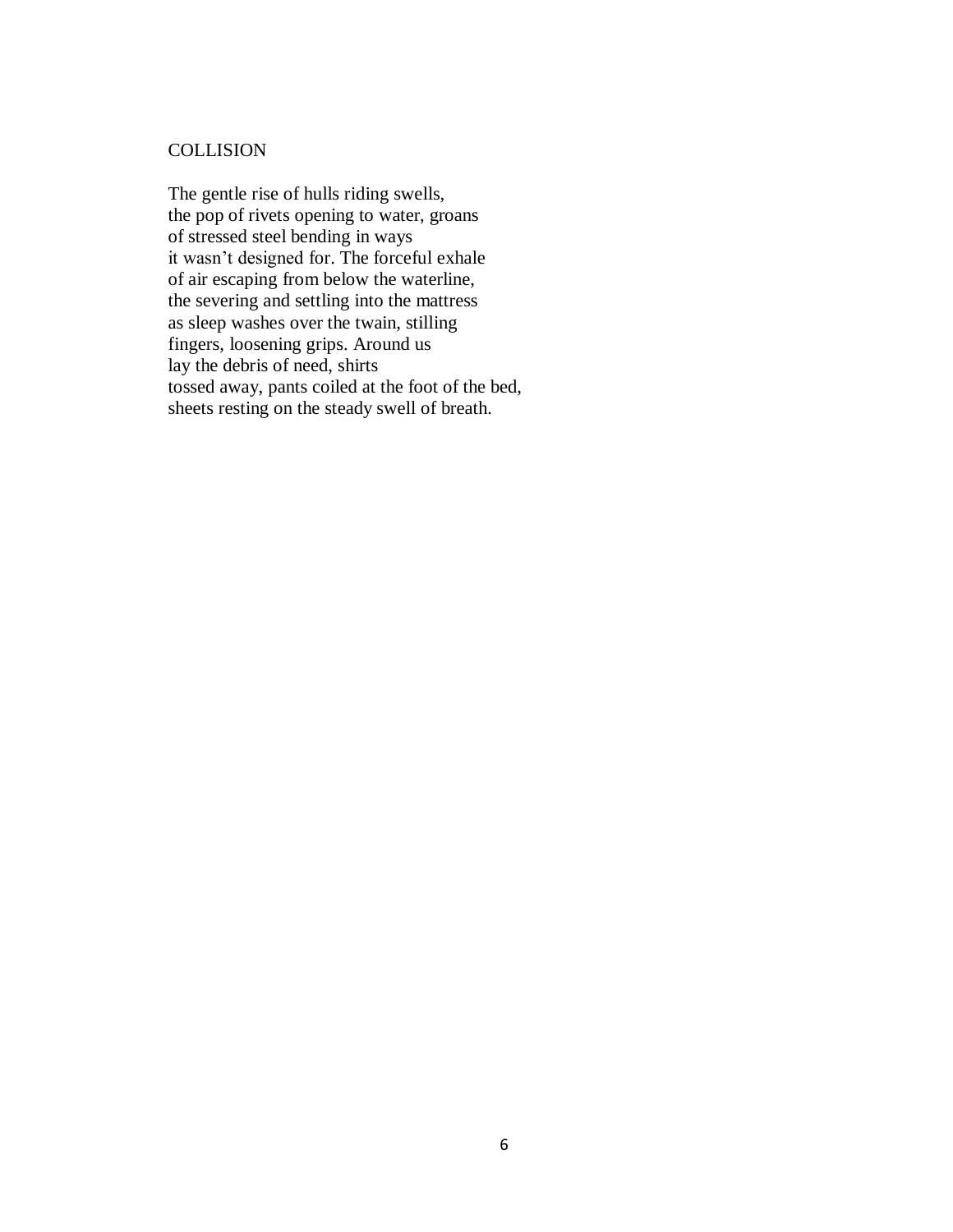#### FIRST LINES

## I.

She ran her thumb over my palm, followed the lines across and down, spent time where rope had cut my skin, where wood splintered and fire burned. She stretched skin as if that would reveal a river to follow. "What's this?" she asked, circling a mark. "Where Jimmy Brooks stabbed me with a pencil in second grade and the graphite broke off under the skin." She studied my hand a moment more and placed it on the table. "I'm sorry," she said, "I have nothing for you." "What does that mean?" "It means when you hold someone it isn't in your palm, when the lights are out, you don't look with your hands." "What does that mean?" "It means on your way out Kathleen will refund your forty dollars."

#### II.

I asked the widow for advice, wandered the forest with a broken coat hanger and waited for the wires to cross, walked backwards downstairs with a mirror on Halloween, and saw nothing. The helpful gave advice, "try asking yes or no questions," "wear wool gloves," "next year put honey on the mirror," everyone else shrugged, made sounds and kicked at the dirt. "Maybe there's not enough ocean in your blood." "Maybe you don't really want it." "Maybe," they joked, "you have no future."

# III.

I found my fortune carved on the ribs of a whale.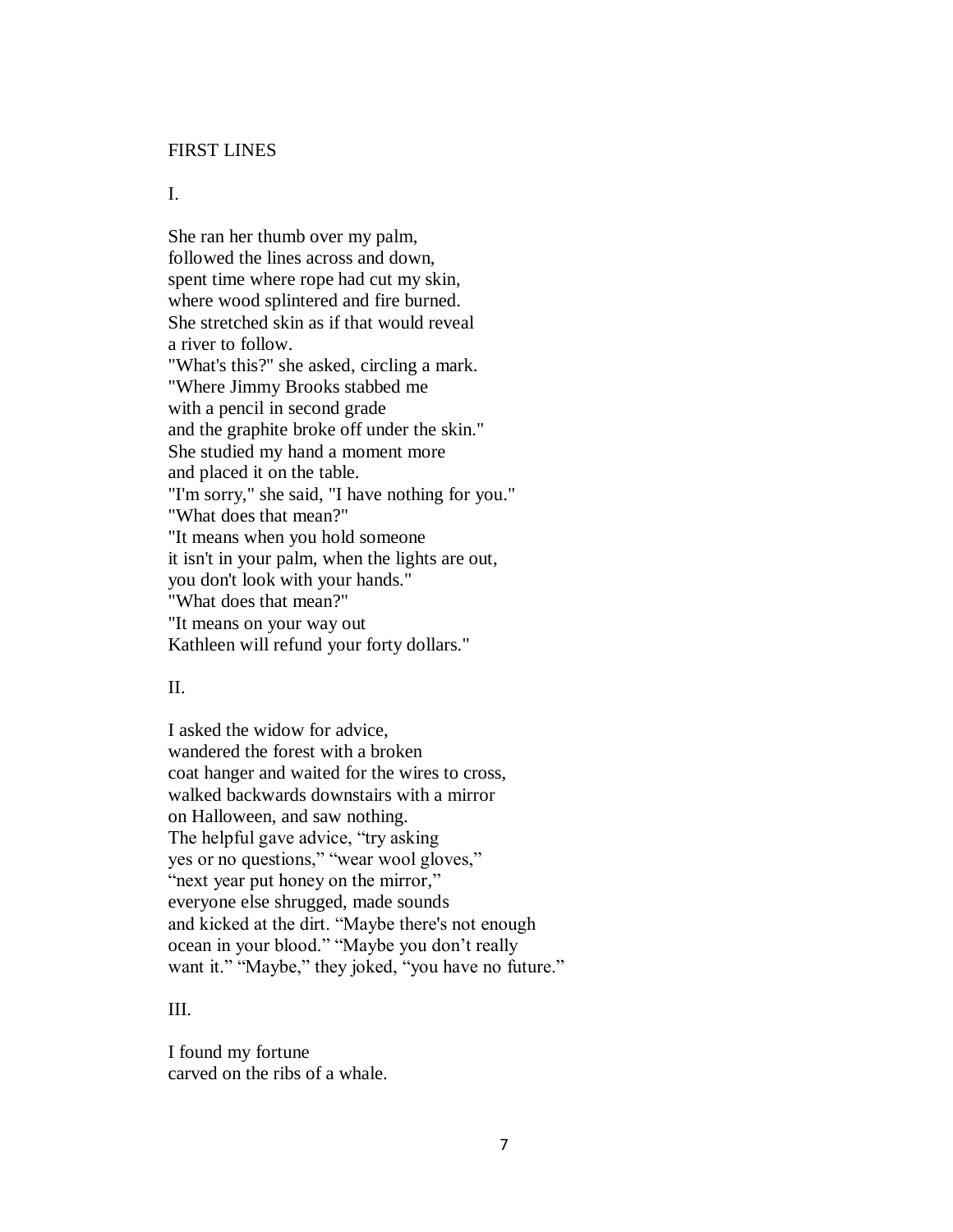Sun-bleached bone flecked with bits of salt flesh, traced where gulls pecked meals, cracks where beaks went too far. Jagged edges protruding from sand where tourists claimed bone trophies for story rooms far away from the smell and surf.

The scars matched where rope had burned and wood splintered. Skin against exposed bone, where the sand spoke and the surf was at my knees, though the tide was still hours away.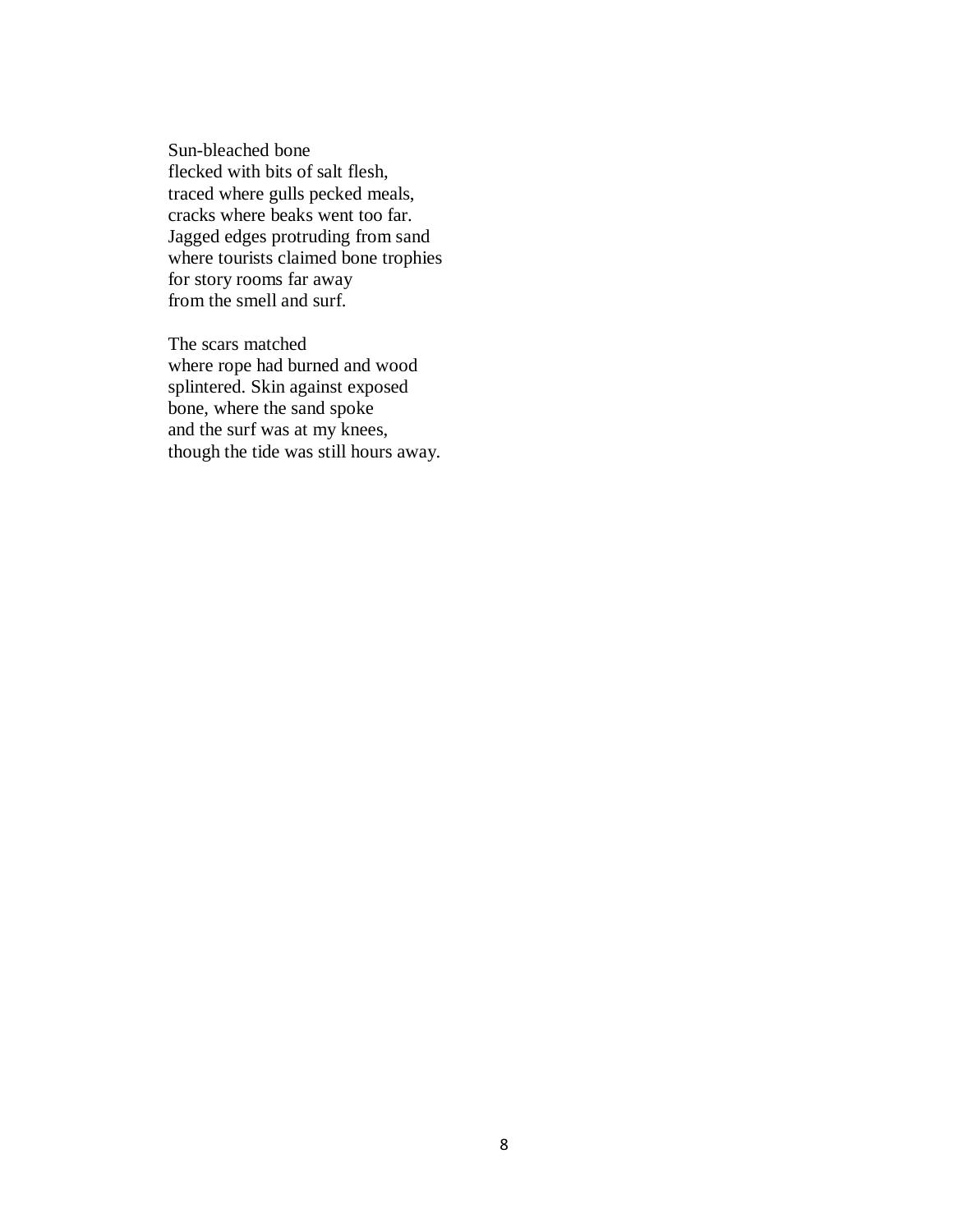# **HISTORY**

If you threw a stone into a pond you would scrutinize each second, until the anointed moment, the exact instant the rock breaks the surface, and a column of water is thrown into the air.

I would watch the water until the last bubble has risen, imagine the stone settling into the lakebed, and wait for the long ripples to unfurl and reach shore.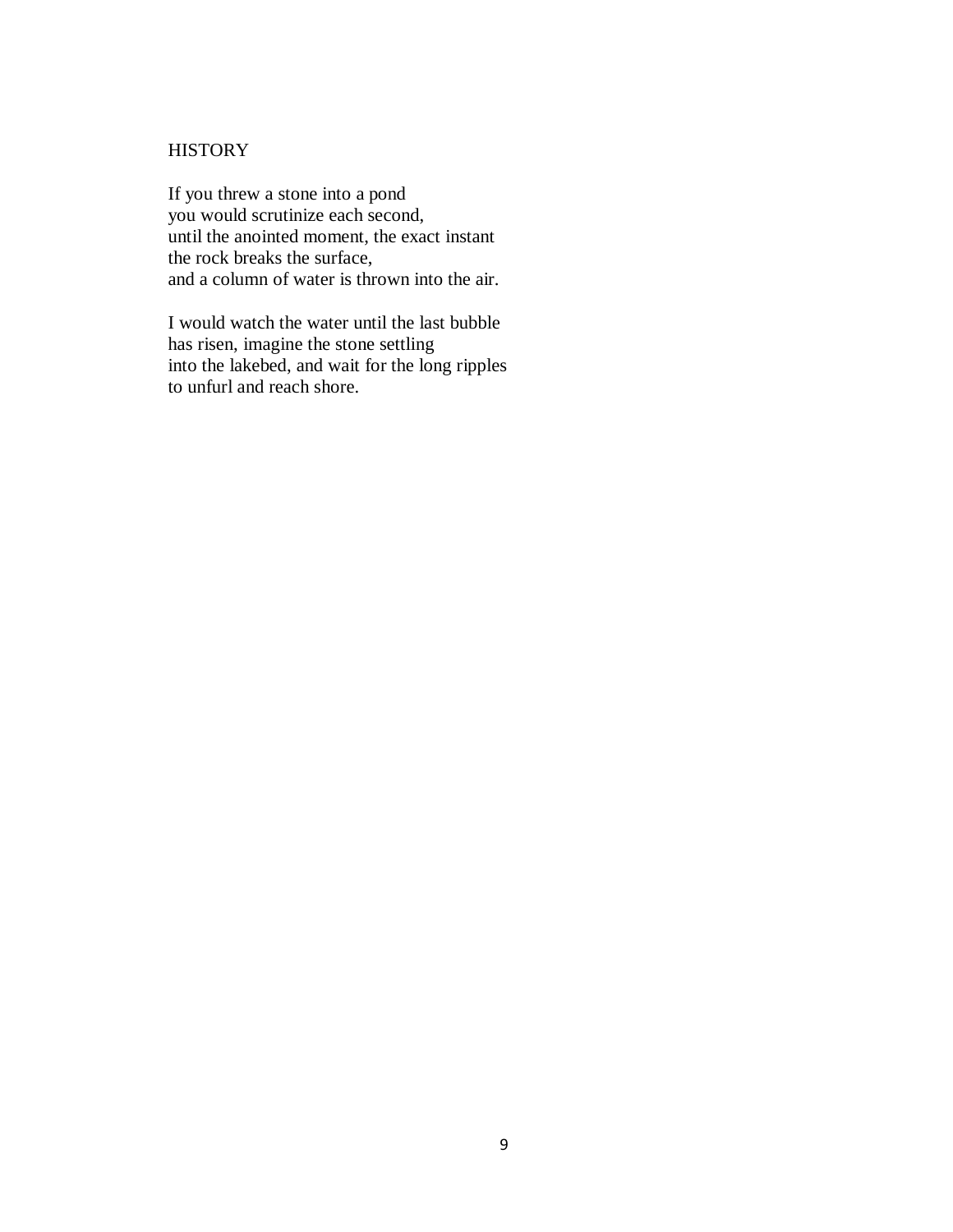# FOG

When it consumed George's Island, we would look for shelter. It became our little game, get indoors before the fog reached us.

We would never run, just walk quickly to the nearest Tim's and watch as the mist devoured a Hapag-Lloyd freighter, Murphy's, and Theodore before breaking

against the window. When you moved to town, you would pretend you'd travelled through time and were walking the streets of Old Halifax. You'd hope to find some newspaper that read 1917, to hear

the excited gasps of people watching a ship on fire. "When I was a kid," I said, "I used to take the stairs on all fours. I liked to pretend our house hit an iceberg

and the basement door was a watertight compartment. The only way to escape was to scramble up the stairs and slam the door before the water reached me." "Would you make it?" you asked. "Sometimes."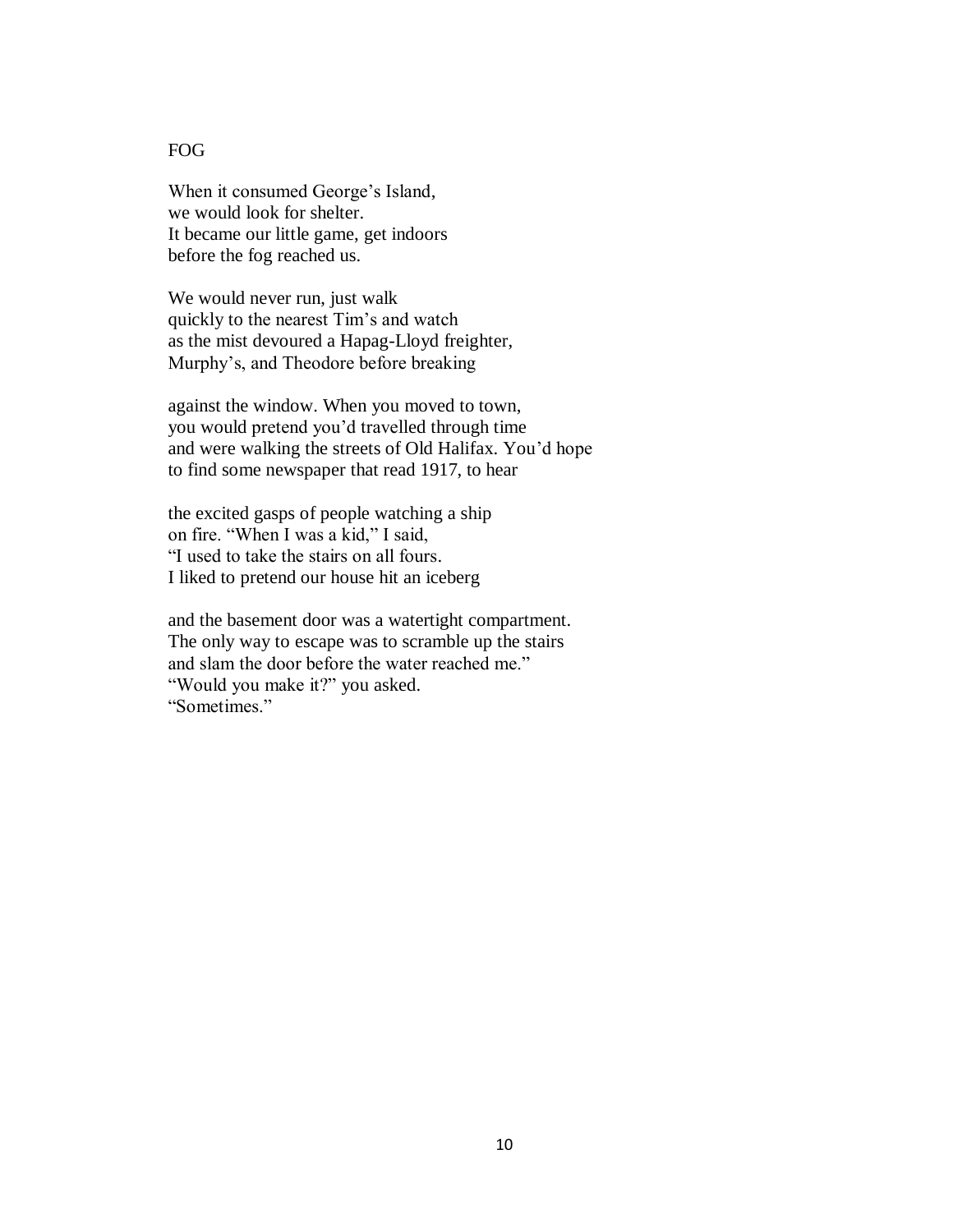#### LOOSE ENDS

There are pieces of this disaster they don't want you to know. For example: Morgan Robertson wrote the book, *Futility,* in 1898, almost 15 years before the *Titanic,* about an unsinkable ship, the *Titan,* that strikes an iceberg off the Grand Banks and sinks. Too many passengers and not enough lifeboats. Sound familiar? What you probably haven't heard is that the spiritualist W.T. Stead also wrote a fictional account about a ship hitting an iceberg and sinking. The story takes place on another White Star liner, the *Majestic*, which was also commanded by Captain Smith*.* Stead died in the *Titanic* "disaster*,*" so did Smith. It's there on paper, you just have to do the research. It's called predictive programing. They tell us what they're going to do before they do it. Of course it doesn't stop after they've done it. Every couple years they'll do some movie or TV show to rub our noses in it, like the season 13 episode of *Mayday,* "*Titanic* of the Skies." Then there's the 2007 *Dr. Who* Christmas special, "Voyage of the Damned," where a space *Titanic* hits some asteroids. That was five years before the *Costa Concordia*. I mean, c'mon, they aren't even trying to hide it.

I'll bet you didn't know how many other ships involved in the "disaster" were sunk. The *Florizel* in 1914, *Californian* in 1915. The sister ship, *Britannic,* in 1916, same year as the *Mount Temple*. Finally, in 1918, they sank the rescue ship *Carpathia*. It's as if they were cleaning house. Then there's the *Lusitania.* Before the liner's last voyage Captain William Turner was deposed as part of a negligence lawsuit brought against the White Star Line. Seven days later the *Lusitania* was at the bottom of the Irish Sea. Of course Lord Mersey led an inquiry to discredit Turner's testimony. Don't even get me started on his role, the crook.

Then there's the recovery business. They sent four ships into the middle of the Atlantic to recover the bodies of the dead. Why? What were they looking for? The Mackay-Bennett left two days after the *Titanic* sank.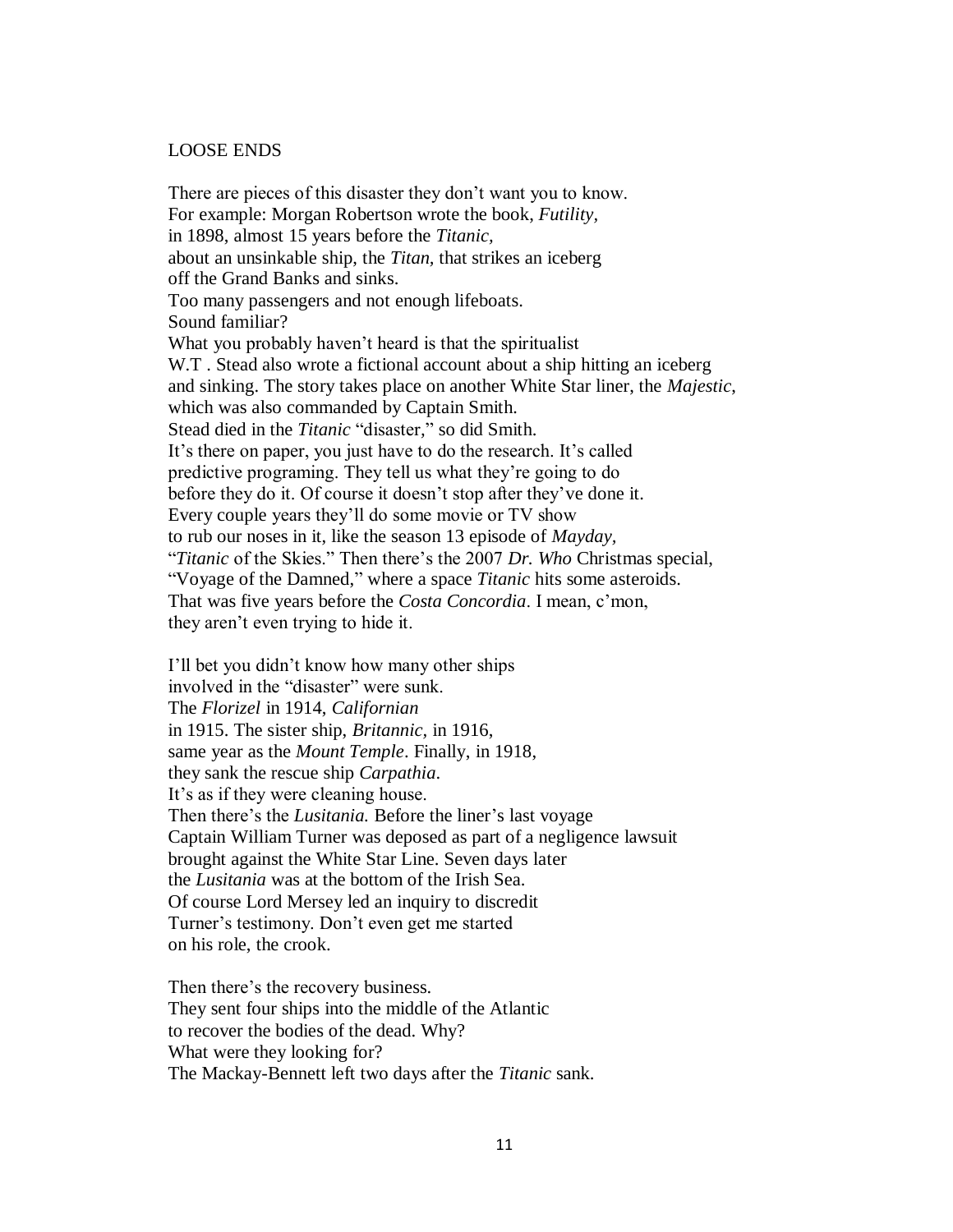Two days! 337 bodies were recovered. Out of those, 119 were buried at sea. On top of that, one of the crew members of the *Minia* disappeared after they returned to Halifax. What was the White Star Line hiding? Whatever it was, they must have found it because on June  $6<sup>th</sup>$ , my birthday, the last body was recovered and buried at sea. There are too many synchronicities. You can't ignore them. Someone must have been pulling the strings.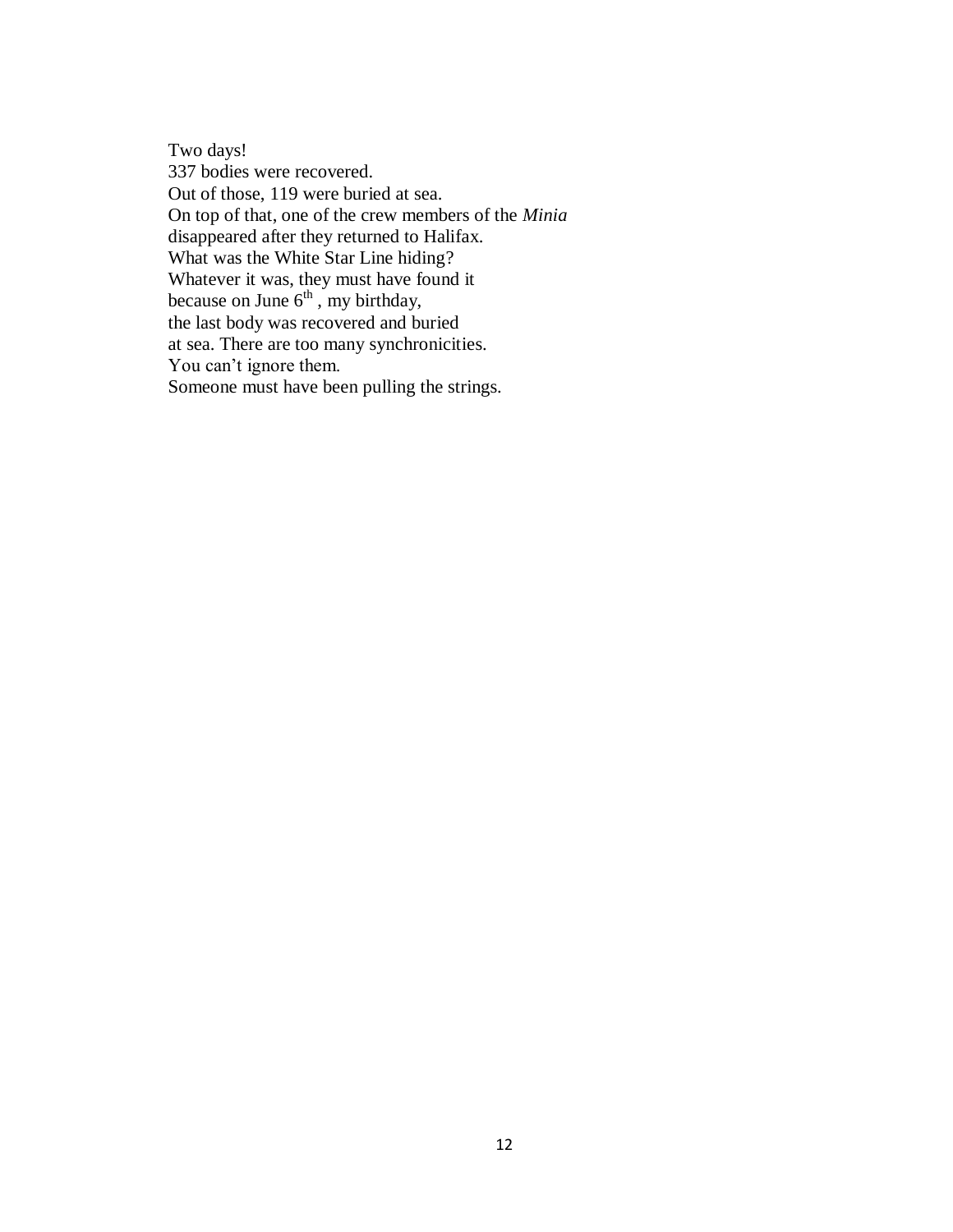#### THE MERSEY INQUIRY

Still, they speak my name, remember me as the greatest obstructionist in maritime history. They forget I found the Germans guilty for sinking the *Lusitania* and *Falaba*, ruled that the *Storstand* was at fault for the loss of the *Empress*. I blamed the iceberg for the *Titanic's* fate. I recommended more lifeboats, a 24-hour radio watch, exonerated Ismay and Turner, the Board of Trade, the Admiralty.

Ships kept sinking: fog, war, bad luck.

I took no joy in examining photographs of victims, their eyes closed, heads resting at unnatural angles. I did not revel in listening to survivors recount their memories, the sounds people make when the last scrap of life drained into the sea, the faraway look in their eyes before saying, "I would rather not continue." I was happy when the inquiries were finished, when I no longer had to see the faces. All told, 3,828 were lost.

It was a different time, you have to understand.

The water always found its way.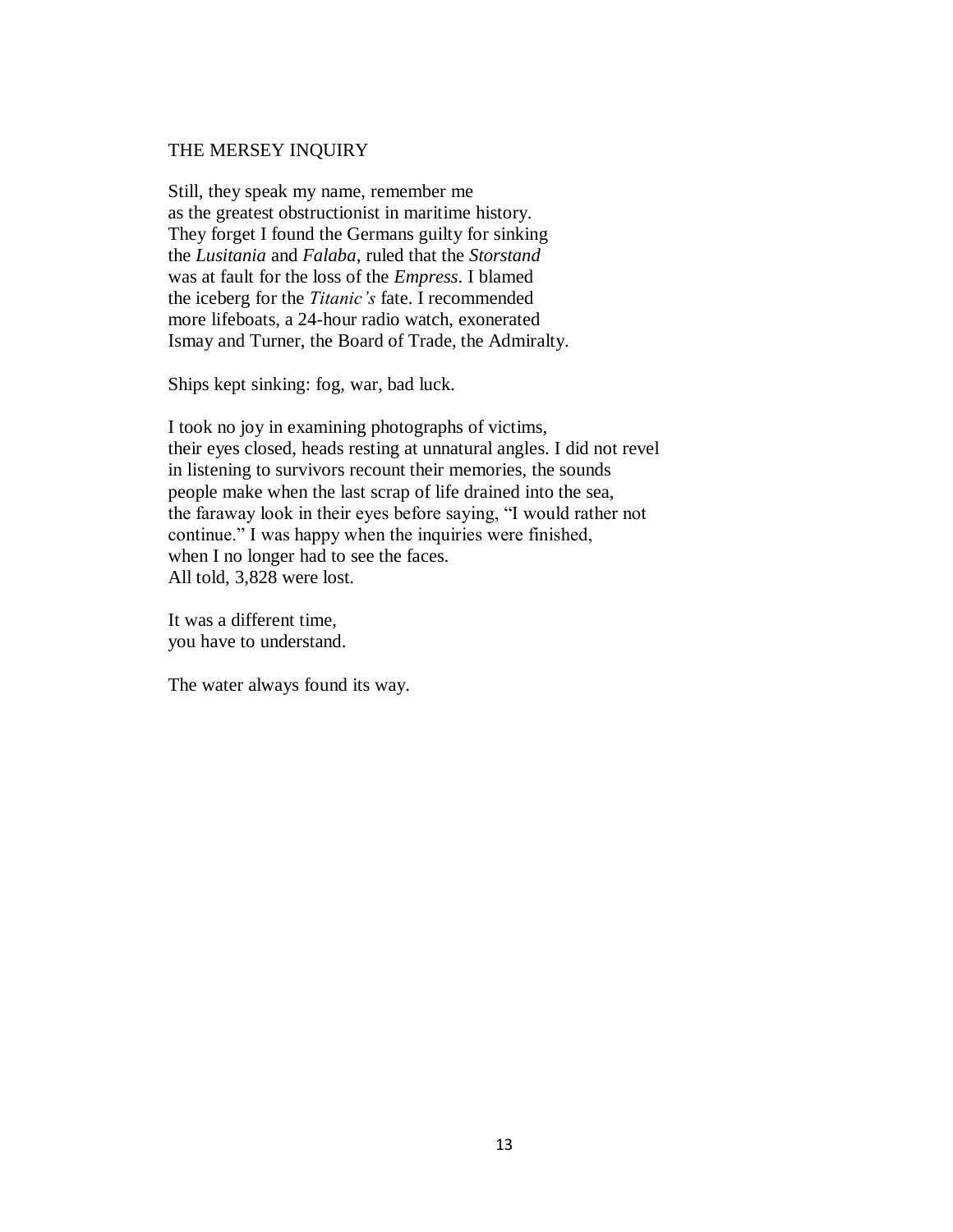## **ECHOES**

You ran your hand along the spines, cracked and red, blue and pristine, the ugly beige one paperback. There was a yellow jacket with *Rückkehr zu Penelope* on the back. "An old boyfriend got me this," you said, "he knew it was my favourite book, but neither of us could read a word of German." Your hand continued to drift, "This was the copy I used for my first book report," a New Canadian Library paperback with clear tape holding the cover in place. You smiled at the memory, "I thought Peggy's Cove was downtown because it was on the cover. My teacher told me I didn't do enough research so I only got a B. It was the descriptions," you said, resting your hand on the cover, "of the South End, Grade Parade, the idea of a city where people could recognize you on the street. When I moved here I felt as if I already knew Halifax."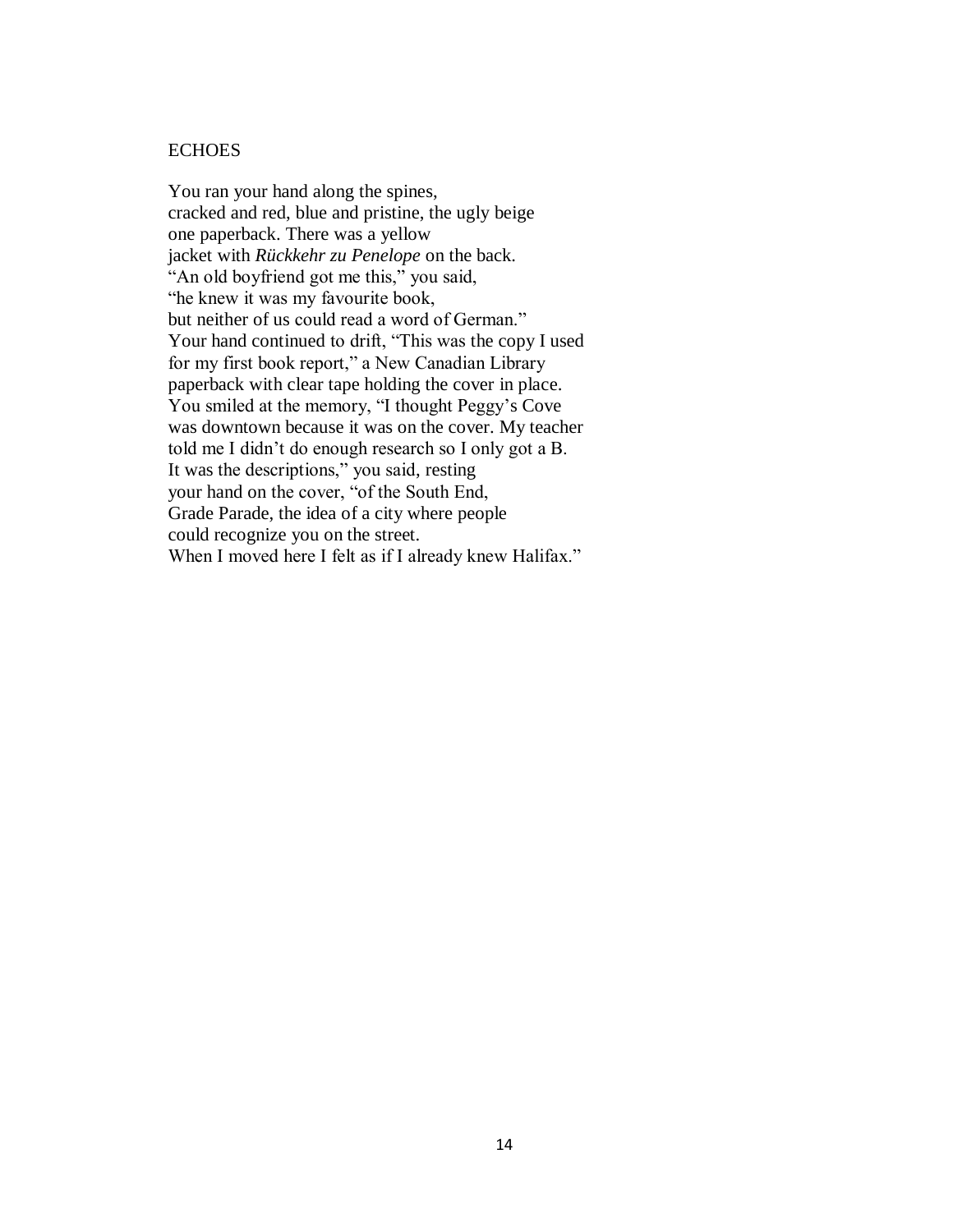## ARTIFACTS

You drifted with the current of visitors who viewed the displays with quick glances, were unimpressed with the wreck-wood turned to crib boards, picture frames, a medicine cabinet pulled from the ocean.

You found me reading Robert Hunston's log and told me you were going to the washroom, asked to meet at the gift shop. I nodded, but was focused on Hunston's clear writing.

I imagined him hunched over the wireless key at Cape Race, recording Phillips' desperate pleas. In my mind, his head is cocked as he quickly translates electric sparks into testimony.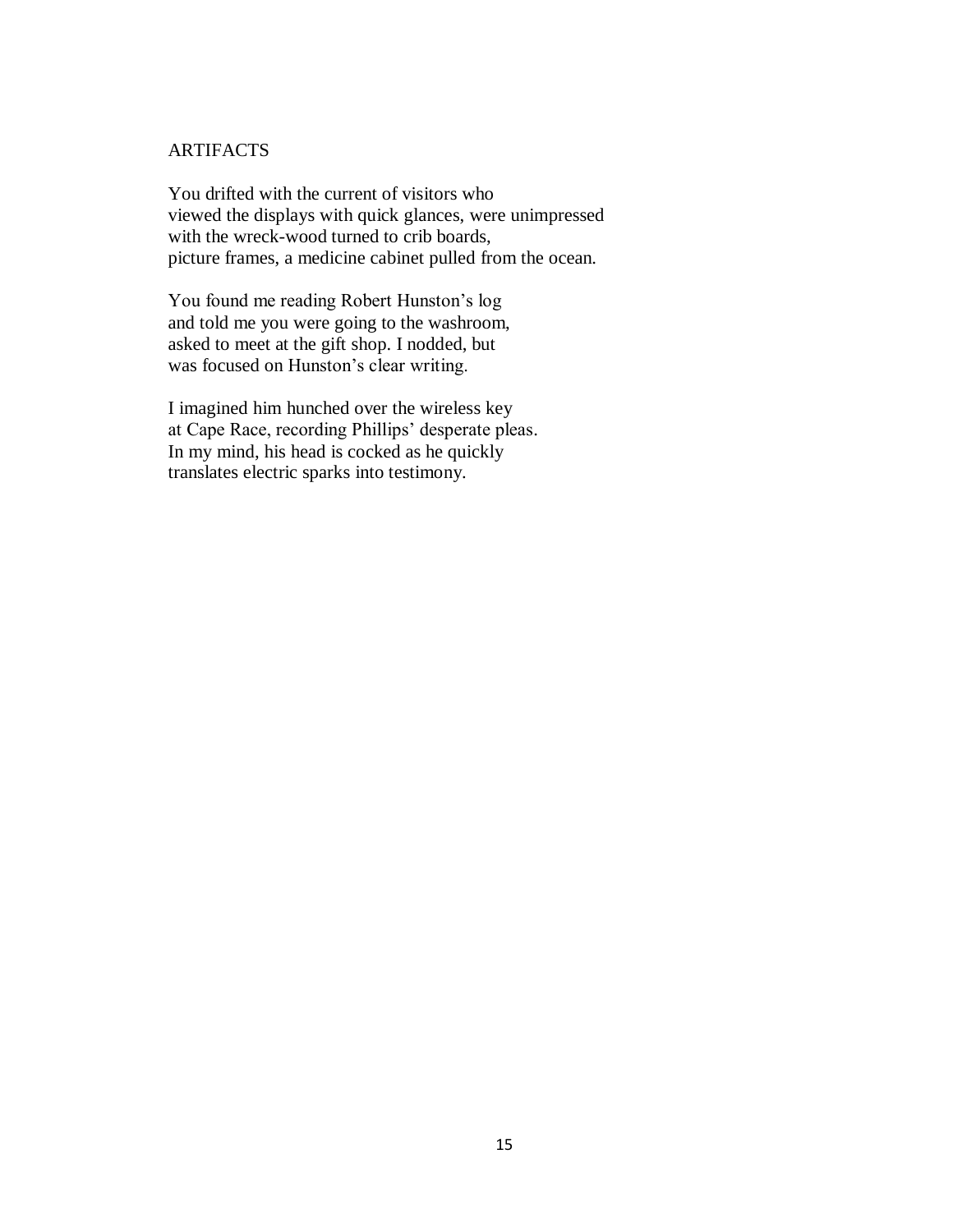## HALIFAX WRECKED: THE HALIFAX EXPLOSION

#### I

You were fascinated by your grandfather's watch, would follow the second hand's journey around the white face, tracked the reliable, measured skips between Roman numerals. Quietly, in a voice below a whisper, you would number each tick.

You rarely noticed the stout hour climb from seven, to eight, then nine. All you knew was you had sat in the gold light of a setting sun and it was dark now.

In the soft yellow of a lamp, you lay awake into the night, mesmerized when you realized the twitch of an hour could go unnoticed unless you were careful.

You were careful and watched its slow creep, like the moon across a window. At the time you felt a sense of pride knowing exactly where an hour went. Now, you want those seconds back, to spend reading, or playing outside, asking your grandfather what kept the hands moving and consistent? Instead, you fall asleep to the tick, tick, tick of the mechanism carrying you into morning.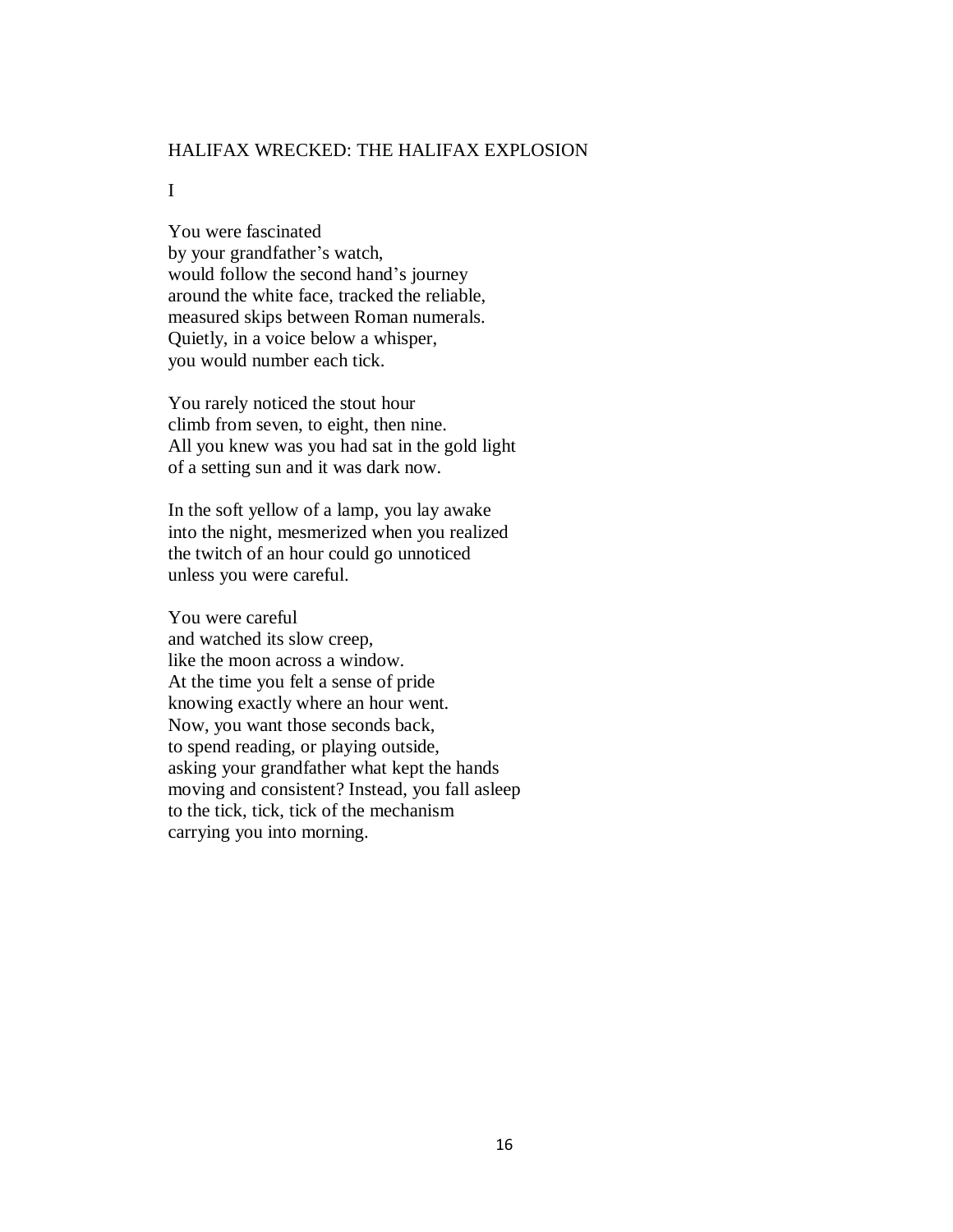II

I found you in the Explosion gallery staring at a clock. "This has been still for almost a hundred years," you said, eyes fixed on the snapped hour and twisted minute where the glass covering had melted, etching the moment of the Explosion, into its face. We continued through the exhibit and you would tell me about the artifacts, never needing to consult the placards. Occasionally, I would catch you looking at the fused clock as if you expected the hands to begin spinning madly trying to make up for years of stillness.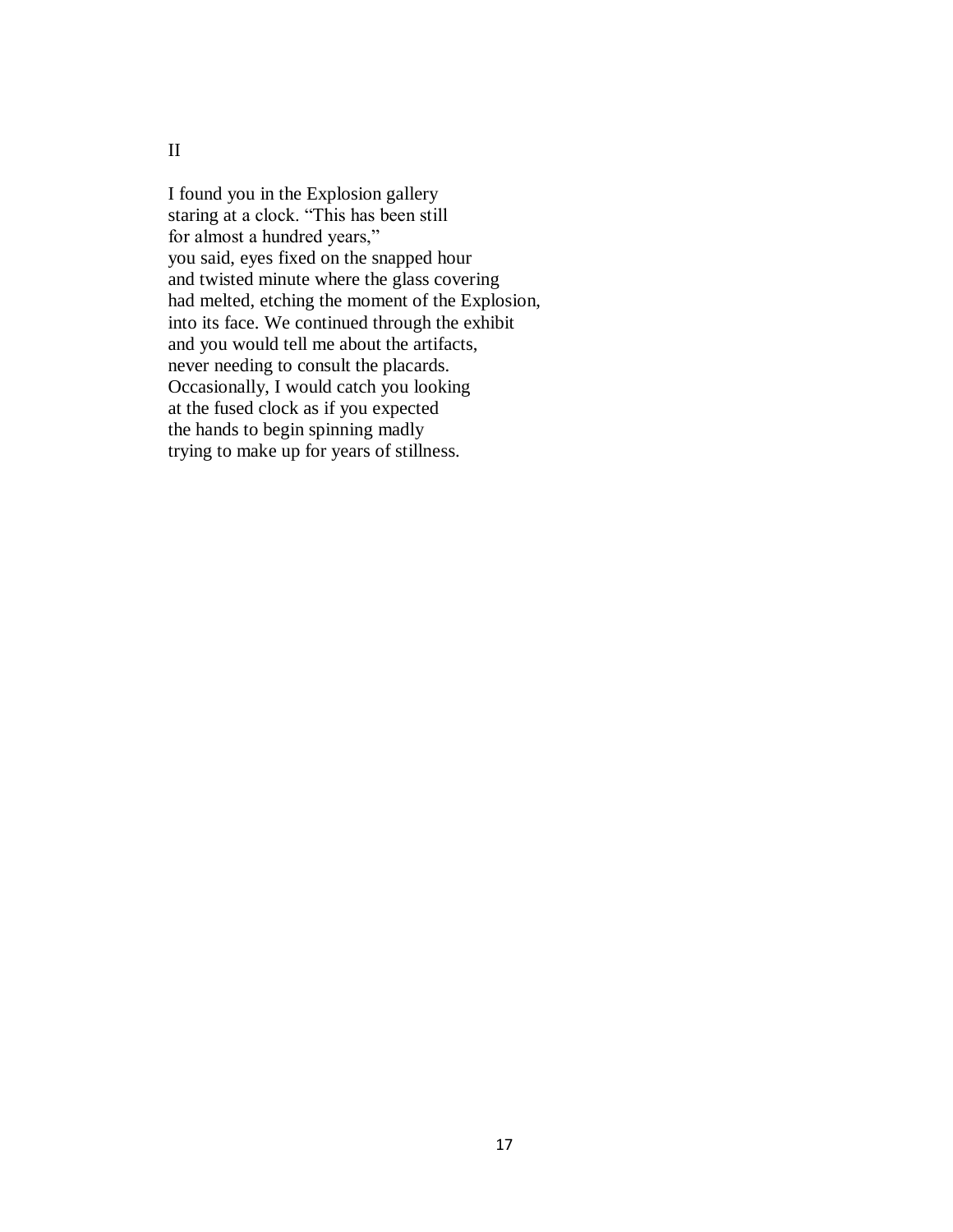#### TOUCHING HISTORY

You described the seconds before disaster as you circled the fragments of the *Mont-Blanc*. The tense moment before collision, sparks dancing across the deck' small orange flames growing on crates of TNT, picric acid, benzol, and guncotton, an inferno drifting closer to the city, tugs and ferries rushing to fight the blaze, people lined on shore to watch the instant of combustion. At once, rivets holding hull plates popped, steel was torn as if it were paper, the chemicals an excited child on Christmas. "Picture it," you whispered, "the shockwave moving towards you, water swelling, parts of the dock thrown into the air, glass shattering before the flesh from houses is torn away. You feel the breeze before the air assails you, and you are far away and naked, the wind having taken your clothes."

How gently your hand moved over the shattered surface of the *Mont-Blanc,* your soft touch making its way along the steel, down the shallow bank, and into the curve at the bottom of the fragment.

Beneath my finger I felt the pebbled surface of metal. Nothing more.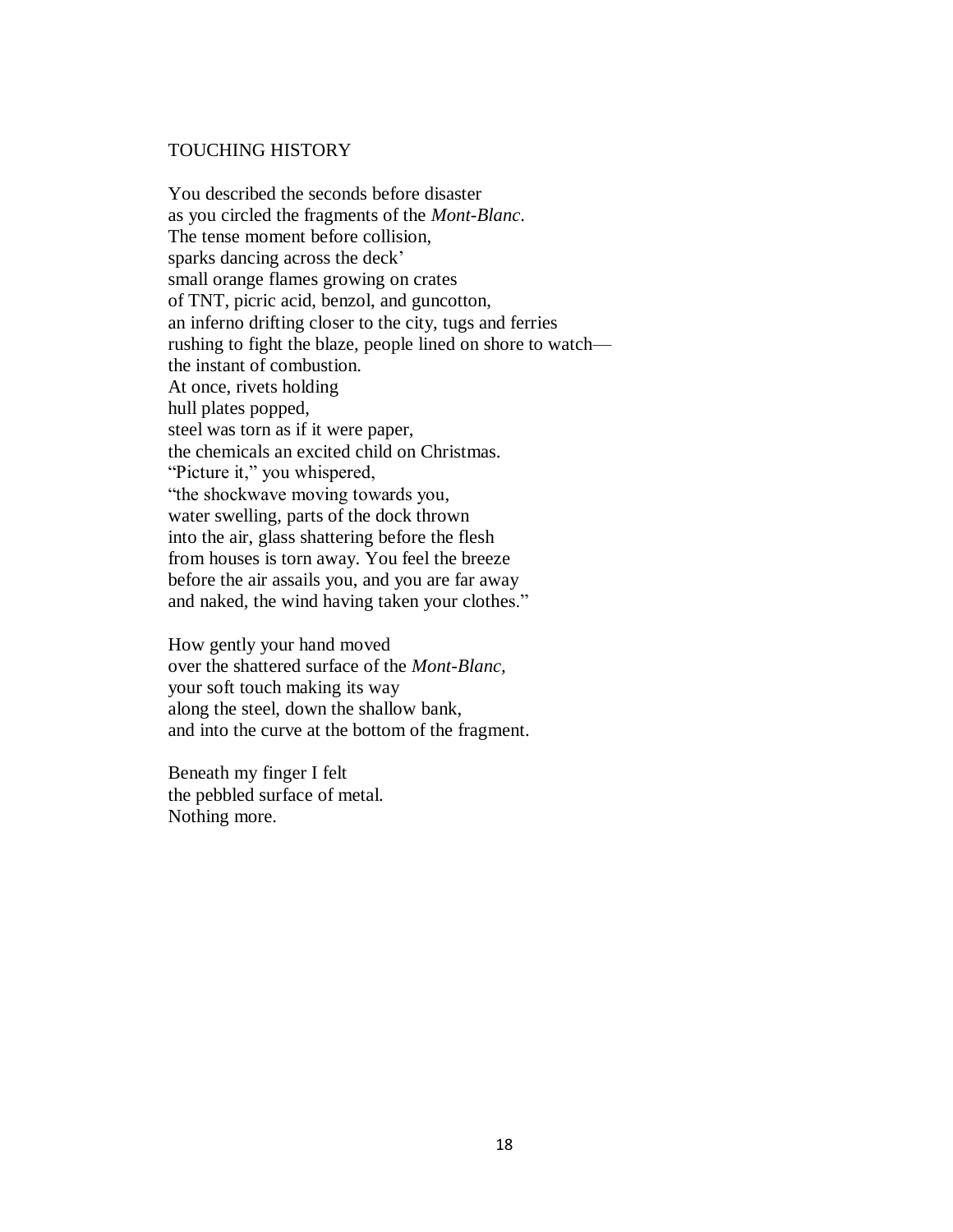# HAUNTING

You paid attention to sudden shifts in temperature, knew where the departed could be caught mourning.

The kids in your class called you spooky because you wanted to speak with the dead. Some days you pretended, just to fuck with them.

Your friends from home gave you a Ouija board when you told them you were leaving for Halifax. They wanted to help with your research.

You laughed and told them, "Ghosts aren't academic sources."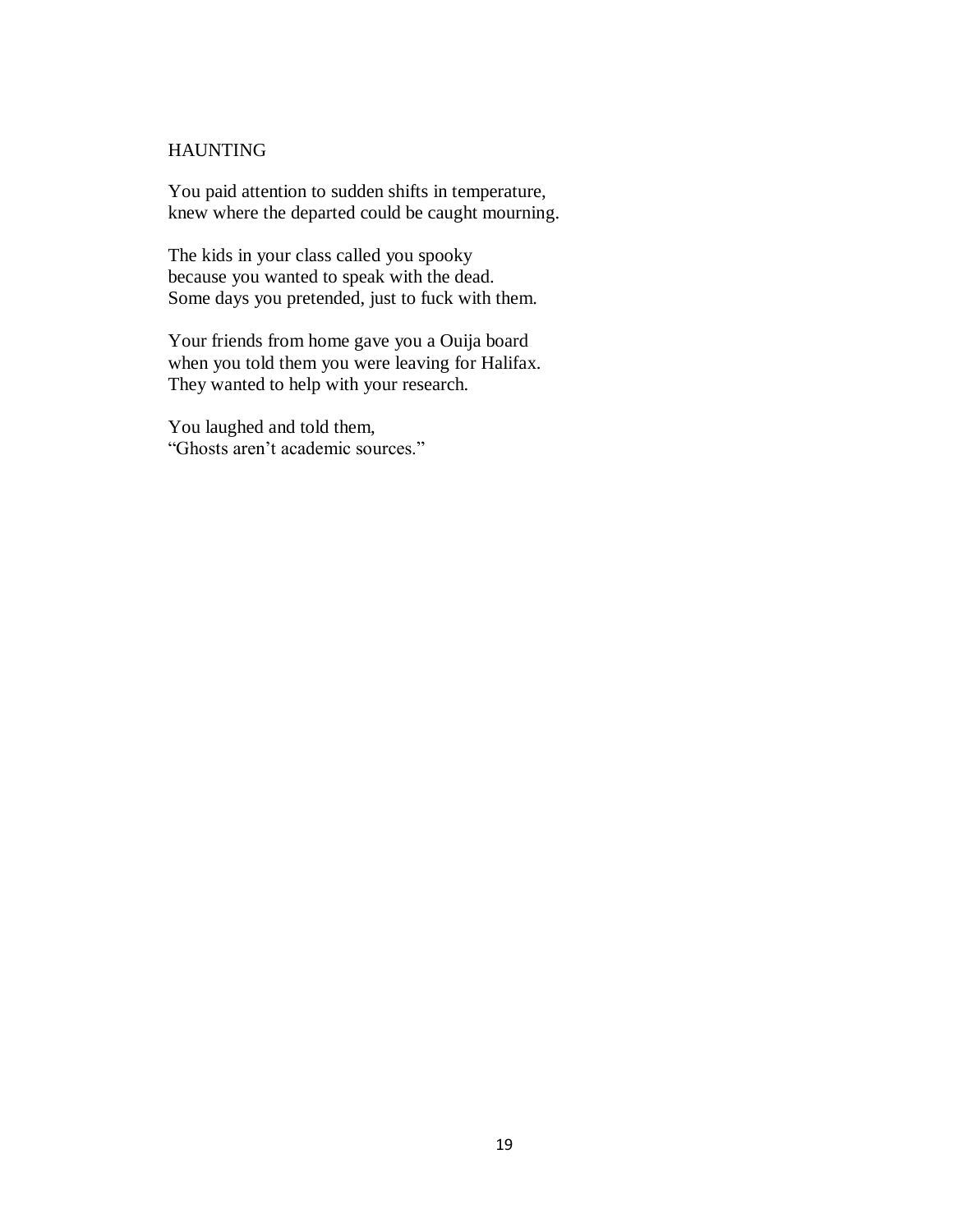## DISAPPEARED

"Cableship Seaman Mysteriously Gone"

He magnifies the article and begins turning the focus until he can read a name, the date of disappearance, that the lost sailor had been a part of the crew of the *Minia,* just returned from recovering victims. He wheels through days of sports, weather, classifieds, the shipping news for any hint of what happened to the man. He finds nothing.

At home he scrubs the rice pot, showers, and watches TV. Through the night, Richard Elliott haunts his thoughts.

He dreams of broken limbs, the unnatural way a body crushed between piling and hull, rests on water, or sinks. How the sailor spent his last days scanning the sea for bodies like this.

The man becomes a buoy.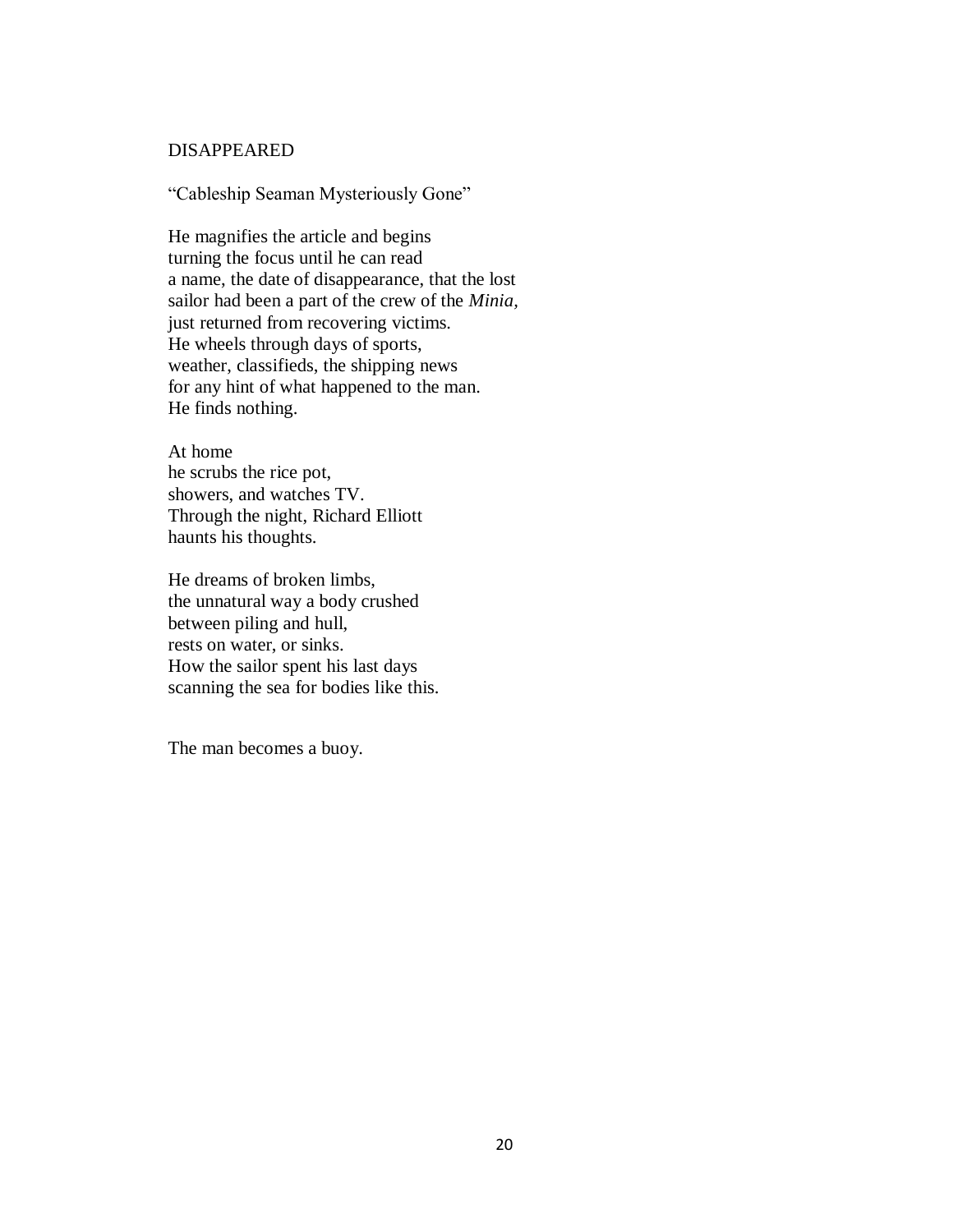# SILVER SCREEN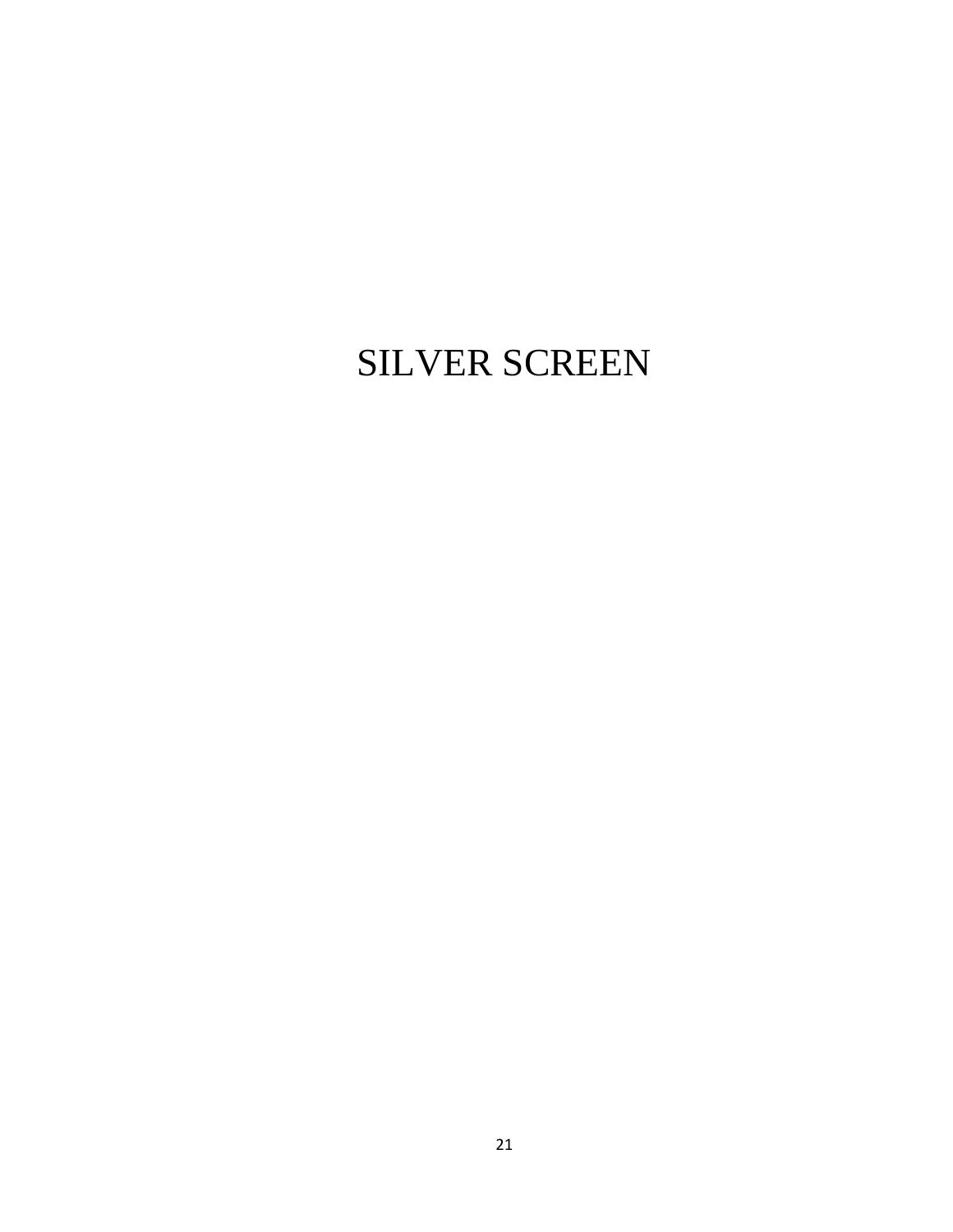## REAL LIFE *TITANIC*

"Why did their dream vacations end up a real-life nightmare like director James Cameron's *Titanic?*"

*Entertainment Tonight* reporting on the *Costa Concordia* disaster.

In scenes reminiscent of a real-life version of James Cameron's film *Titanic*, panic spilled across the decks of the cruise liner *Costa Concordia* last night*.* Much like characters in the 1997 blockbuster, passengers were forced to watch lifeboats lowered into the water half-full. Some were even forced to swim to the island of Giglio for rescue from the doomed ship. On top of all of this, it has been reported Céline Dion's academy-award song "My Heart Will Go On" was playing when the cruise ship collided with an underwater rock formation.

The ocean around the stricken liner resembles the Baja studio where James Cameron constructed one of the largest sets in movie history. Unfortunately there was no one to yell "cut" for the people stranded on board the *Costa Concordia*. Some passengers were forced to wait hours for rescue and did not have the amenities available at the Baja studio, where blockbusters such as *Titanic, Master and Commander,*  and *Pearl Harbour* have been shot. The studio has also acted as the rehearsal space for U2 during their 2005 *Vertigo* tour.

Unfortunately for us, *Titanic* cinematographer Russell Carpenter was not on board the *Costa Concordia* when this disaster occurred. If he had been, we would probably be able to show more than this shaky footage captured by stranded passengers on their cellphones.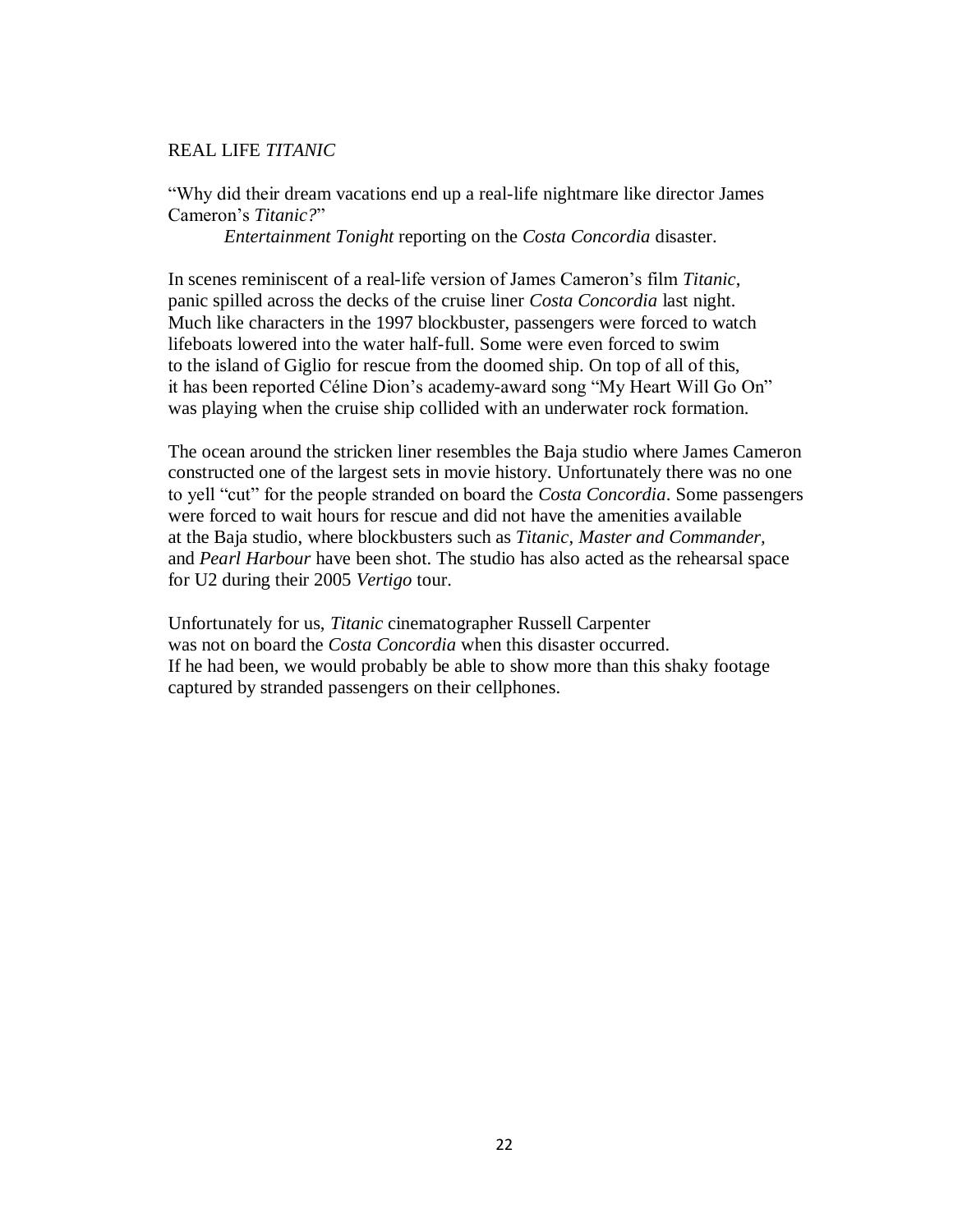#### *TITANIC* (1943)

I.

They spoke to the nation in images. Germans shown their new ideal, what rot had caused the nation to collapse after the first war, why they continued to fight.

The Germans wanted to find a way to turn this weapon on the allied powers, the same as they had with *Casablanca*, *Went the Day Well?* and *In Which We Serve*.

The spectacle, drama, and romance of *Titanic* would break box-office records and, most importantly, show the corruption and greed at the heart of Britain and America.

## II.

The only glow on the horizon came from film lights casting a sheen across the surface of the lake. At Selpin's command, the model began its journey toward the iceberg, began to settle into the water, and stop when the slow whirl of the air-raid siren rose.

Crew members and soldiers scrambled around the set extinguishing lights, looking for cover. Once they had hidden their work, they listened to the distant rumble of British bombs falling somewhere. Occasionally the sky would turn red.

When the sirens were silent and the evening was still they reset the model and began again.

## III.

Extras, sailors drafted from the navy, who were more interested in drinking and chasing actresses, actors who couldn't learn their lines, curiosity seekers wandering into frame, unrehearsed panic spilling across the deck of the *Cap Arcona* (the *Titanic* for that moment), demands for updates from Berlin. Selpin watched his film come apart, felt his career was over, and began drinking. Speaking his mind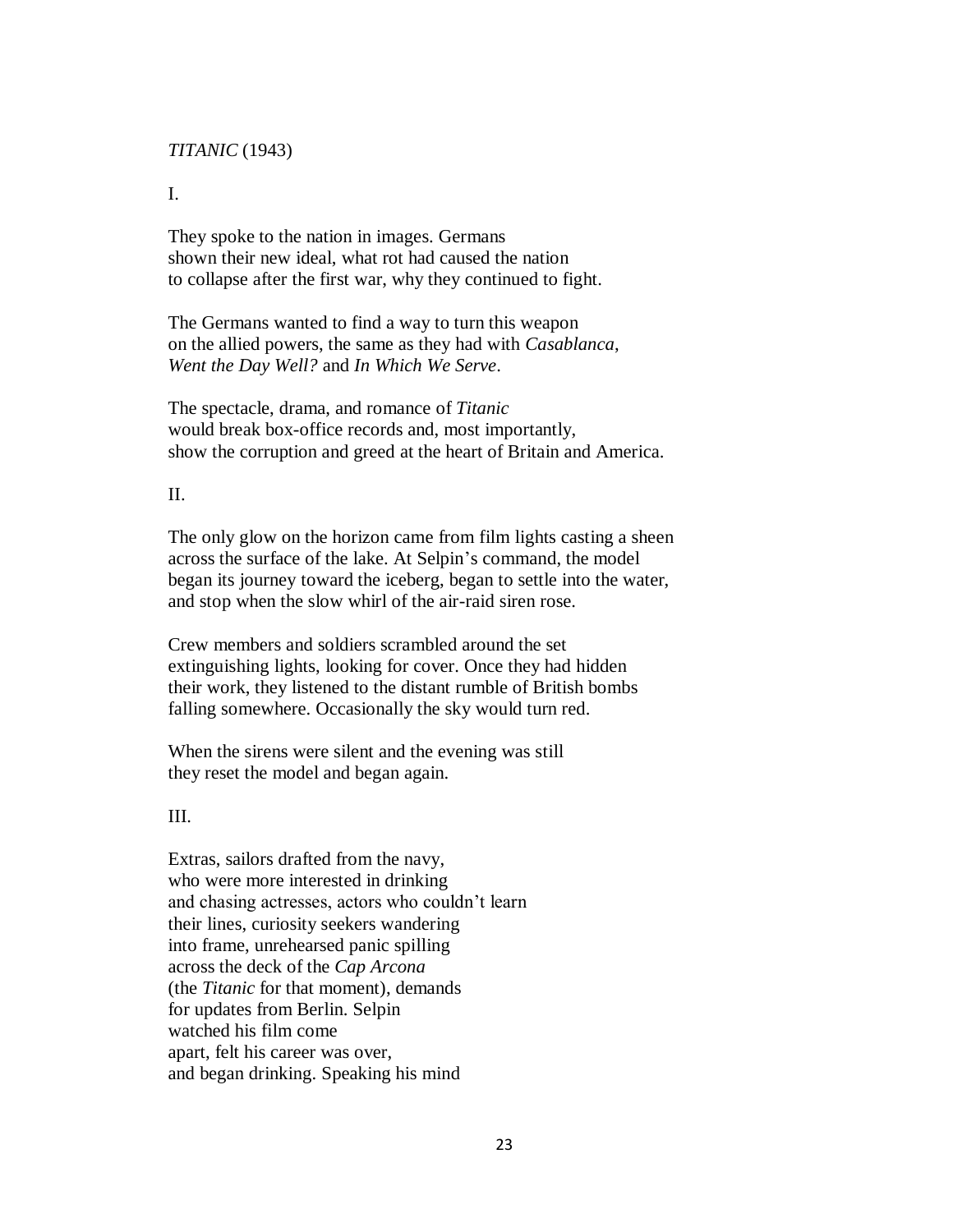about the military, his film crew, and even the Führer.

His words were recorded as treason. According to officials, Selpin committed suicide on August  $1<sup>st</sup>$ , 1942.

Filming was completed three months later.

VI.

A disaster movie where incompetent leaders drove the great ship Deutschland into an iceberg. The film was banned in Germany, but showed in Prague, Stockholm, Madrid, Brussels, and finally Paris.

It broke box-office records.

*Titanic* wasn't screened in Germany until 1955.

V.

Rusted, immobile, the *Cap Arcona*, former "Flower of the Atlantic," stand-in for the *Titanic*, was loaded beyond capacity with prisoners

from the camps. Rumours of high-ranking Nazis fleeing to neutral countries by sea meant the RAF had a target.

Made to look as if they were getting ready to sail, the SS hid prisoners below decks. There were no markings to suggest anything but an old liner.

The message about the prisoners failed to reach command. The *Cap Arcona* was sunk, the people below decks abandoned.

VI.

Scenes of the *Titanic* sailing on calm seas, a tilted engine room flooding, the stern of the model pointing toward the night sky before disappearing beneath churning water and escaping air were the only part broadcast into the living rooms of America, presented to an audience thirsty for stories of nobility and chivalry, the superiority of the American character and British resilience.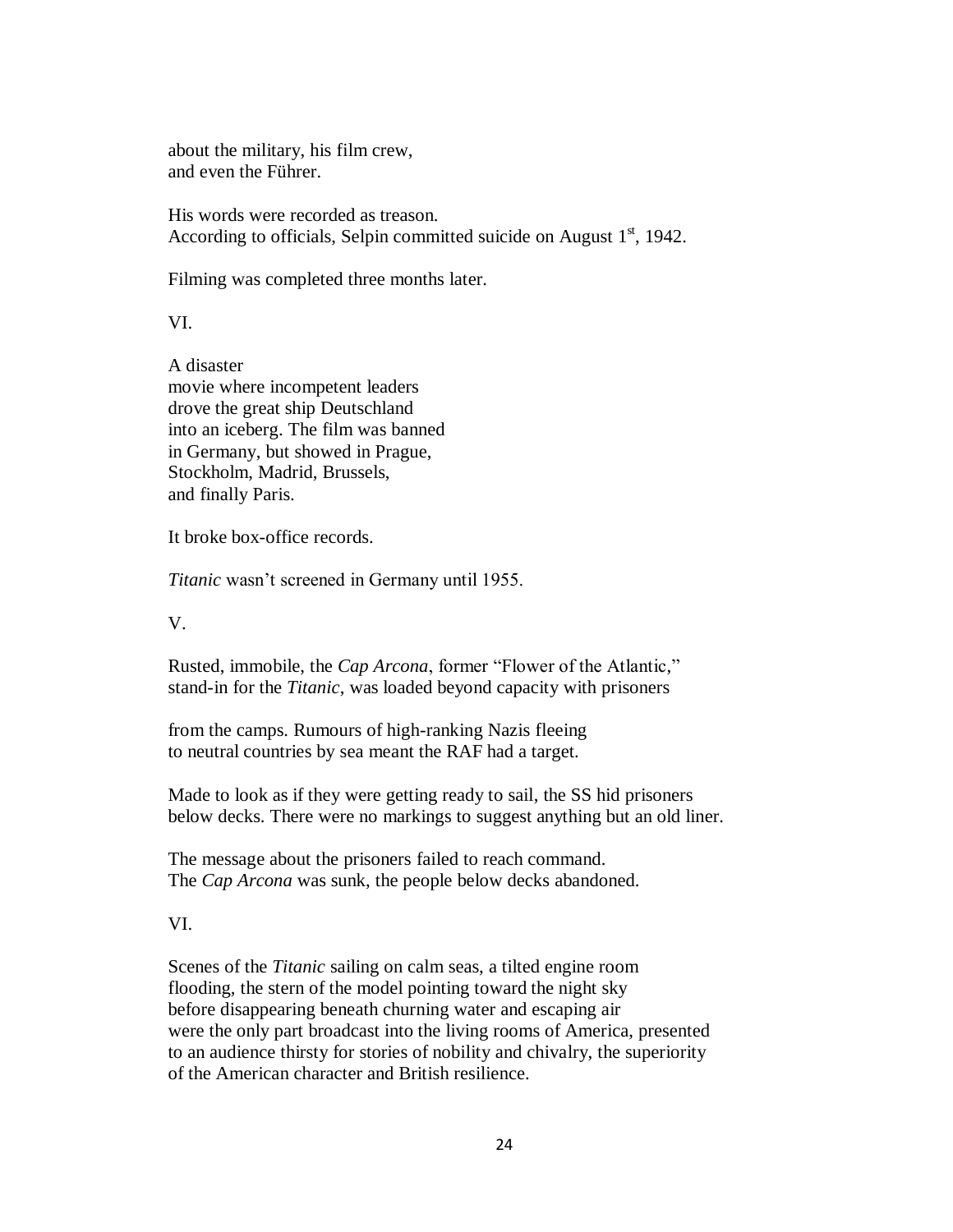# LAWRENCE BEESLEY: A NIGHT TO REMEMBER (1958)

He told the producers how standing by the lifeboats saved his life, about the sailor who called out, "You'd better jump," which he did. He tried to describe the sound of boilers crashing through bulkheads, groups of people in white lifebelts still clinging to the rails, voices singing to drown out the cries of those still in the water— then silence.

In passing he asked when they'd shoot the movie.

He remembered press clippings from the days between disaster and arrival, the proclamations that every man from first class died a hero, and any men who survived must have cowered in the boats dressed as women. He thought of the student who asked him how he survived then why.

His grip on the rail tightened at the memories.

It took time to forge the union card, to find his way into the crowd of extras rehearsing panic. He watched the director prepare the shot, straighten his spine, and shout, "Get Beesley off my ship!"

Slowly, the old man shuffled out of frame.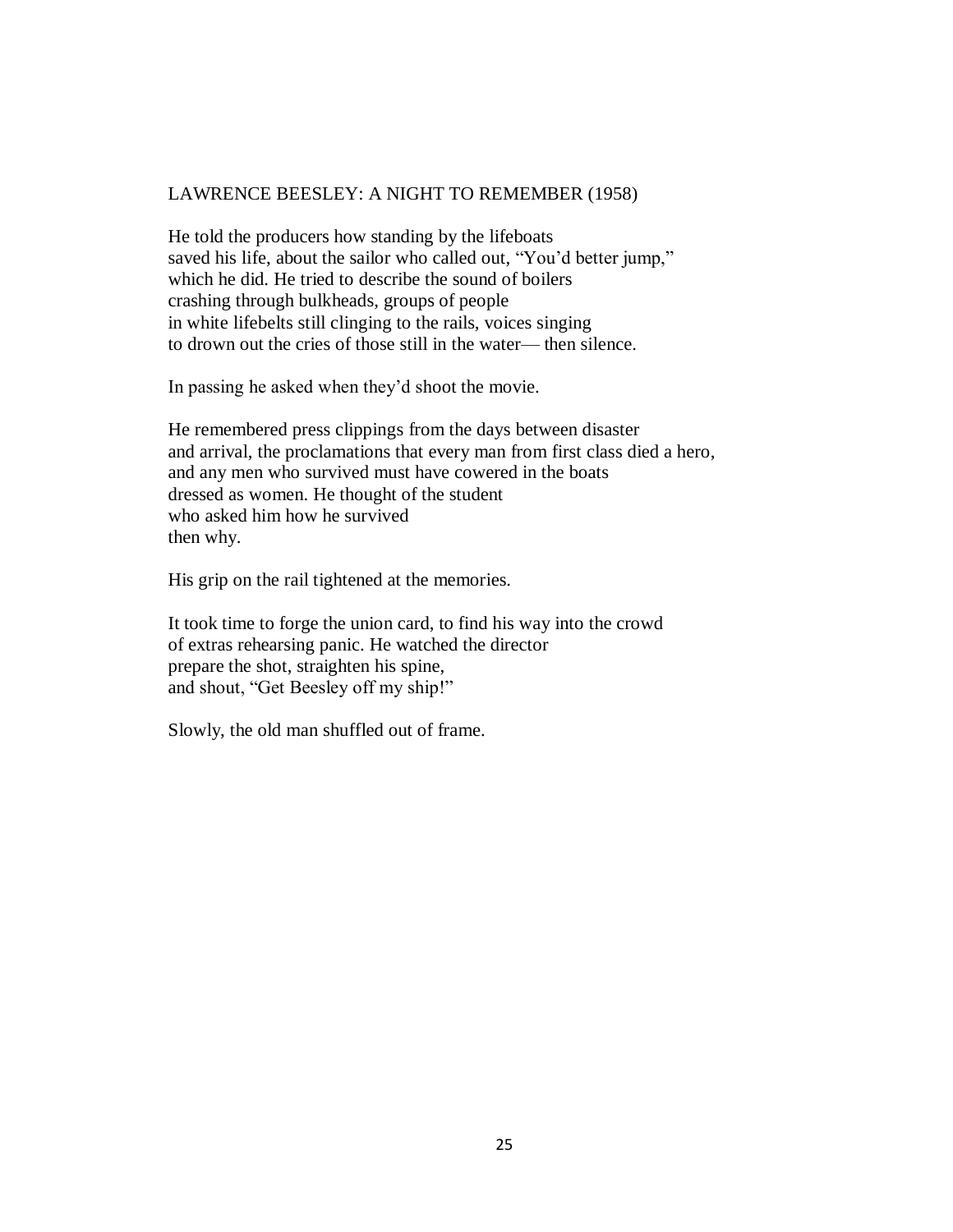## HALIWOOD

#### I

The mother and daughter had stopped and knelt in front of a headstone. Holding their phone aloft, they smiled,

made a peace sign, rested their heads on the granite marker. Later, we made our way to the grave and found "Dawson" carved into the stone.

#### II.

Even though the Cold War was over the sight of a Russian ship sailing into the harbour and dropping equipment into the water was enough to make people nervous. The curious watched the cranes hoist and lower submarines over the side before returning to their days. The only one to witness the white and orange hulls emerge from the harbour depths was the delivery man counting American bills before handing the producer his pizza.

## III

"International Visitor Center 1595 Barrington St. (corner of Sackville)  $(902)$  --- ---

The center features new interactive displays on Nova Scotia's links with the *Titanic* along with a special documentary on the filming of James Cameron's *Titanic*. Two weeks of shooting took place in a temporary sound stage in Dartmouth and on board the Russian research vessel *Akademik Keldysh* off the coast of Nova Scotia. About 25 extras and 60 support crew were hired locally."

-Taken from the pamphlet *Voyages Remembered*.

# IV

A photograph of my friend's mother with Bill Paxton, and her husband. "It was after that whole chowder thing," she said, "he looked a little worse for wear, but was still the nicest man. Luckiest I've ever been in an airport, every flight I've taken since has been delayed."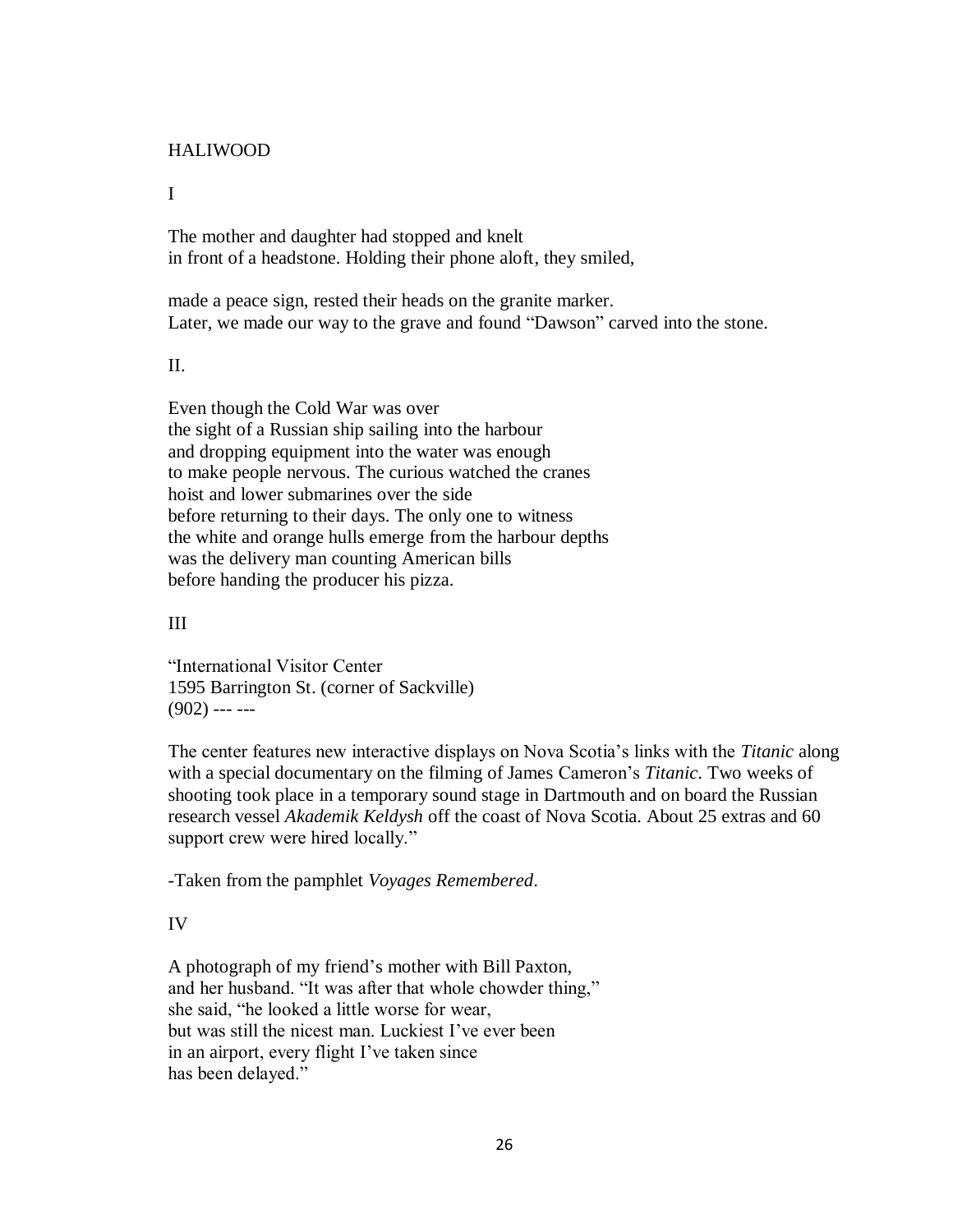V

"Jim would come by every morning before work and buy a couple Crunchie bars. Turns out you can't get them in the States. At one point his assistant had to come by and ask me not to sell him any more, they were disrupting his work or something. Of course I didn't. I figured if he wanted them he'd find a way."

# VI.

"Stuck with a wedding caterer in a backwater town, they had some memorable mealtimes and none more so than the evening of August  $8<sup>th</sup>$ ."

-From *Titanic and the Making of James Cameron,* by Paula Parisi.

Seven drunks who half-confessed, half-bragged that they were the ones who slipped PCP into the clam chowder.

## VII.

I gasped when Jack and Rose tried to clamber onto the wood panel I had seen a dozen times at the museum. After the movie, I studied the weathered fixture,

looked for marks left behind by handcuffs. It looked smaller in real life, not big enough for a person to rest on. I believed in Jack and Rose for too long,

never considered that real hands could have wrapped themselves around the edge of the panel. That the wood had been artifact before prop.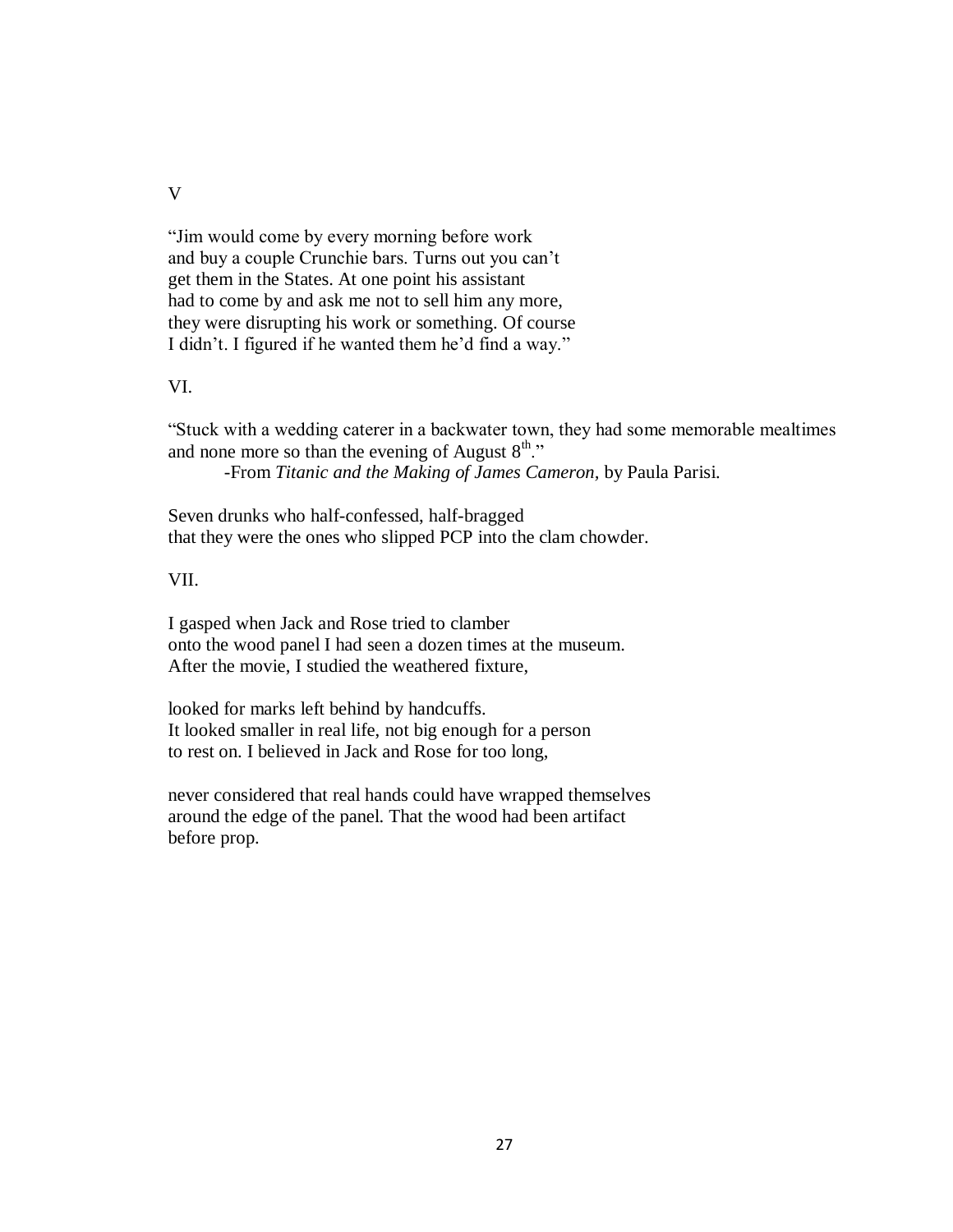#### THE UNWRITTEN HISTORY OF ROSE DAWSON

She slipped away from reporters and onlookers and disappeared into the night with nothing but a diamond and dead man's name. For the first time in days she laid down on a mattress, falling onto the sheets in her still wet jacket, singing "Come Josephine" while tears welled in her eyes.

Those first days in New York were full of paperboys shouting the latest news, crowds outside the Waldorf-Astoria who gathered hoping to catch sight of a survivor. For a moment, she met Lowe's eyes and saw a brief flash of recognition on his face. That night she ran and caught the first train west.

For days she watched the horizon. Cities turn into fields, into cities, into desert. She fell asleep with the gentle rocking of the train, sang "Come Josephine" each night while looking at the stars, forgot about water until someone handed her a glass and said, "Drink."

She found work in the background, eating two tables down from the stars, switched jackets and walked back and forth in front of the camera on street sets. Some days she thought of the afternoon on the promenade with the Melvins and their camera. Some days she wondered if her mother or Cal ever saw a ghost in the background.

Then there was a man, a war, the depression, things they didn't speak, chasing work to Cedar Rapids, new ways to be negligent. She had her hobbies, the dog, children and grandchildren who saw an old woman, but never her. Not until someone asked about the diamond so she could finish her story.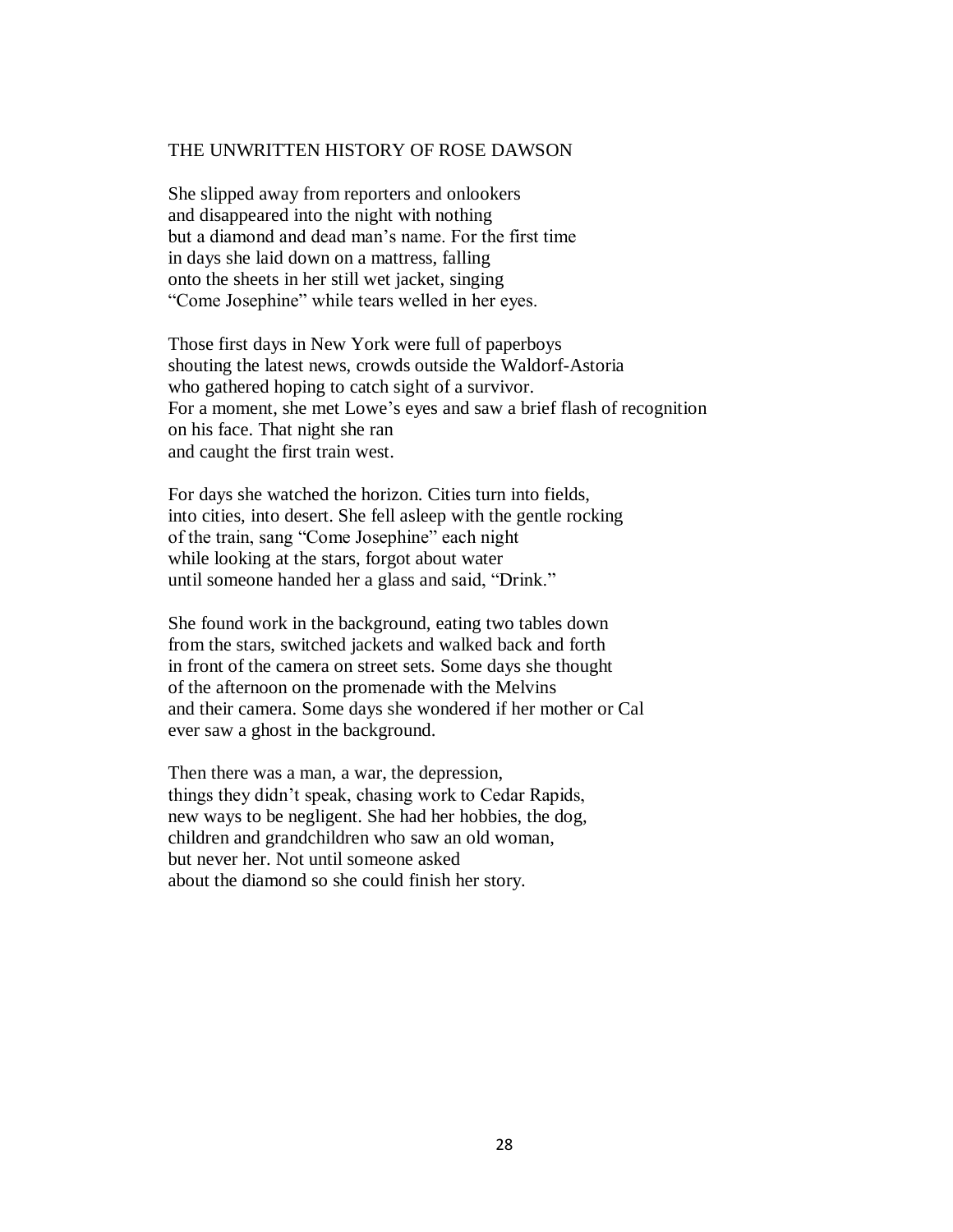# POINTS OF INTEREST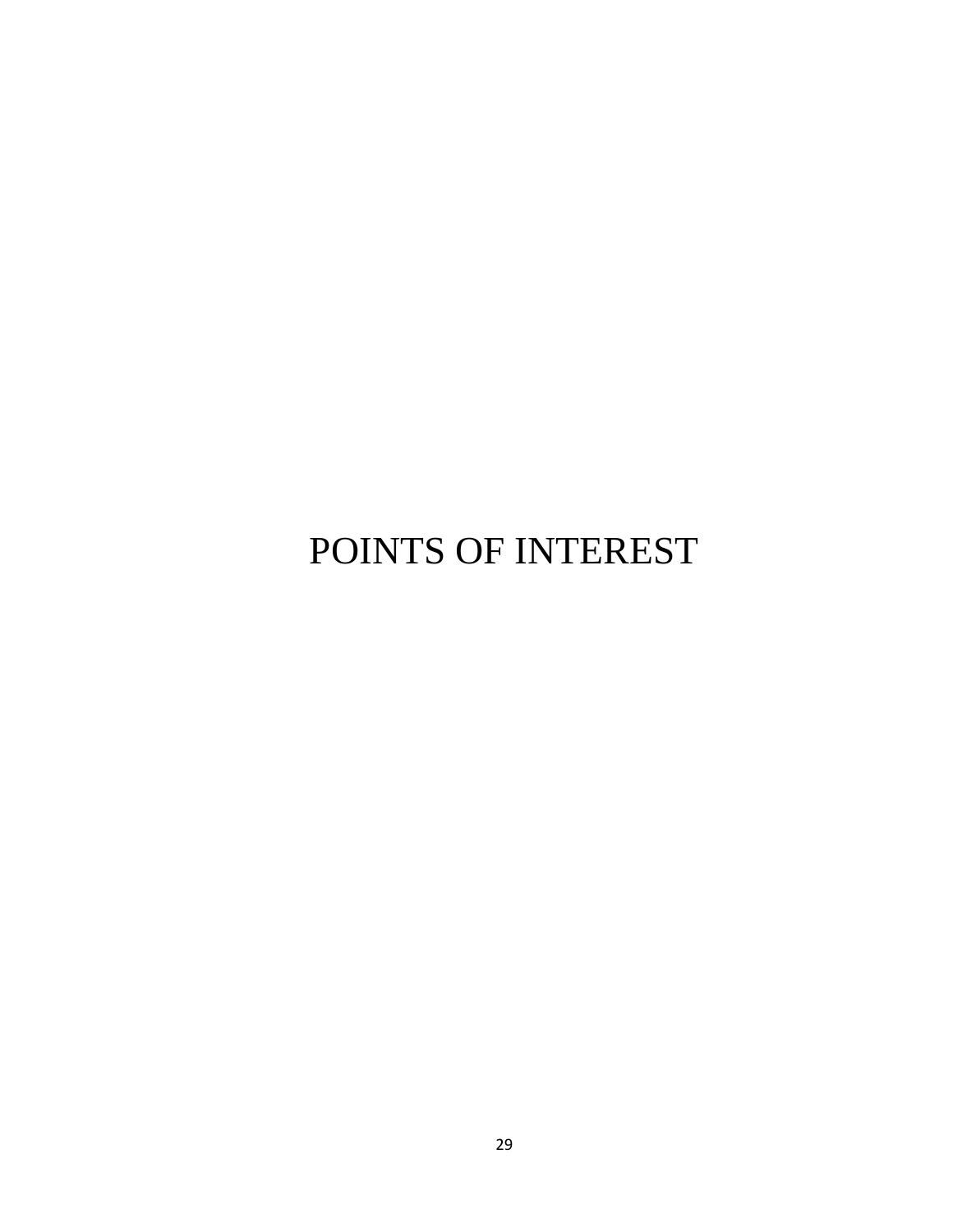## SIGNAL HILL

Marconi stood here and looked to the future, saw the electric impulse of language in the air, over the horizon across the sea. Even then, looking to the future, he couldn't imagine a ship, alone in the Atlantic signaling for help, or Coleman at the key frantically warning trains about a munitions ship on fire. On the horizon, Marconi saw only the future, for a while. Towards the end he became convinced there was a frequency that held the words of the dead, and, with the right receiver, he could listen to the past, hear the words Christ spoke to Lazarus, the voice of his mother, even the quick inhale at the success of the telegraph.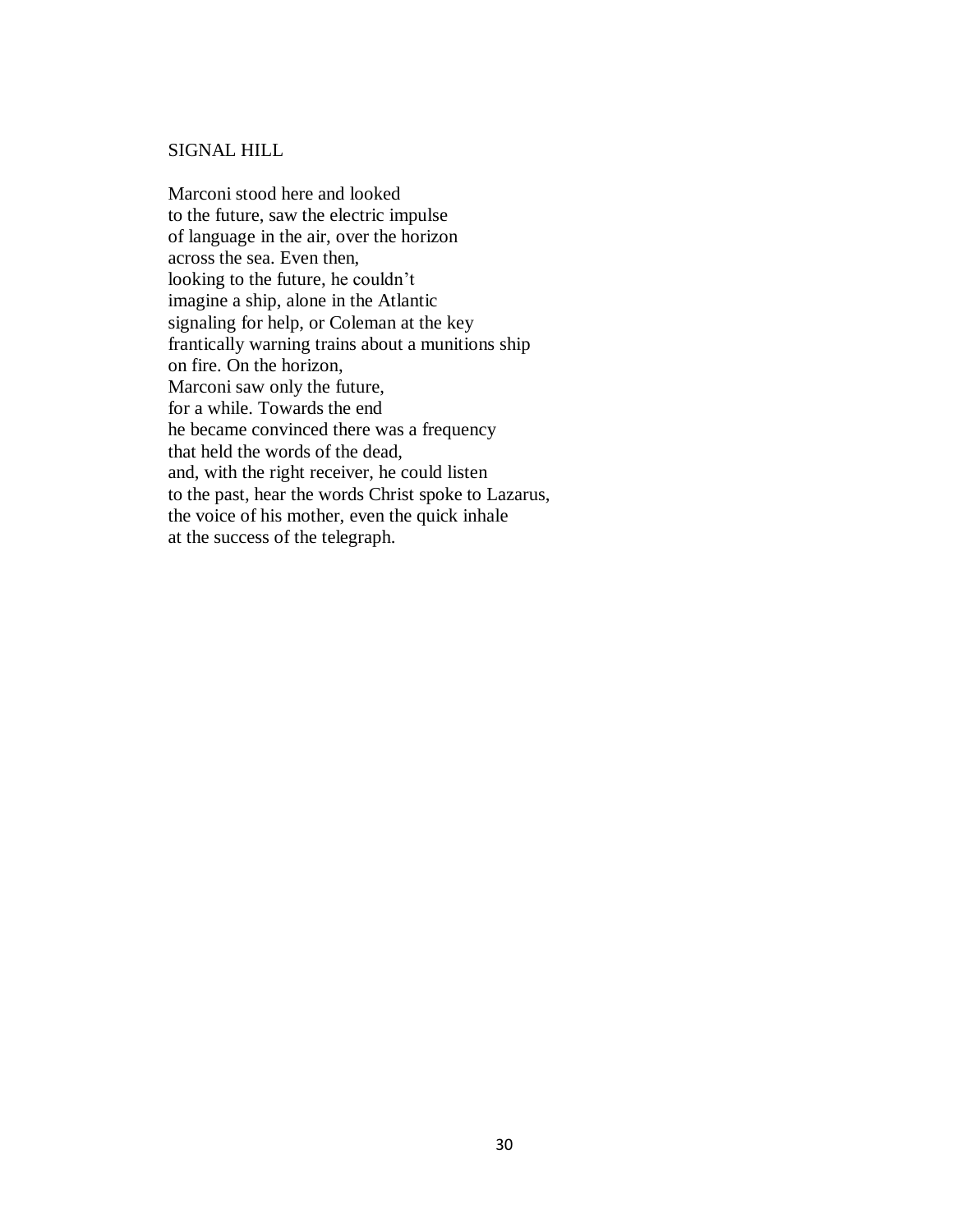## ICEBERG SEASON

We spent the morning chasing rumours of icebergs. Following winding roads to the lookouts at Middle Cove, Flatrock, Portugal Cove, where the concierge had said we may catch a berg. We stopped at each spot and strained against the wind until our eyes watered, searching for a white speck against dark blue.

We decided to go as far as St. Philip's before the airport. At the rental place, we shared our disappointment with the clerk. On her phone she showed us growlers off Cape Spear. We cooed at the screen, zoomed in on the white masses so close we could see the grey and brilliant white pixels that made the border between water and ice.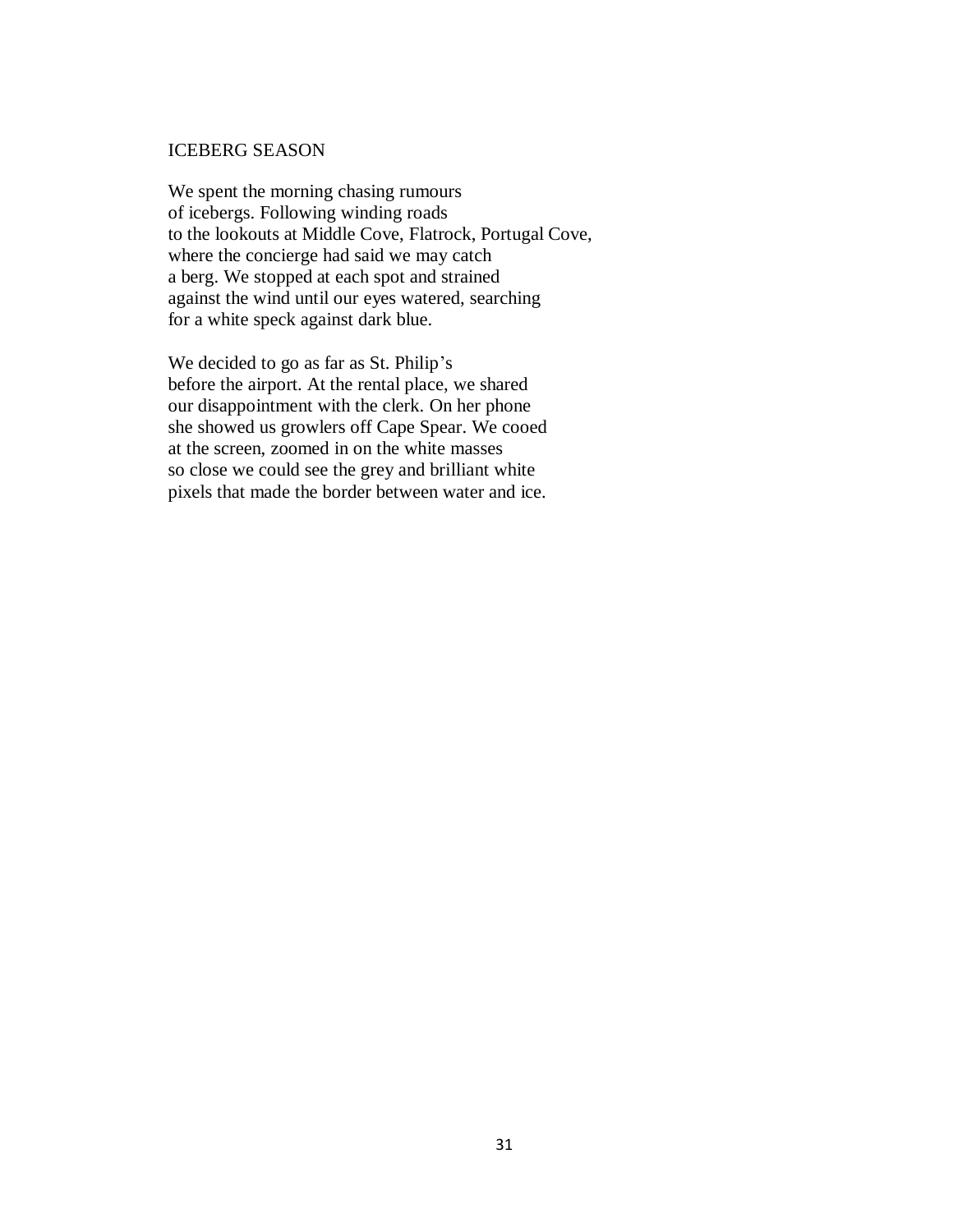## TOURIST POLE

It became our meeting place, the traffic pole on Lower Water where tourists plastered their used admission stickers from Citadel Hill, the gallery, their bright hop-on-hop-off passes, all carefully peeled from their shirts and slapped on the pole. Out of habit we would run our fingers over the slick surface of new additions, try and peel the faded yellows, greens, and blues from the week before. We were too aware what they'd left behind, not once thinking about what had been taken.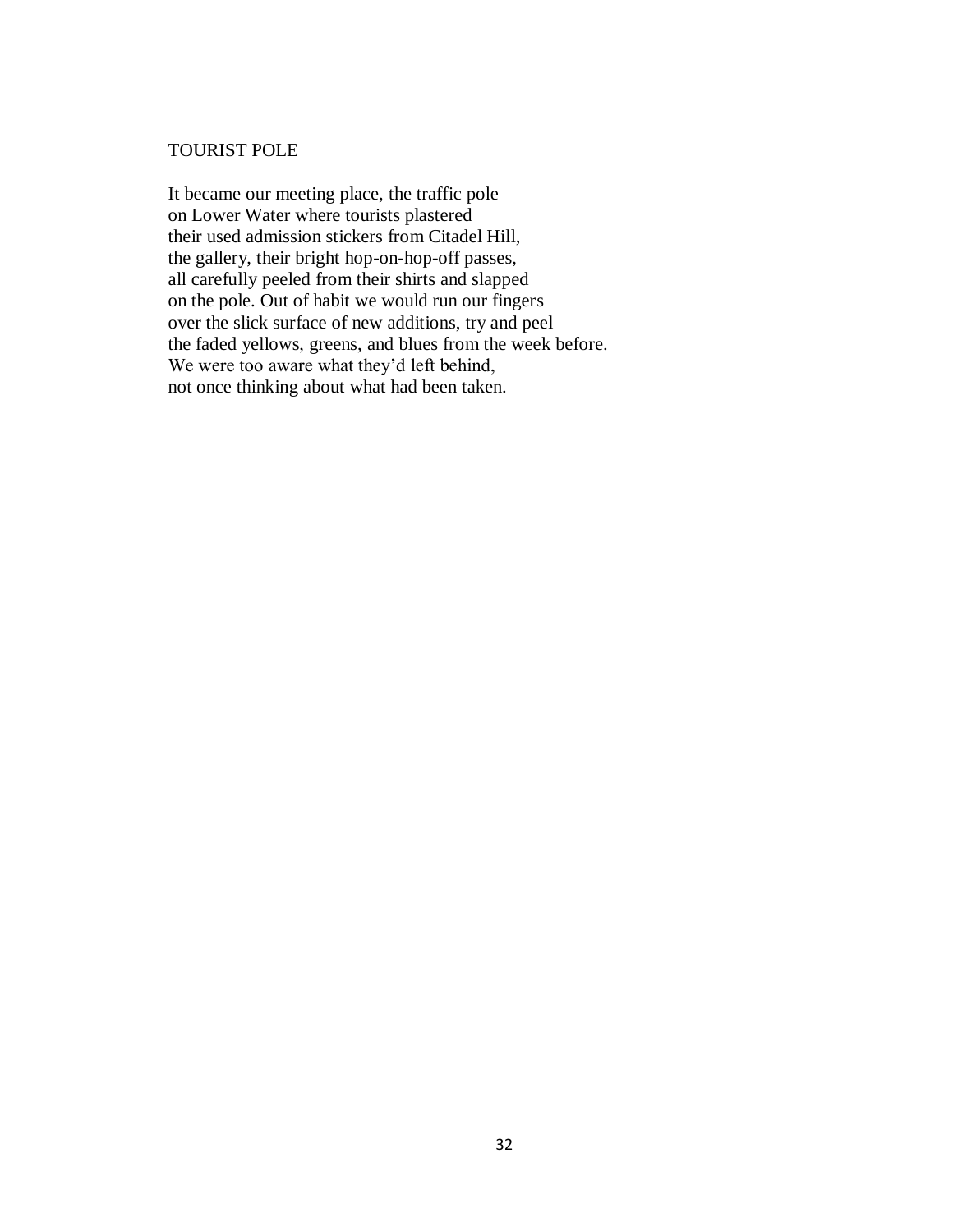# **COMPASS**

At first I thought you had bought a grinder on which someone had etched *Titanic*. I twisted the heavy lid and found they had engraved the date, time, and wreck coordinates, 41.726931° N and -49.948253° W on the inside. In my other hand the eight points of the rose, small lines marking the degrees between each direction. The needle, the magnetic end painted red, frozen on North. I tapped the glass, shook the case, but it wouldn't move. I turned the N towards you.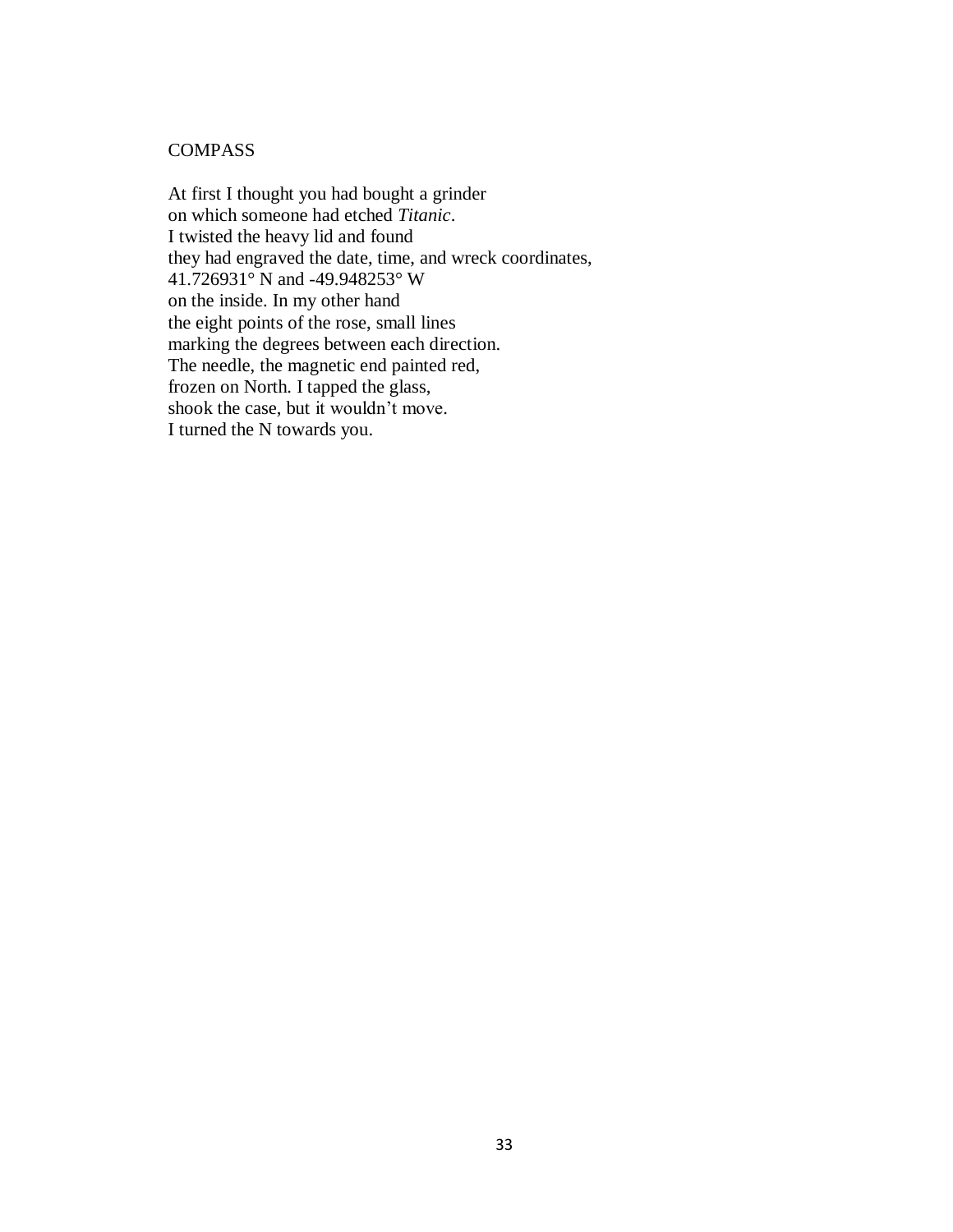# NOSTALGIA

Netting made it easy to climb the inflatable slide. At the top we lay on our bellies, shuffled back to the edge, and let go, falling like we saw in the movies.

We rolled the dice and helped our pieces escape their staterooms, collected lifebelts, jewels, and tickets to the boats before we raced outside to our stations.

We filled the bathtub and placed the plastic boat on the surface to watch it sink. The model was supposed to split. It never worked as advertised.

Every morning the soundtrack was on our discman, our parents played it in the car on our way to Cubs, we sang along to Celine every night before bed.

Our grandfather's voice told us, "Do the outsides first." Piece by piece a sinking ship materialized before us on the table.

Jack, our first pet fish, swam around the broken ship resting at the bottom of the tank. One morning we found him next to the ship, just like Leo.

Singing campfire songs about the husbands and wives and little children who lost their PANTS! while roasting marshmallows around the campfire.

Uncapped blue markers filled in the pants of people waiting for the lifeboats. We didn't know Edwardian fashion trends, had no idea they didn't wear jeans every day.

The poster of Jack and Rose on the bathroom door in our first apartment. It was two dollars at the Sally Ann and we wanted to see what people would say.

The silicon mold required a gentle touch. The *Titanic* shaped ice cubes split too easily, and we needed something next to the iceberg in our rum and coke.

She sang what she could remember of her song from her high school's production of the musical. She played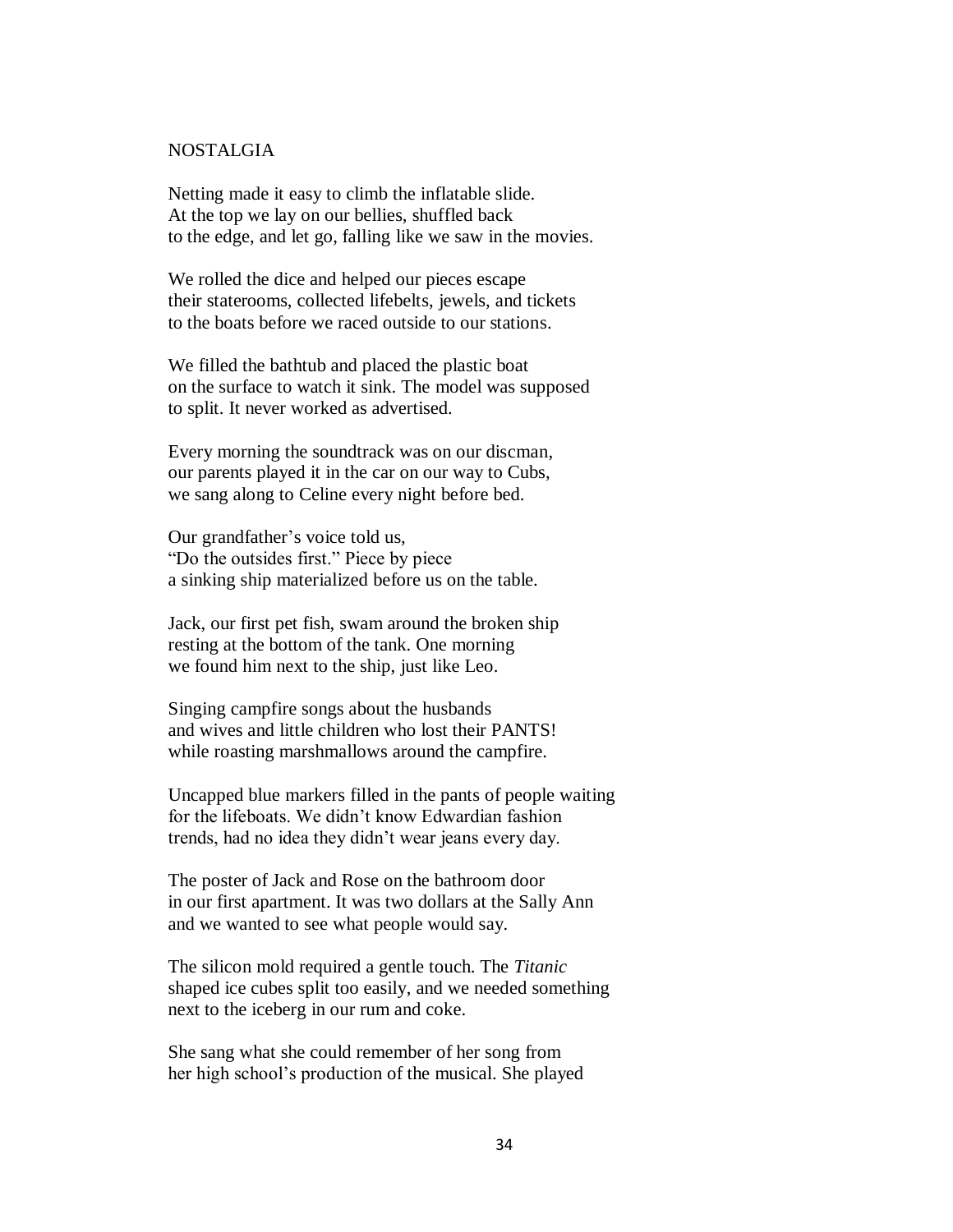one of the Kates, but couldn't remember if she lived or not.

It was only a loonie for the two VHS cassettes. There wasn't a home in our childhoods where we couldn't find them on a shelf. It was a comfort to bring them home.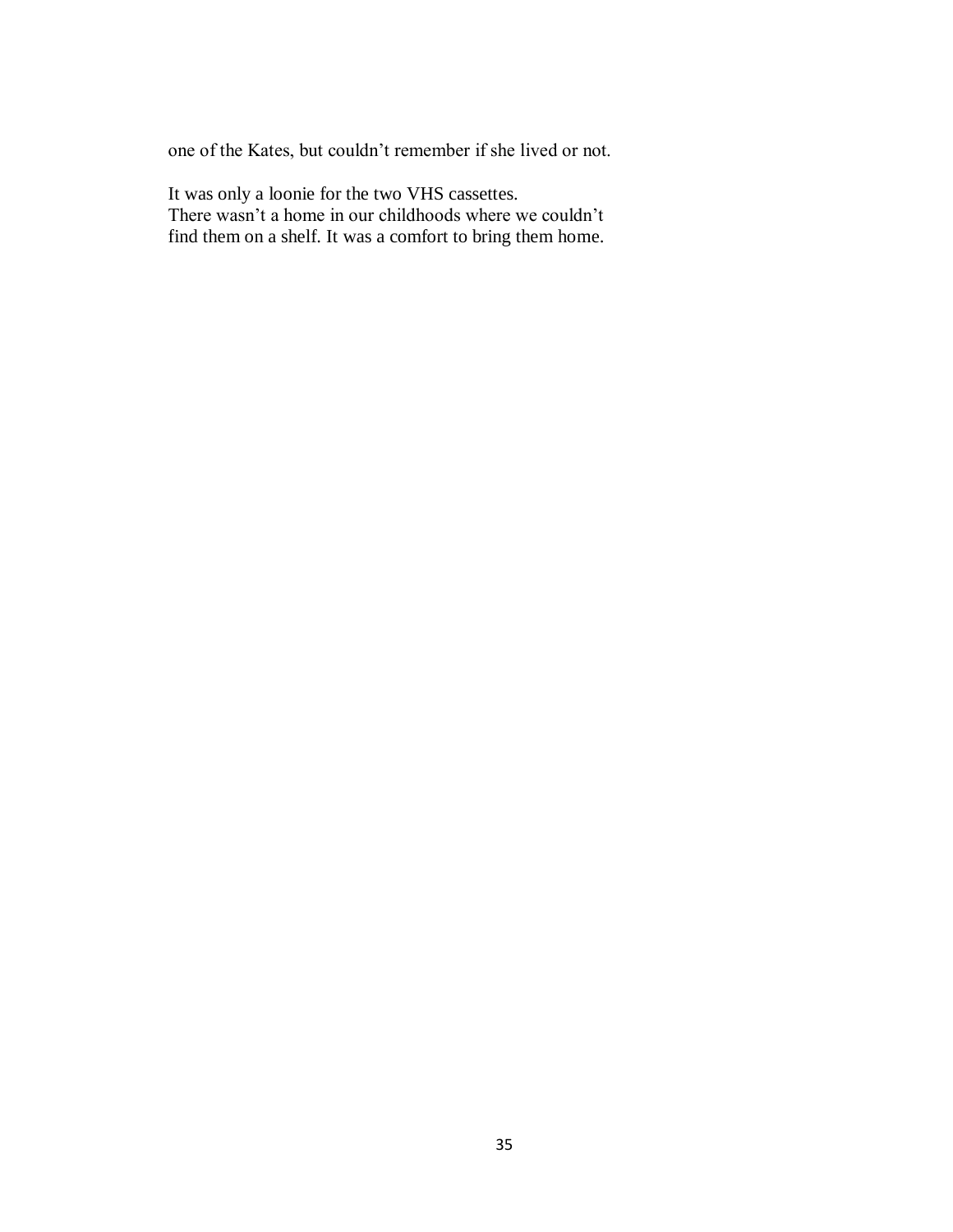### ESCAPE

We had been caught sneaking around below decks trying to sabotage the engines and were detained in the captain's quarters. If we had succeeded it wouldn't have changed anything because we found a bomb under the bed with papers that proved he was a German spy. We only had an hour until it would be too late to prevent the Explosion and expose the traitor.

Though we had not seen them, we were aware at least forty minutes were gone by. So far we had only been able to open the first of three locks that protected the mass of wires and timer. Frantic, we tore open books, turned over chairs and held maps against the light, hoping we could find some clue that would help us escape.

My nervous fingers jumped at the click of the cams as you shouted numbers at me from across the room. We listened for the churning water of a reversed engine, the screech of tearing steel, or oars rowing towards Dartmouth.

Instead we heard footsteps from outside the door, the gentle click of a key moving the mechanism, the voice of the teenage staff member who locked us in the room say he was sorry, but we had been vaporized.

Outside, we posed for pictures in front of a wall with "December 6, 1917" over the backdrop of the wrecked city. We held placards that read "Almost!" and "Exploded!" Our heads hung in mock disappointment at having become the latest victims of history.

On our way out we heard excitable voices shouting at each other through the doors and wished the group in the lobby good luck.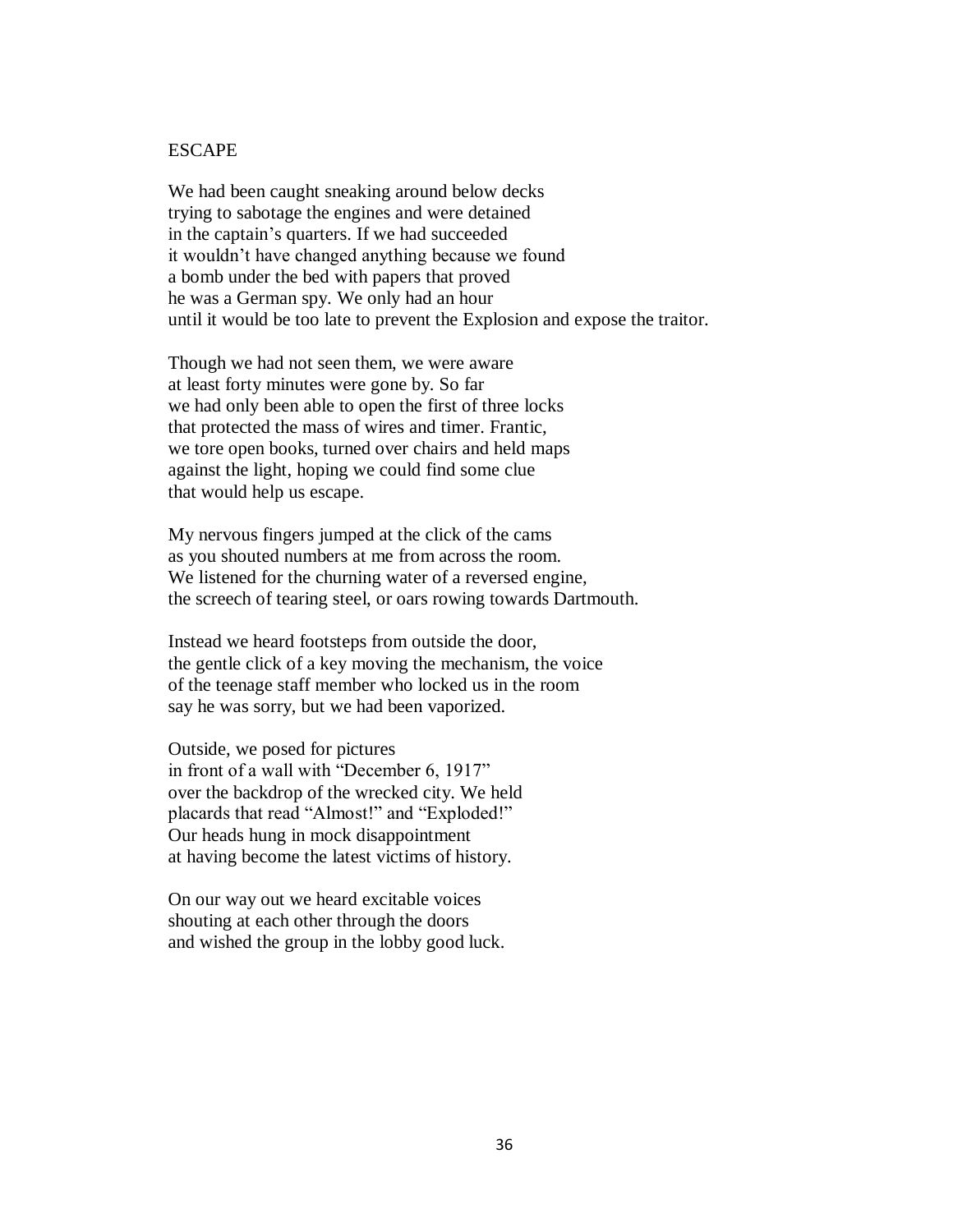#### FAIRVIEW LAWNS CEMETERY

#### -Found in reviews on TripAdvisor

OK we were tourists when we visited. Makes the disaster feel 'more real' and not just a movie or book. If you are a *Titanic* and/or history enthusiast, a visit to the *Titanic* section of the cemetery is a must. I lived in Halifax most of my life and until the movie "*Titanic*" came out, tourists did not go here. After the movie was released, young girls came in droves. Our guide knew the history and shared some of the DNA evidence. It brought realism to the horrible accident that I only knew by history books and movies. Not a tourist attraction, so there may be others visiting the cemetery. We spent a few quiet moments there and said a little prayer. A visit to the Fairfield Cemetery will allow you to say a silent prayer for the souls lost in 1912's *Titanic* disaster. The guides, dressed in kilts, are very informative. The reality of the *Titanic* comes full circle when you visit the site. Our guide, Jonathan, explained a lot about the different people buried there as well as some history of the *Titanic*. This attraction takes just a few short minutes but is very interesting. My wife and I visited from the hop-on-hop off bus. I never bought in to the 1997 film version of reality. Remember, this is a cemetery and not a tourist attraction, so there may be others visiting the cemetery for reasons other than the *Titanic*. I know the guides have stories to tell but I felt we were intruding on those poor souls. This brings a big reality trip about the tragedy that happened off the coast. There are tours available for this attraction as well. I first thought it a bit odd to go to a cemetery as a tourist attraction, but I'm glad I did. Without a guide, this would have simply been just another cemetery. It brought on a sense of reality to stories and documentaries. Definitely not a 'fun' or 'light-hearted' attraction, but well worth the effort to find the cemetery. Visiting here is of course free, but expect a lot of tourists like yourself.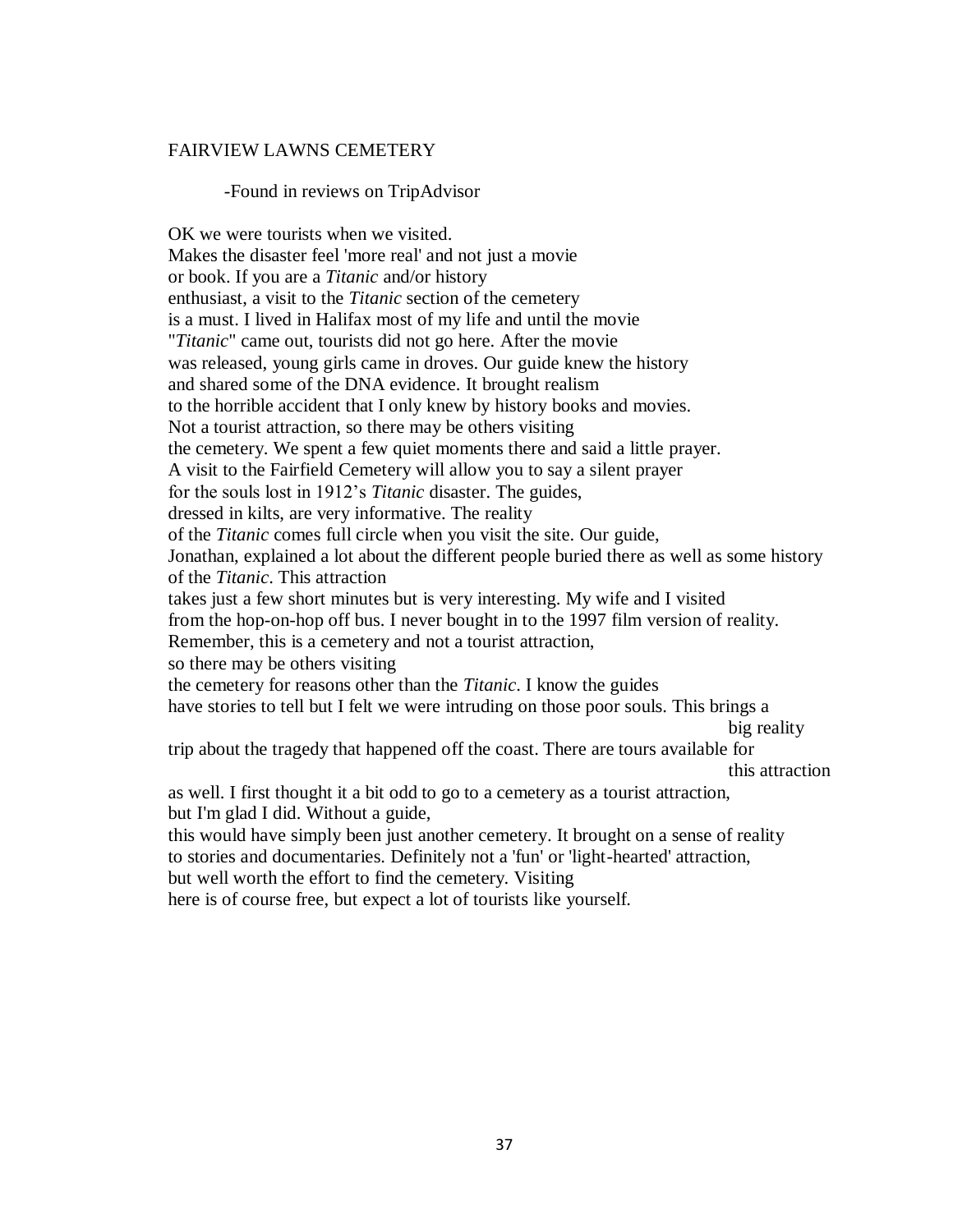**COAL** 

I.

The company offset the cost by cancelling the sailing of their other ships and transferred passengers into empty rooms on the *Titanic*. It made good sense from a business perspective, travellers called it good fortune.

II.

Tumbling from the surface, carried by ocean current, raining from a split bunker across the seafloor.

III.

They moved over the field, the extender arms of the submarine harvesting the small bits from silt.

IV.

Resting on the mantel, next to a framed certificate of authenticity, under the glass bulbs filled with black sand, a small sliver attached to the hourglass housing.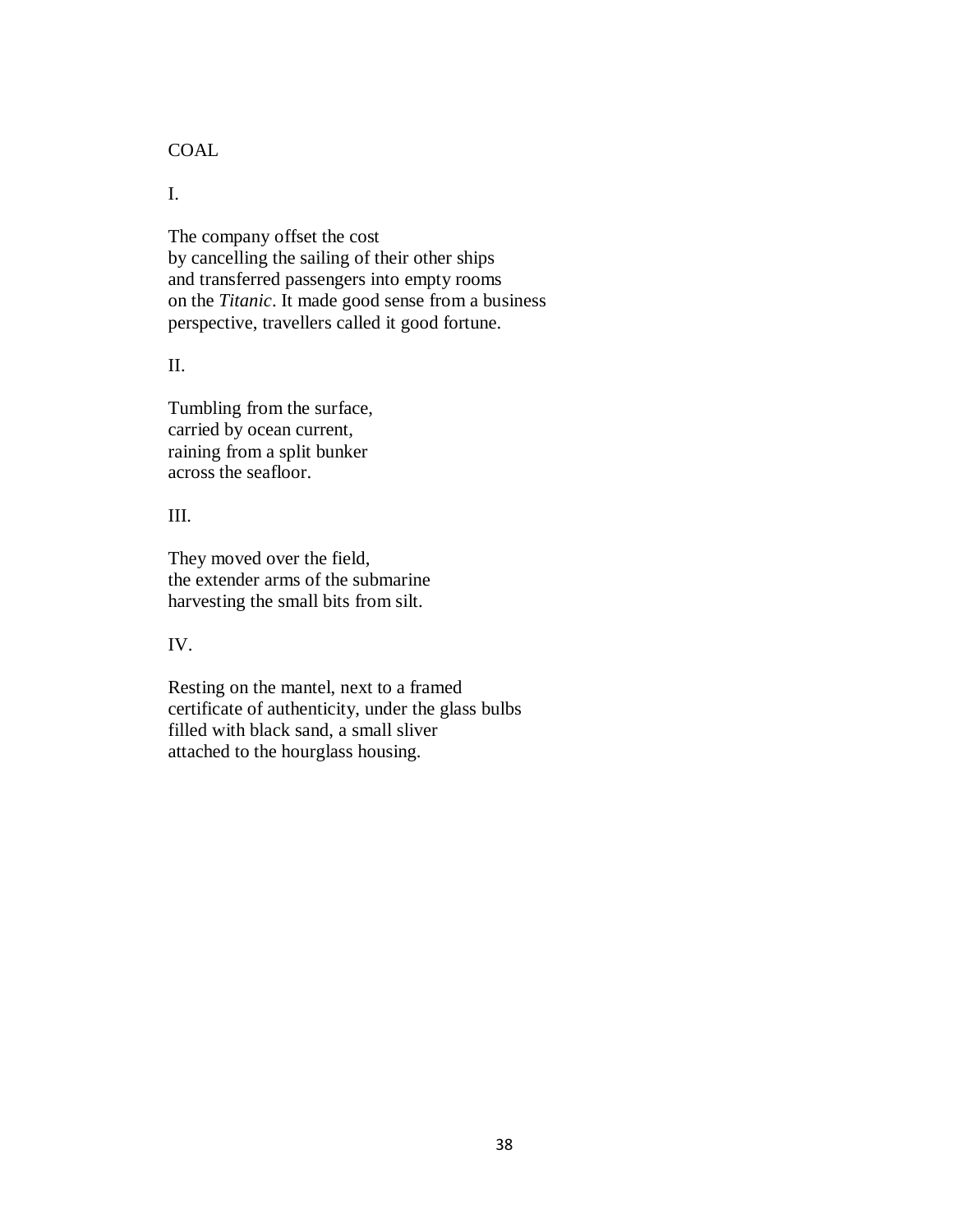#### FIVE FISHERMEN

You gave her the whole story

about growing up in the nation's capital, the move east to follow your heritage (and for school), the great-grandfather who met a great-grandmother in an emergency hospital. She left us with menus, the special, and a couple moments to think of the building's former life. I tried to imagine caskets stacked outside on the street, blocking the windows. Removed the tables, bar, and kitchen, replacing them with more coffins, the quiet steps of undertakers moving around bodies, the chemical smell of embalming fluid soaking into the tables and walls. In the back, the photographer waits for workers to place coffins in frame and scurry away.

"Do you have any questions?" she asked, interrupting our thoughts. "This may be a weird one," you said, "but have you ever seen a ghost here?"

"Not yet," she said, "I haven't worked a night shift."

We ordered appetizers and ate in silence, still hoping to catch a glimpse of the other world.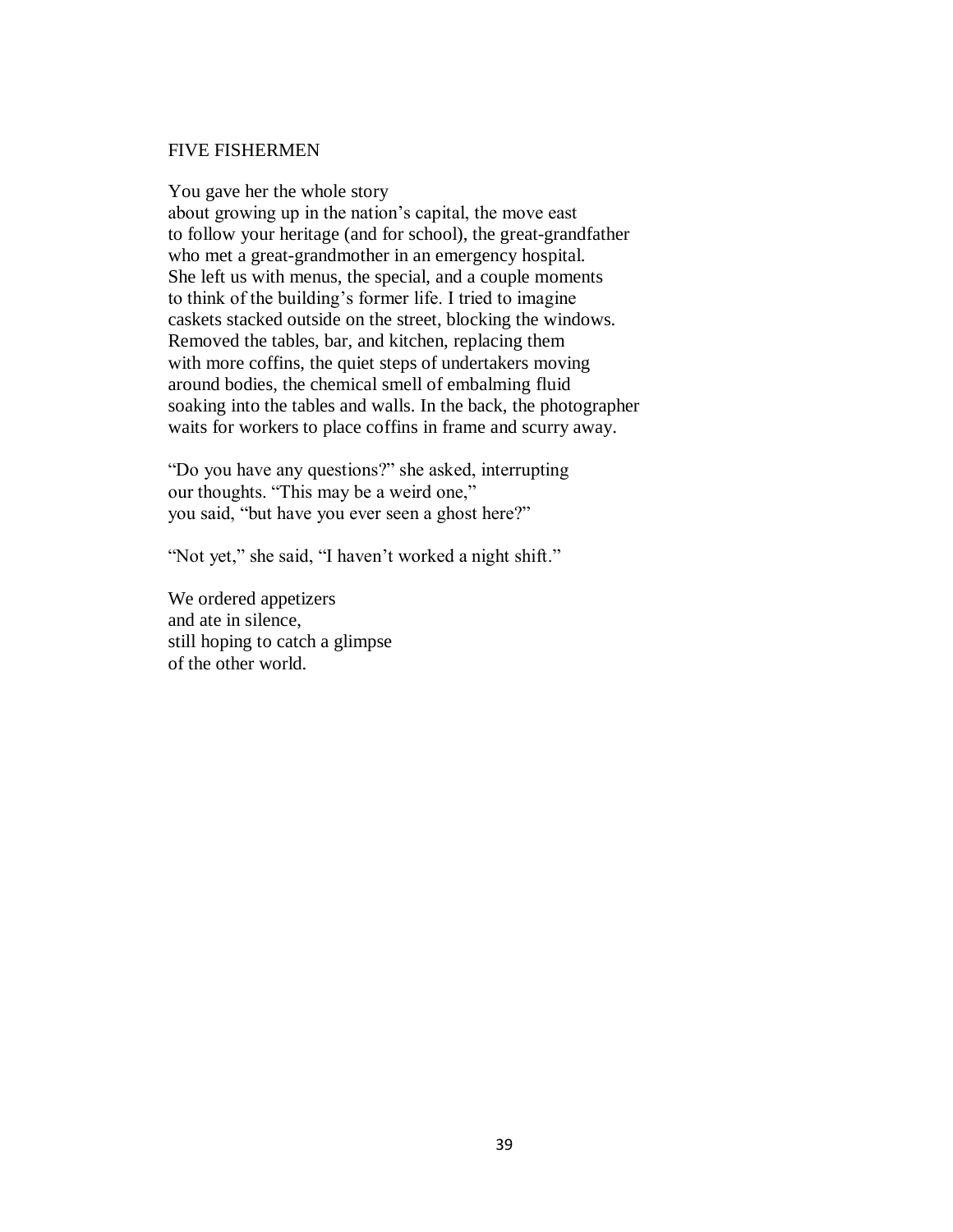# ST. PAUL'S

See that window? The stained glass with a shattered pane. The one that resembles a person: shoulders, pointed nose, the unkempt hair. Well, you know St. Paul's was used as an emergency hospital after the Explosion. What you don't know is they found a headless priest in the middle of the church. They say it's his face that left that profile. Others think it was a sailor who was praying and it's his face that's burned into the glass. Some said it was the face of Abbe Moreau, an early minister returned to his church. Whoever it is, they've stopped replacing the window. Every time they installed a new pane, the glass would break in the same shape.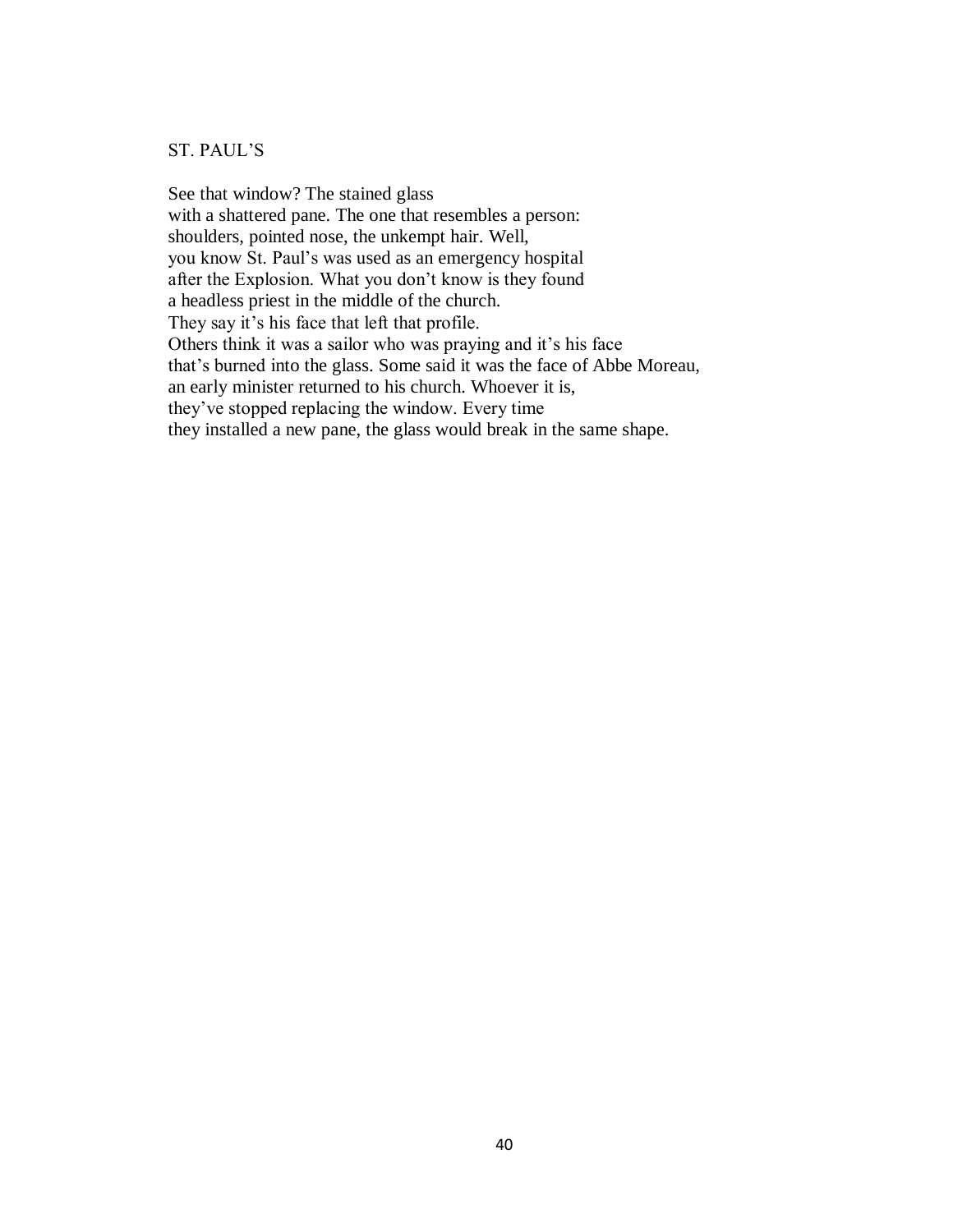## MAYFLOWER

We found relief in the hot breeze that washed over our sweat-soaked clothing. The fog that flooded the streets in the morning burned off and left us stranded in the North End, looking for the curling club that had once been a temporary morgue.

At first we missed the small crest, a blue bird and red curling stone, of the Mayflower. Eventually, after consulting our phones we found the building. Standing in the heat we imagined the relief of lying on the pebbled ice, melting into the sheets.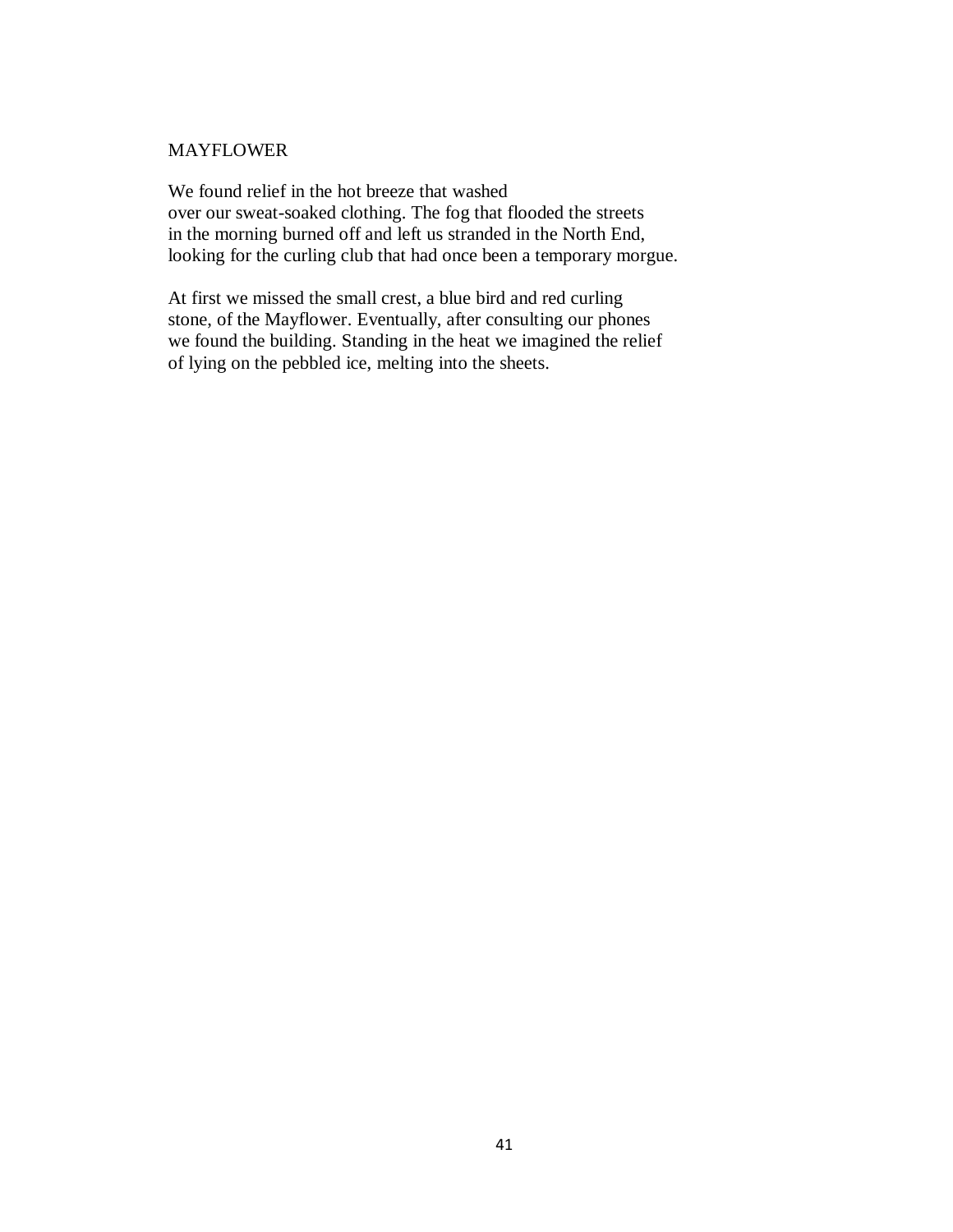#### LUNENBURG

I wanted to show you my Nova Scotia, the old Number 3 highway hugging shoreline, waters where ghost ships still sail, beaches where rum runners would come ashore, the buoy where they sank an old destroyer for an artificial reef. You were excited to see the *Bluenose*, told me your favourite coin was the dime, how often you watched the Heritage Moment where the schooner beat the Americans, you could still hear the cannon signaling victory ringing in your ear.

I was worried you'd call me cynical again if I dismissed the *Bluenose II* as an Oland's ad, mentioned the original was wrecked off Haiti, rolled my eyes while you sang the Stan Rogers song. I felt relief when we found the empty berth and the teenage cashier at the gift shop told us the *Bluenose* was on the Great Lakes.

That's how we remember the day, How relaxed I was driving home, your disappointment at missing a part of our heritage. Not the winding roads, the stop at Fox Point to strip our shoes and walk through the surf, the plates of mussels and fried clams we shared at one of the diners along the way. We drove home in silence. My focus on the road, yours on the schooner-shaped keychain swinging from your finger.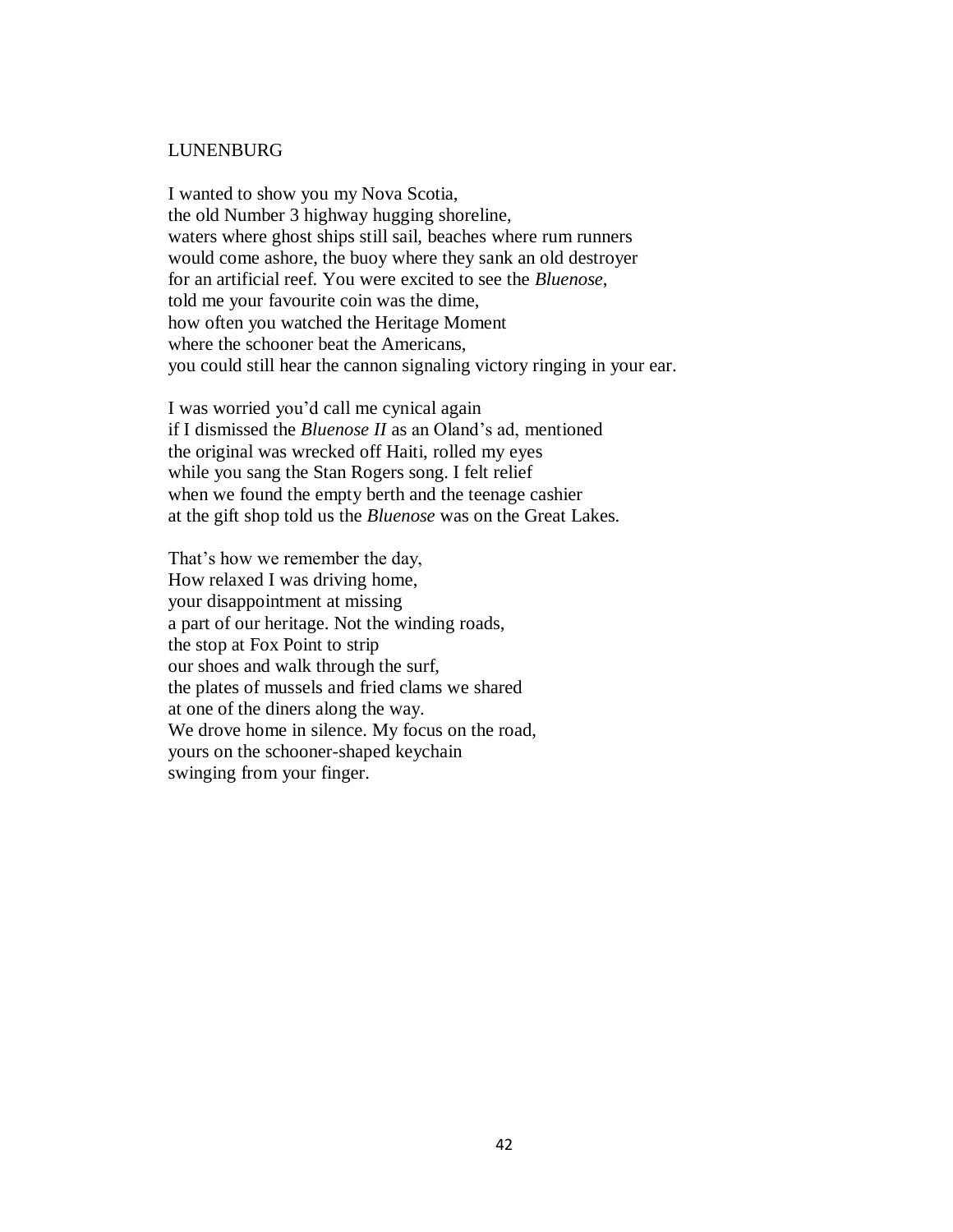# APRIL 1912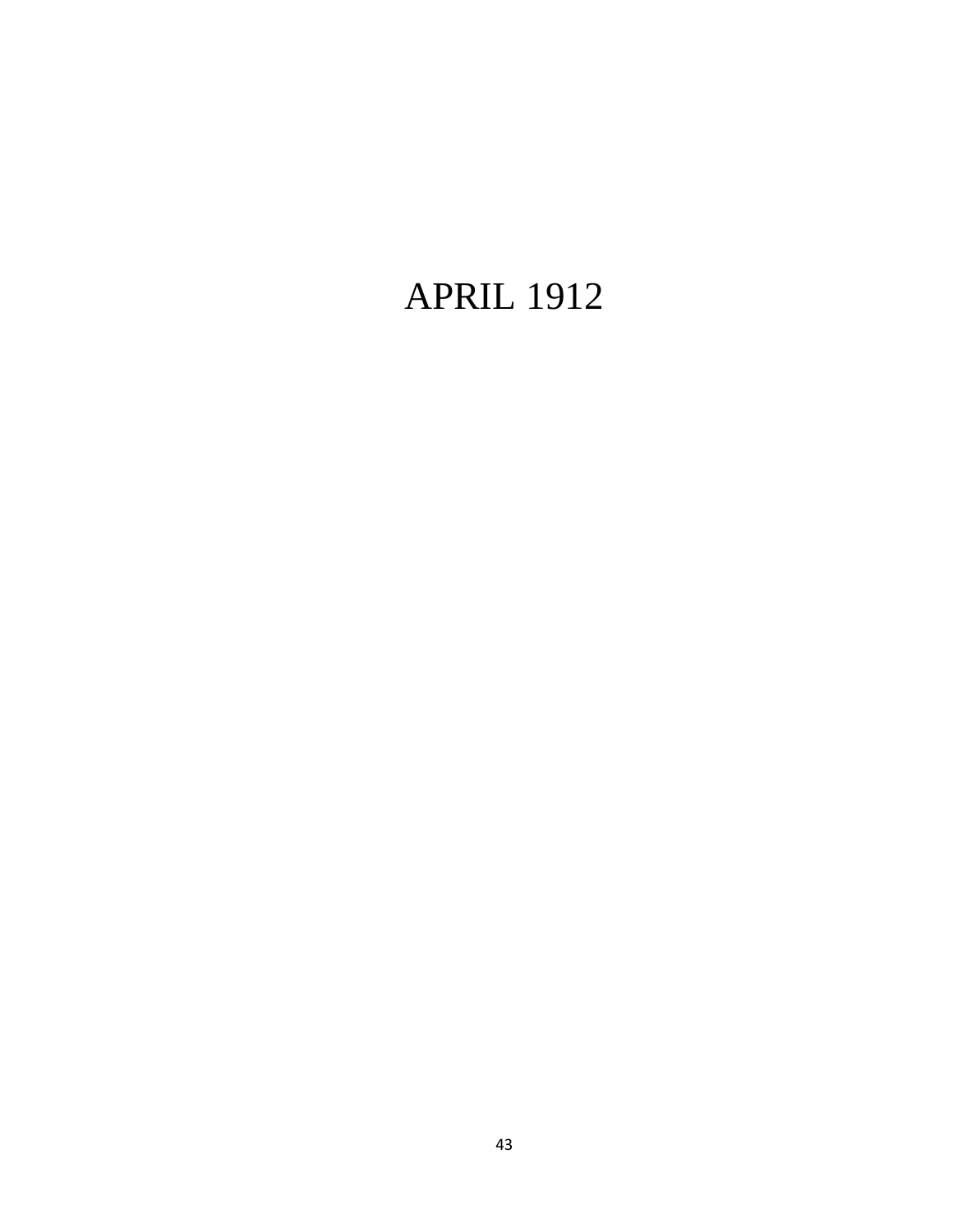## THE GAFF-MAN

I.

He knows balance, how to bend the knees, sway his hips with the rhythm of the ocean. He has mastered breath, inhale on rise of the swell, exhale on the fall. His motions are exact, the wide arc of his left arm, his right hand softly guiding the tip of the hook. He has to be gentle. Carefully, he draws the pole, hand over hand.

He lays aside the gaff and grabs the shoulder straps of the lifebelt. He waits for the tillman to call "Oars" and tries to avoid looking at the body. He watches the boatmen move, listens to the water lap against the skiff, the flecks of frost in their hair, closed eyes, and shattered limbs.

He can tell some passed peacefully, as if they had drifted into sleep, waiting. Some were gathered in small groups, as if at a party. Others strayed farther away and could be found among the wreckage, lingering by deck chairs, clinging to wood panels. He can see their fingers still wrapped around the edges, bodies mostly out of the water. Others snapped limbs by falling into debris or hit something on their way down. Now, they rested in odd ways on the water. He learned to tell the ones who jumped, their necks broken from the force of cork hitting the sea and leaping into the neck. Their heads at unnatural angles, moving whatever way the sea urges.

He waits for movement to cease, braces himself, and pulls. Slowly, the ocean releases the dead, water cascading off saturated clothing. He rests their chest against the gunnel, grabs the back of the lifebelt, and levers them into the boat. Gently, with the help of the oarsmen, they lay the body in the bottom of the skiff.

He returns to his place and remembers breath. Inhale with the rise, exhale with the fall. From behind him the tillman calls, "Give way together" followed by, "Mind your Oars!"

II.

He remembers them, every one. The mismatched layers of petticoats, serge jackets, boots, skirts over pants and stockings, flannel singlets, trousers, shoes, layers of socks, jackets thrown over pajamas and night dresses. Crucifixes, union badges, gold, wire, pearl, silver, and turquoise rings on every finger, engraved wedding bans: "H.N. to D.S." "Madge" "A.L. to C.S." and "Ethal."

Short-sleeved stokers still showing off tattoos, a blue mark on his right hand, three small dots for identification, a man with clasped hands on his bicep, another with an American flag and *Dieu et mon droit* on his arm.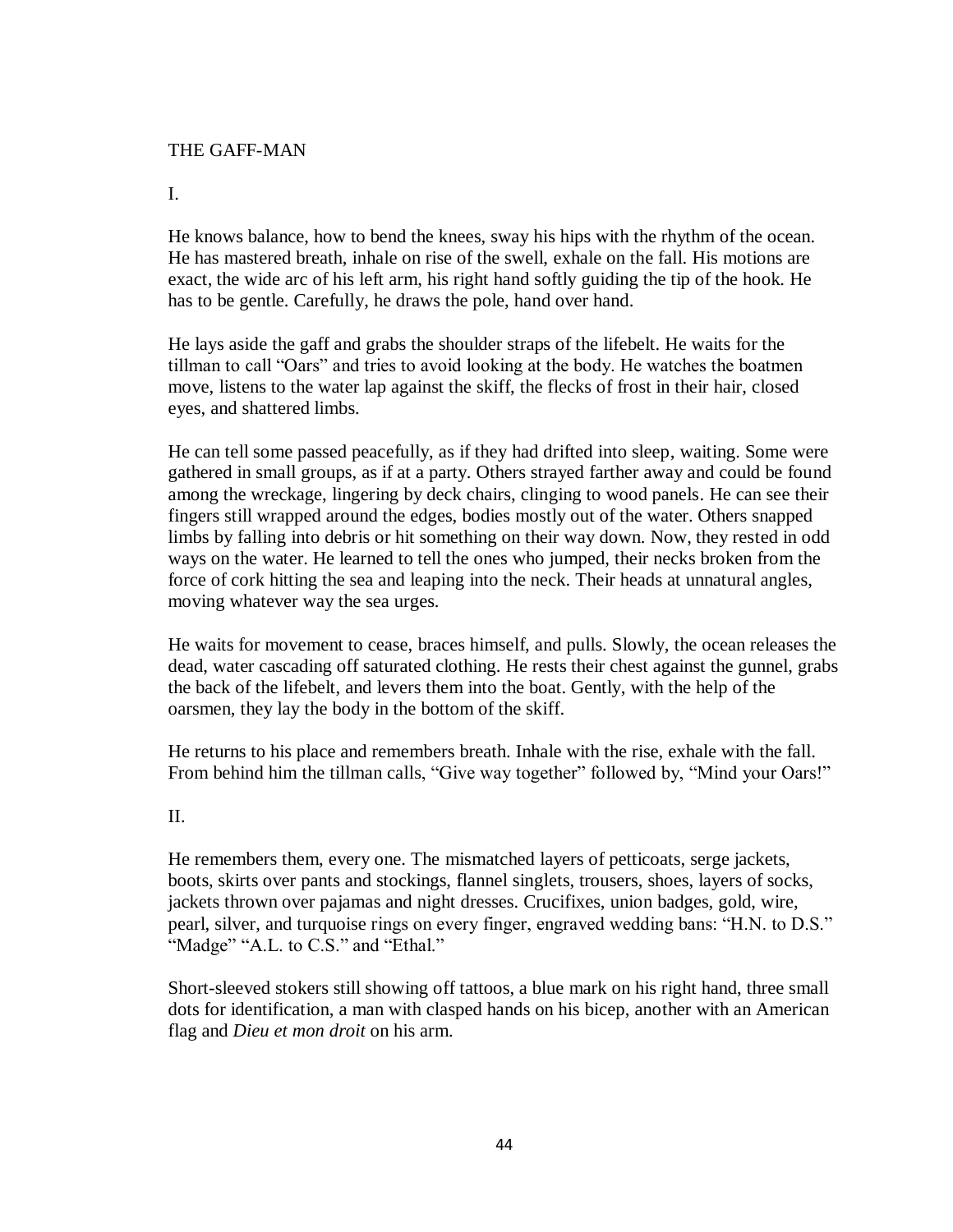There was the man whose upper teeth fell out of his head when pulled into the skiff, a fur boa wrapped around one woman's shoulders, the struggle with a jacket that jingled when they placed him in the boat. Later, he learned the owner had sewn 150 Finnish marks into the liner.

## III.

"For as much as it hath pleased Almighty God of his great mercy to take unto himself the soul of our dear brother here departed, we therefore commit his body to the deep…"

His voice joins the others in "Amen."

There is the strain of lifting. They place the body, wrapped in canvas, onto a board for a makeshift burial. The Cannon makes a cross and the men lift the board. There is a sliding sound, quiet, and the sea opening as the body collides and breaks the water. They will fall two miles to the seabed weighed down with scraps of metal. There is lifting, crossing, the quiet fall, and opening of water. Crossing, lifting, the quiet fall, and opening of water.

A black haired immigrant, 22 years old. A fireman on the cusp of 30 with brown hair and mustache. A dark haired cook in his 30s.

"For as much as it hath pleased Almighty God of his great mercy to take unto himself the soul of our dear brother here departed, we therefore commit his body to the deep…"

"Amen"

Crossing, lifting, the quiet fall, and the opening of water. Crossing, lifting, the quiet fall, and the opening of water. Crossing, lifting, the quiet fall, and the opening of water.

A woman with brown hair and a gold tooth. A dark-haired young man with a nice overcoat but no boots. A light-haired steward whose age they couldn't guess. A kid with dark hair who carried nothing to identify him. A fair-haired young man wearing a blue White Star jersey. A man with dark hair bound for Ottawa. A steward with light hair and mustache. A young fair-haired fireman. A young woman with jet-black hair. A lighthaired stoker with three dots tattooed to his forearm...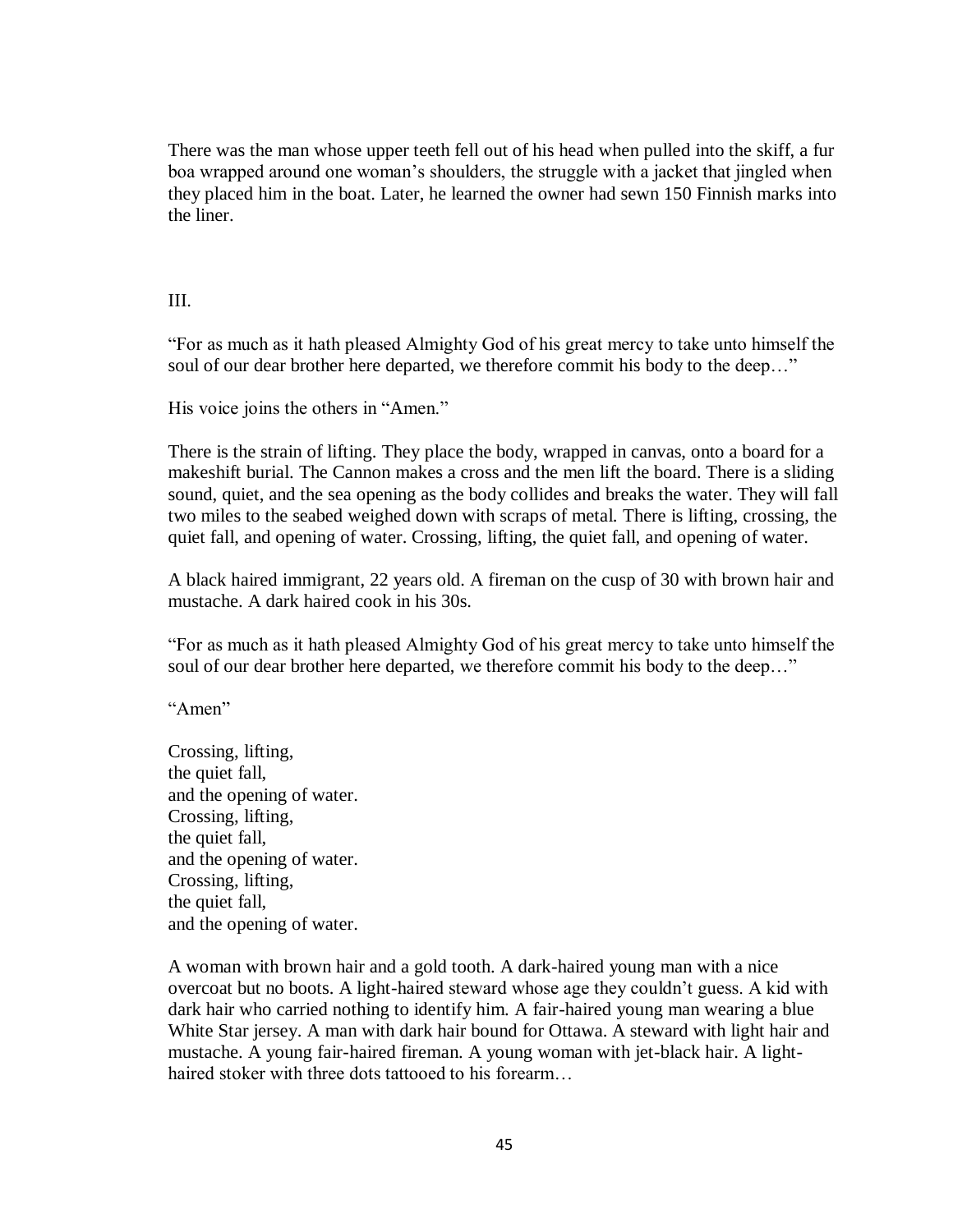"For as much…"

"Amen…"

There is dim light from a crescent moon, the rolling ocean against the steel hull, wet rope pulled taut, boots shuffling against the deck, the sea throwing itself against cliffs of ice somewhere in the fog.

Crossing, lifting the quiet fall, and the opening of water. Crossing, lifting, the quiet fall, and the opening of water.

The Cannon begins a hymn.

The Gaff-man joins the chorus of tired voices singing "Jesus, Lover of My Soul."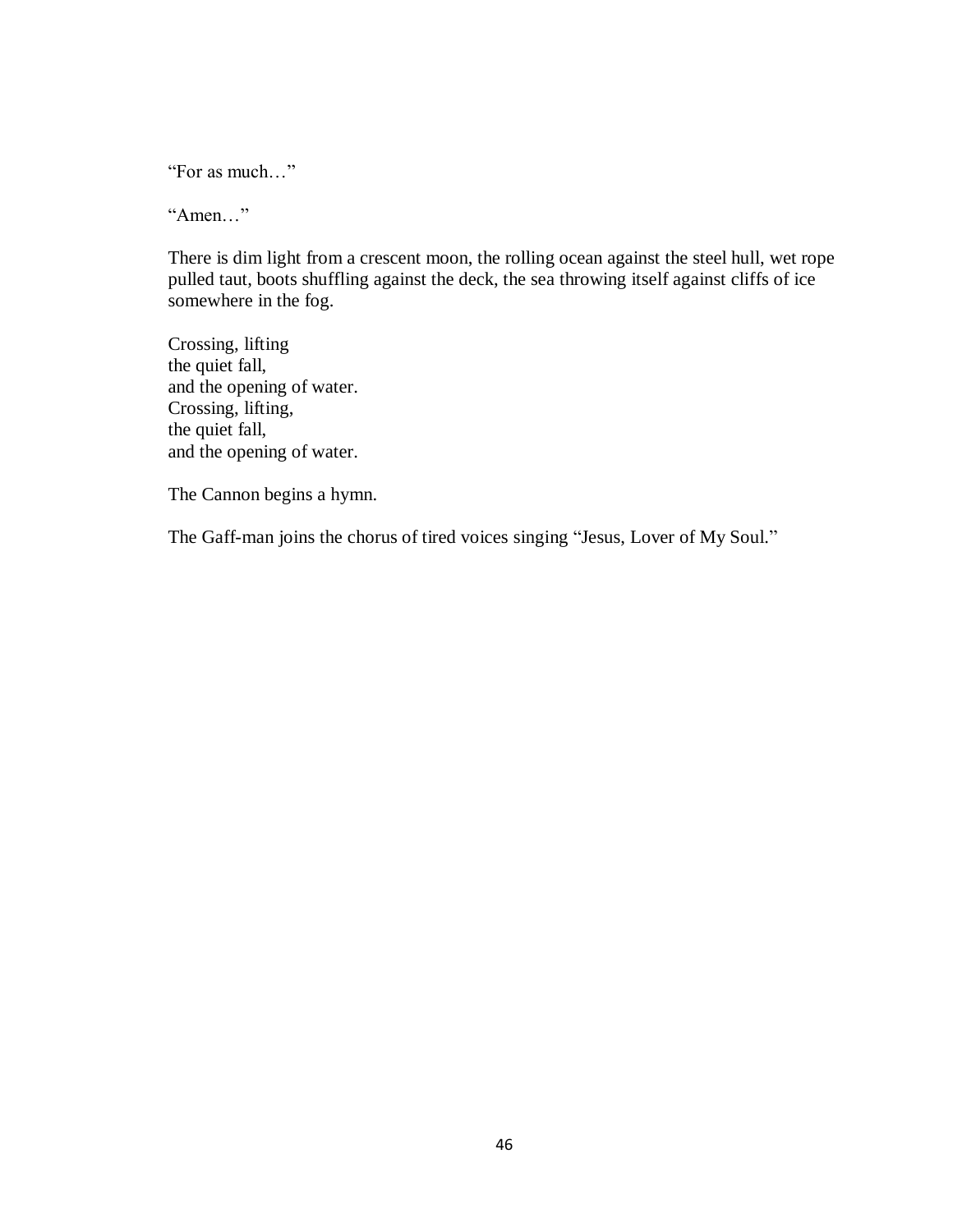## BURIED AT SEA

They fell like seeds from the surface, canvas caskets, scattered amongst the valleys and plains of the seabed. Bodies recovered then returned to water. The process of disintegration beginning immediately. Flesh removed from bone, bone returning to silt. Eventually, the carefully stitched seams dissolve and the canvas blooms in the current.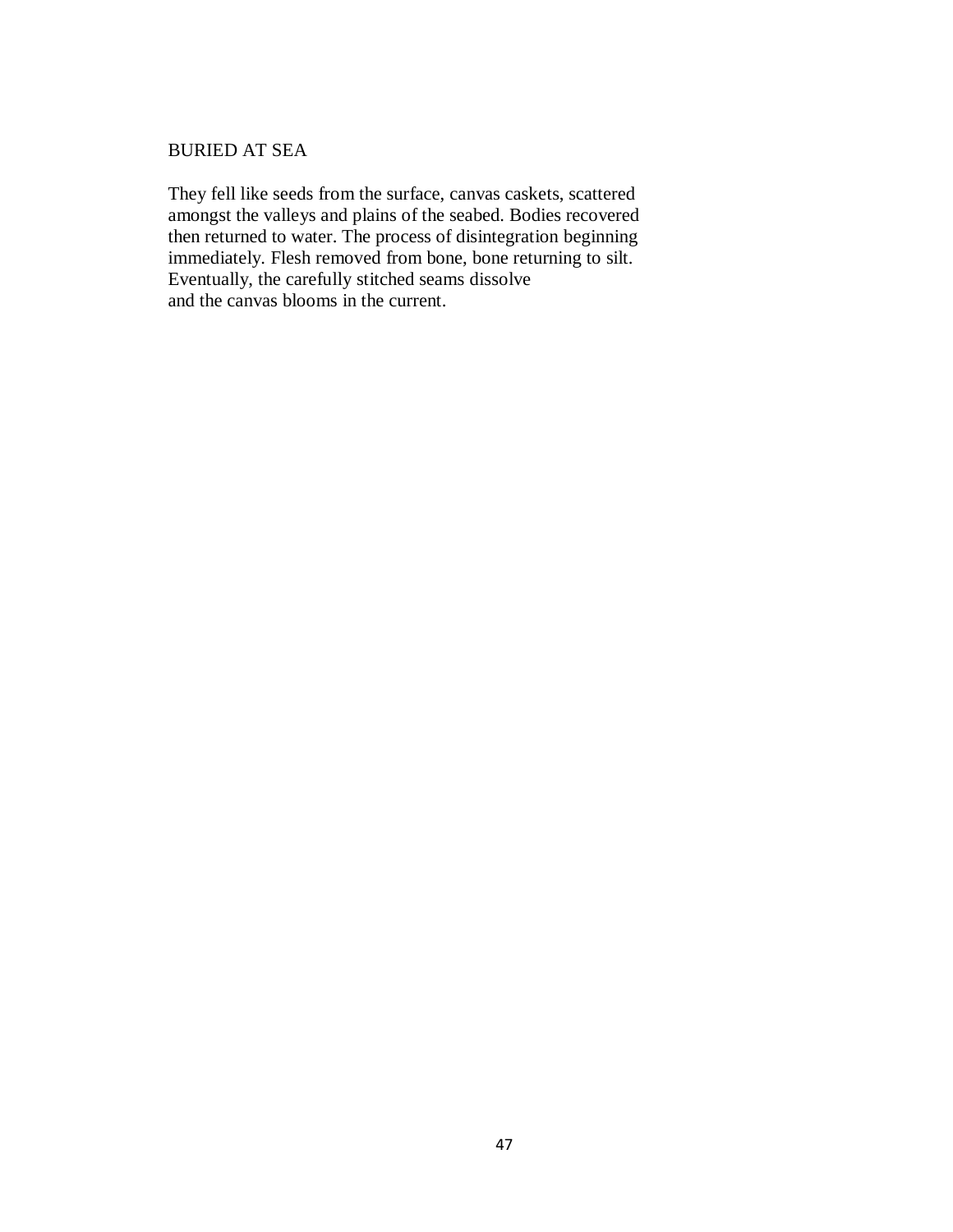#### IDENTIFICATION

The hiss and flash of powder, light reflected from the white cloth lining the coffin, rushing through the aperture, burning the image—an upright casket, the dead man, the number 265 stenciled on a scrap of canvas onto the film. They wait for the image to develop.

Grieving families will be shown this photograph a 35-year-old steward, his mouth slightly open, eyes closed, his skin various shades of grey from sun burns and bruises, his hands so swollen they looked like a single mass of flesh when placed together in White Star Line offices across the world they will show his picture. No one will claim him.

From outside the lens, funeral-home workers drive nails into the lid of the pine box before moving it down the row of caskets to be delivered to Fairview. They place the next body in front of the photographer and retreat once more.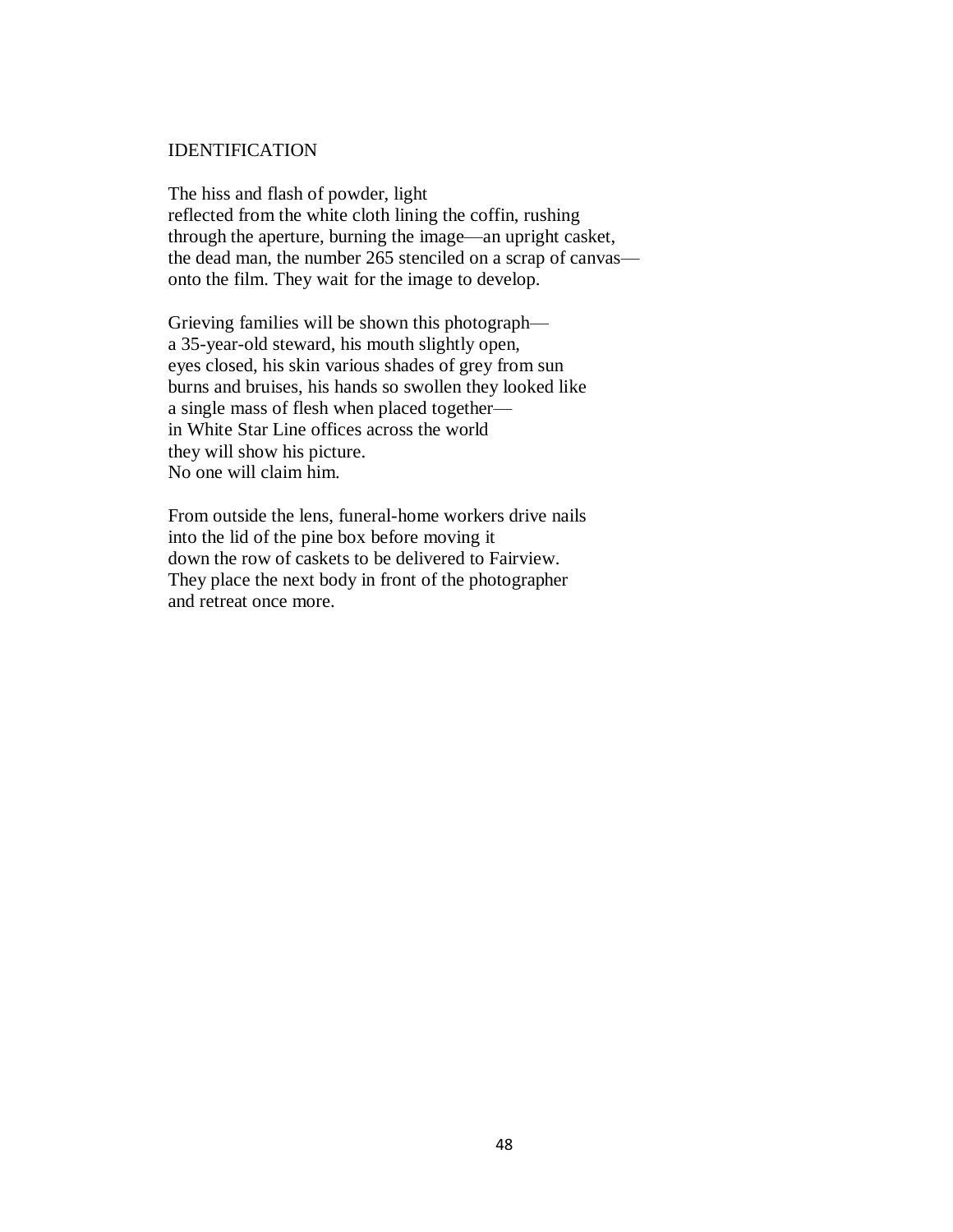# THE JUST MISSED IT CLUB

They heard about the iceberg, the lifeboats, how many people had been left on board, and thought how lucky they were to have narrowly escaped the same fate. With wide eyes and a slow nod that said, "Life can be like that," they told their friends how they survived by sleeping in, cancelling their passage on a whim, or had the realization it could have been them stranded on deck while sailing for England. It was almost them bobbing in the Atlantic, their names listed next to Astor, Butt, and Guggenheim. It was almost them. They were so close.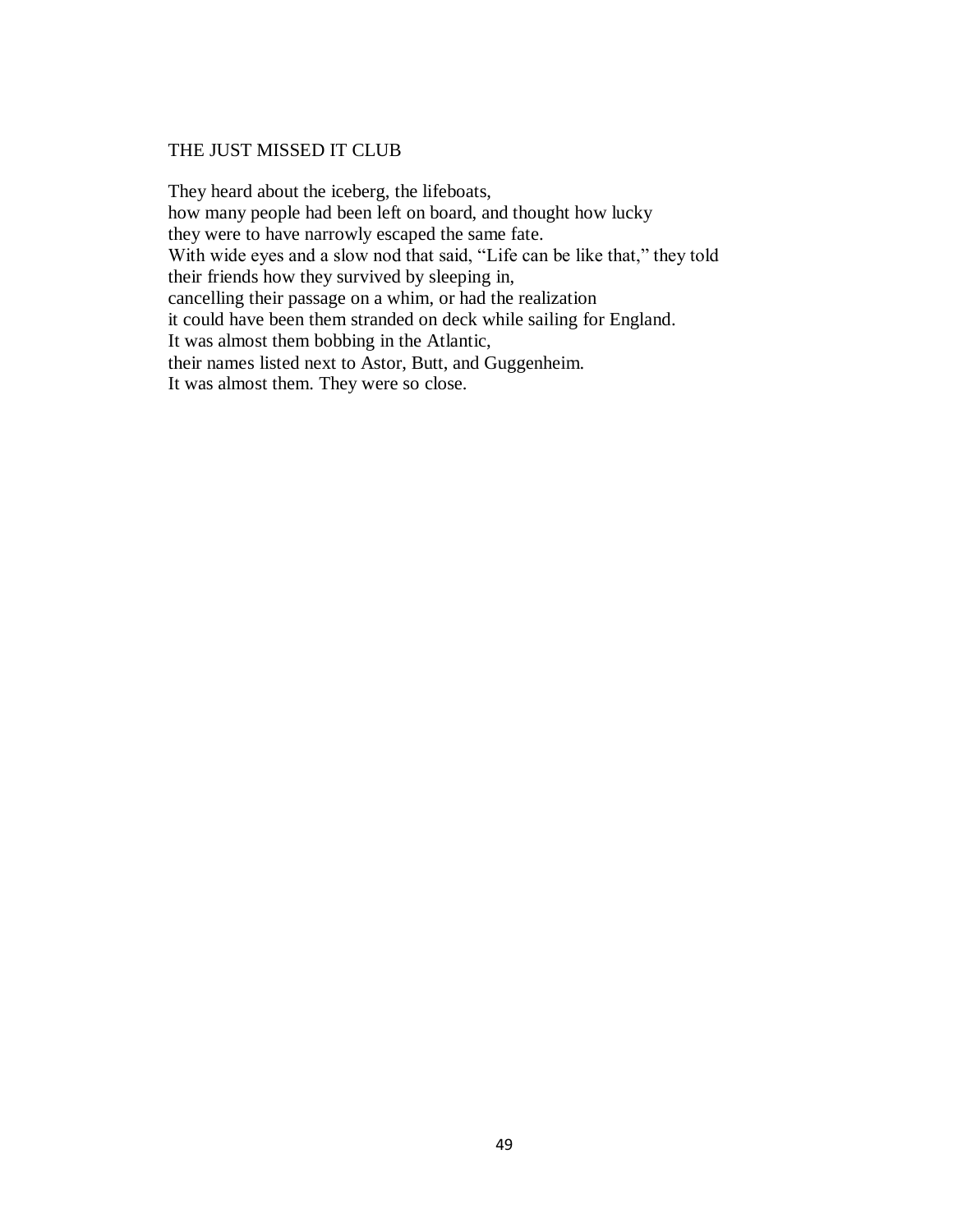# Memory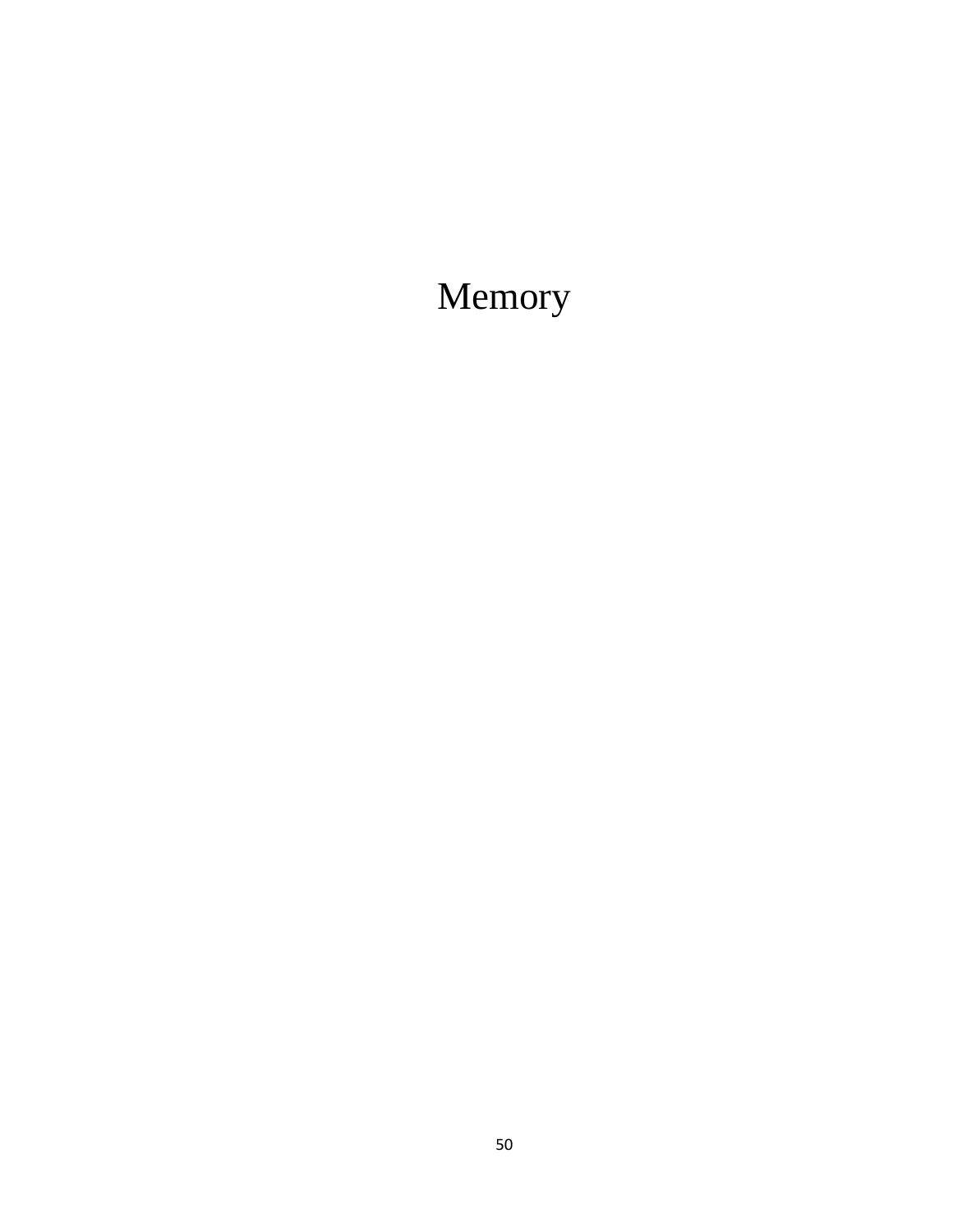# MORNING

09/11/01

That day you decided to finish every phone call with "I love you." "It seemed important," you told me, "that friends, distant cousins, workers at the pizza place knew they were loved before the gentle click of disconnection."

My family stayed up with the news, ordered a pizza, kept every light in the house on, and watched the towers fall again. When I realized it was dark outside and a plane could see us, I panicked, and ran around the house, and flipped every switch.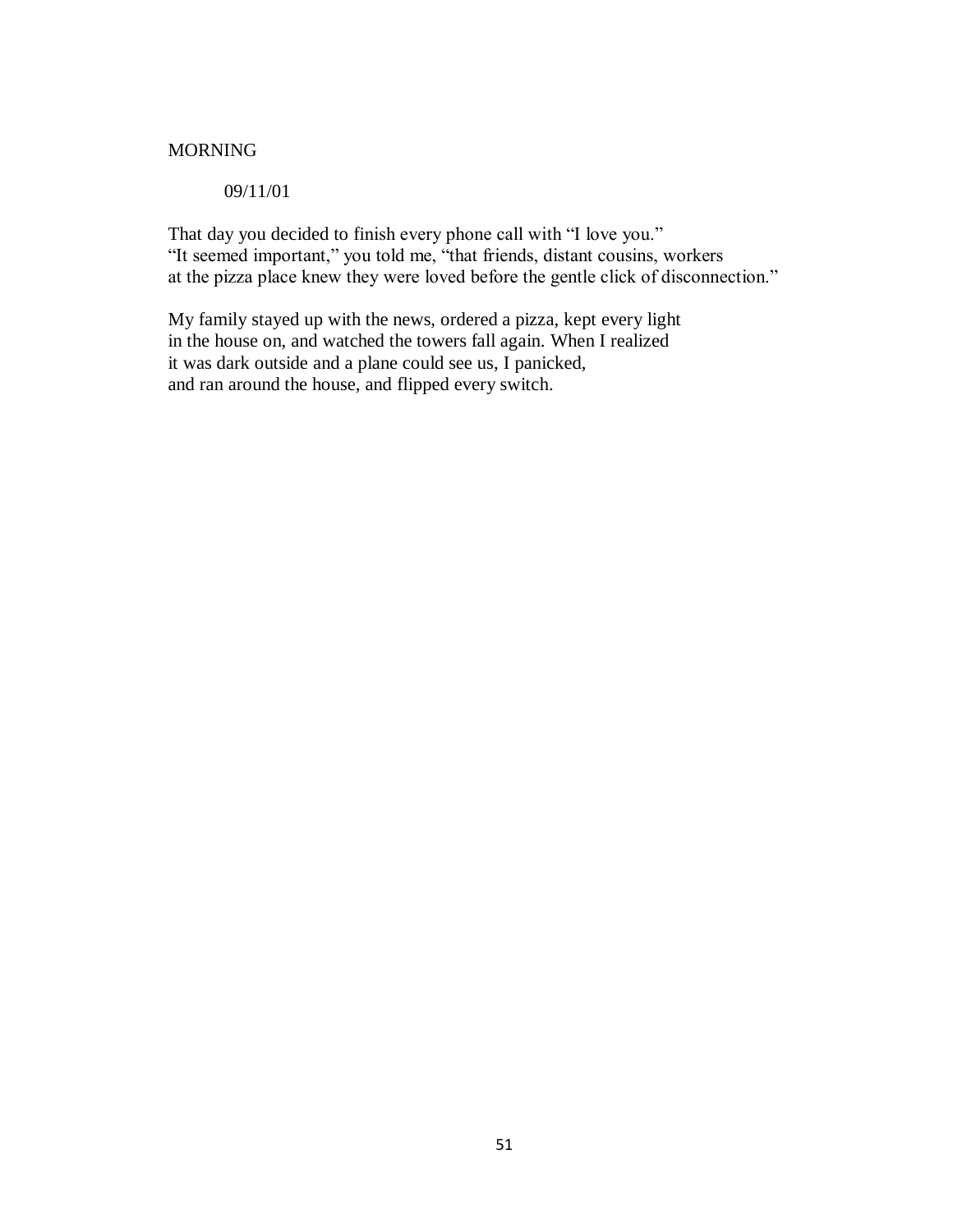## MORNING AFTER

09/12/01

I wrote my first poem because our teacher believed poetry would help us process.

Your parents kept you home from school.

I found my father on the deck staring at the sky. It was the first time in the eight years we lived there he could see blue without the long white vapor trails.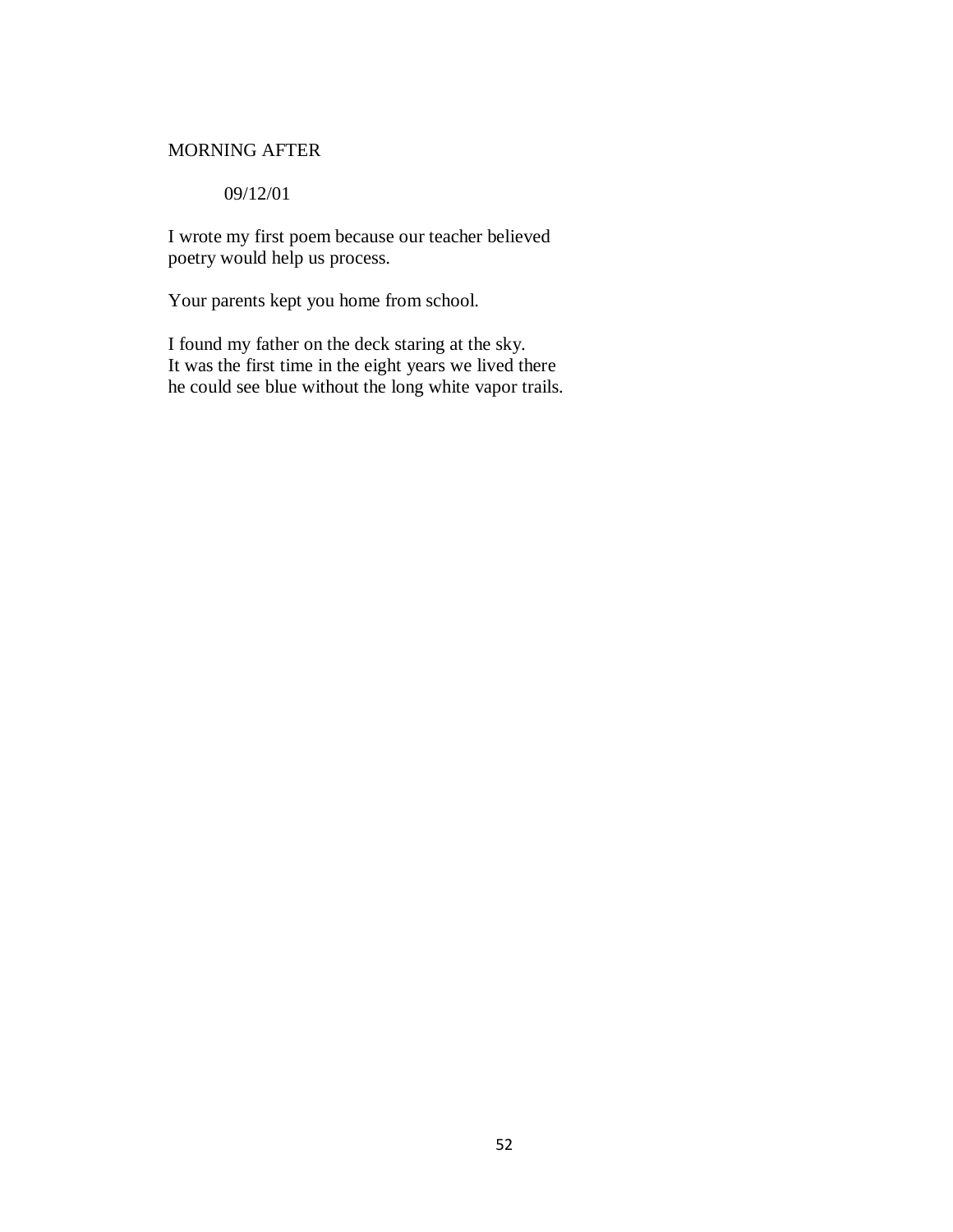## **WITNESS**

I didn't describe the crumpled hood, the long fracture lines across the windshield that originated from a hole over the steering wheel. The blankets laid on the shoulder, each one a cairn.

I didn't point out where the cross had appeared under a bouquet of yellow and red flowers wrapped in green cellophane. Now, nothing but stems and plastic held to a tree trunk with a bungee cord.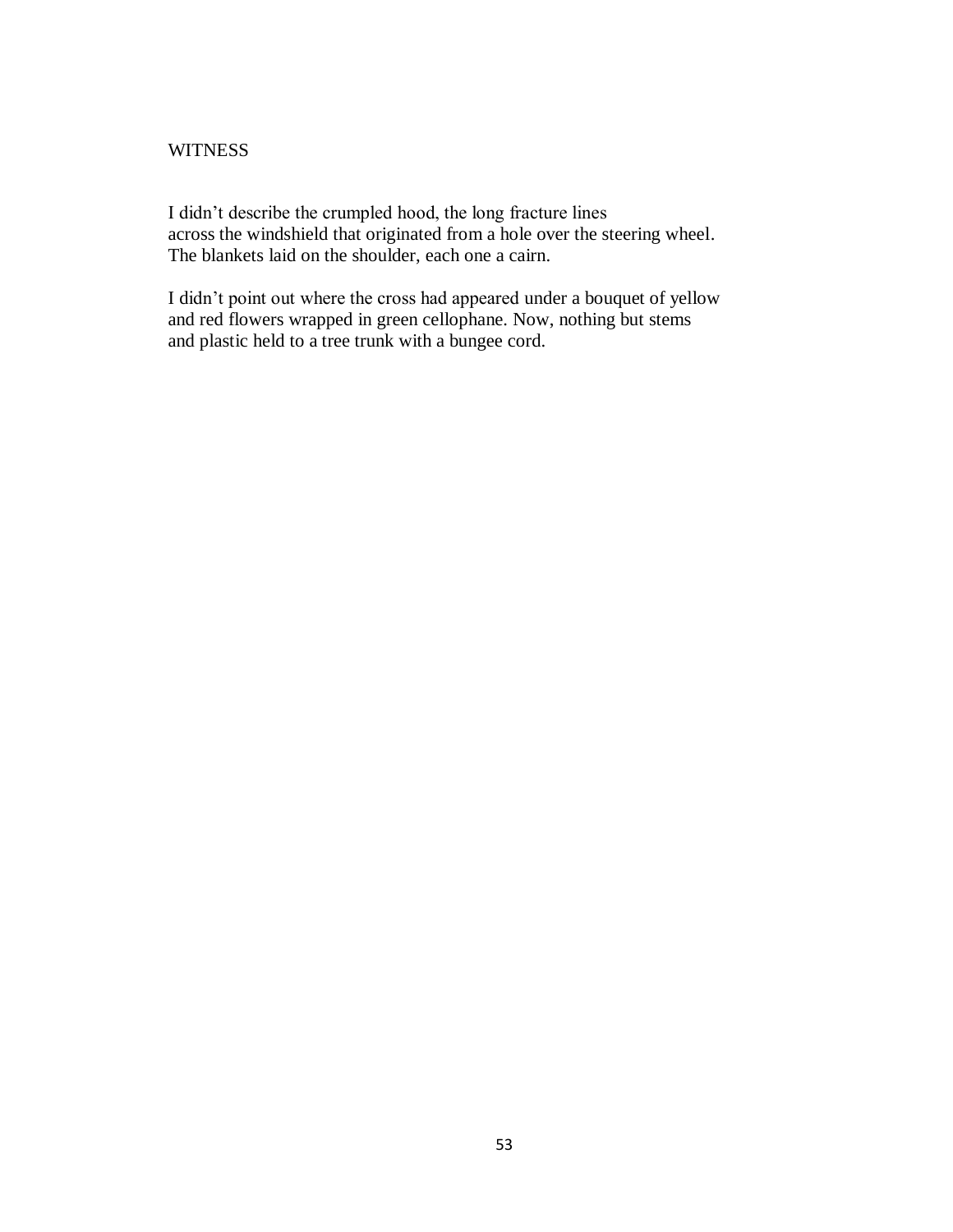## **TESTIMONY**

It went *quick*. There was quiet,

*then the faint sound of stress*, the familiar noise of chairs dragged across a floor,

*shattering plates, wood. As if everything lost its footing* and was thrown down stairs.

*It went dark*. We reached for silhouette. *Could see the ship*

*through the absence of stars.* There was thunder, *a snap* and we fell, *pin-wheeling into the ocean.*

We couldn't tell if the fall hurt *or feel the lack of heat.*  There was thrashing, *inhuman screams that scared us*

until we realized the sounds *came from us.*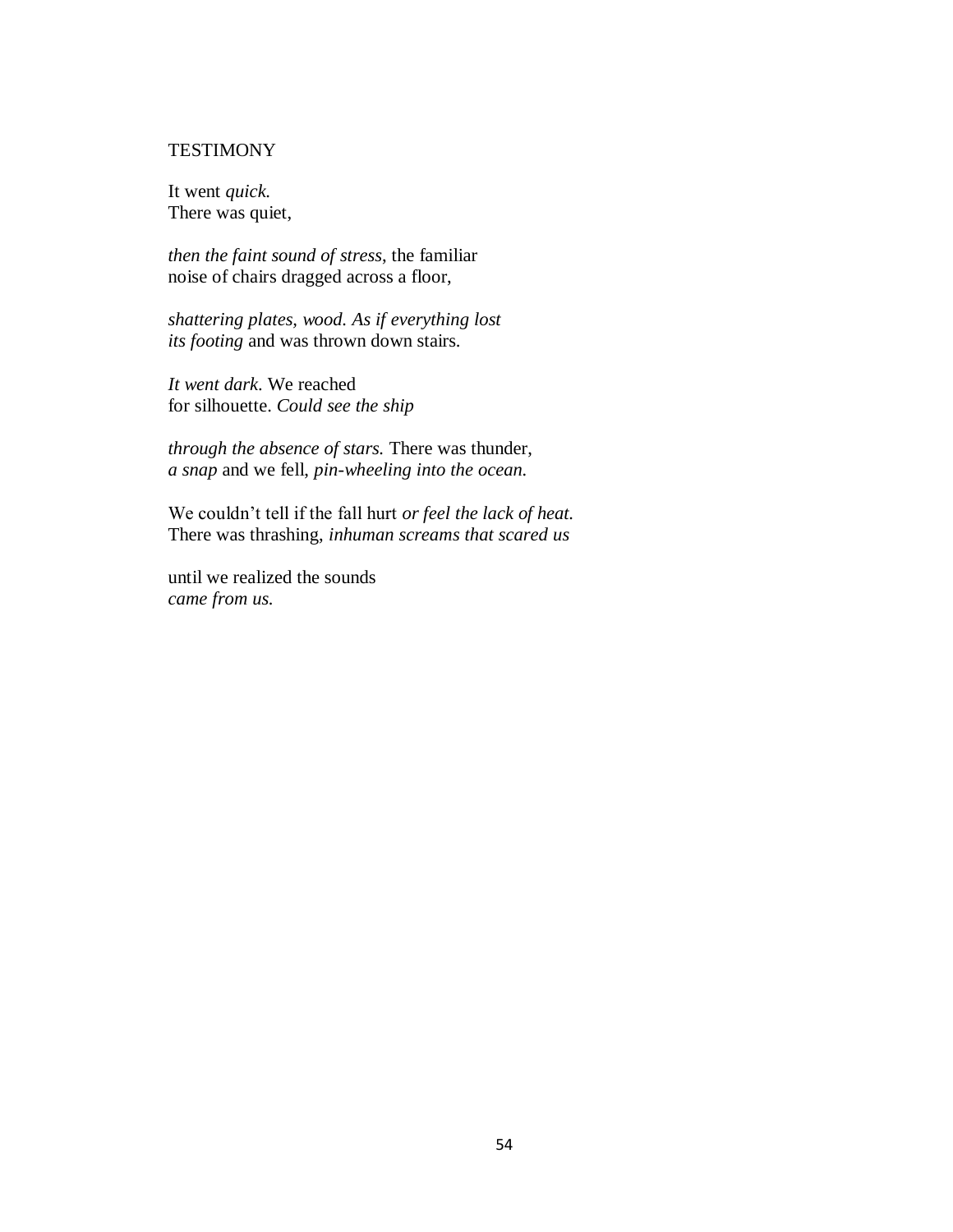# **SCARED**

You woke to dreams of ships burning in the harbour. "You're good with metaphors. What does it mean?" "It means your lust for me knows no bounds," I said pouring you a cup. You laughed, looked into the coffee, at the cup, the table. "Really though." "Well," I said, sitting down, "It's December and you're editing passages about the Explosion. These things seep in." I squeezed your hand, trying to distract you from hellfire, screaming, and ash while I tried to forget my own dreams of darkness, drowning, and cold.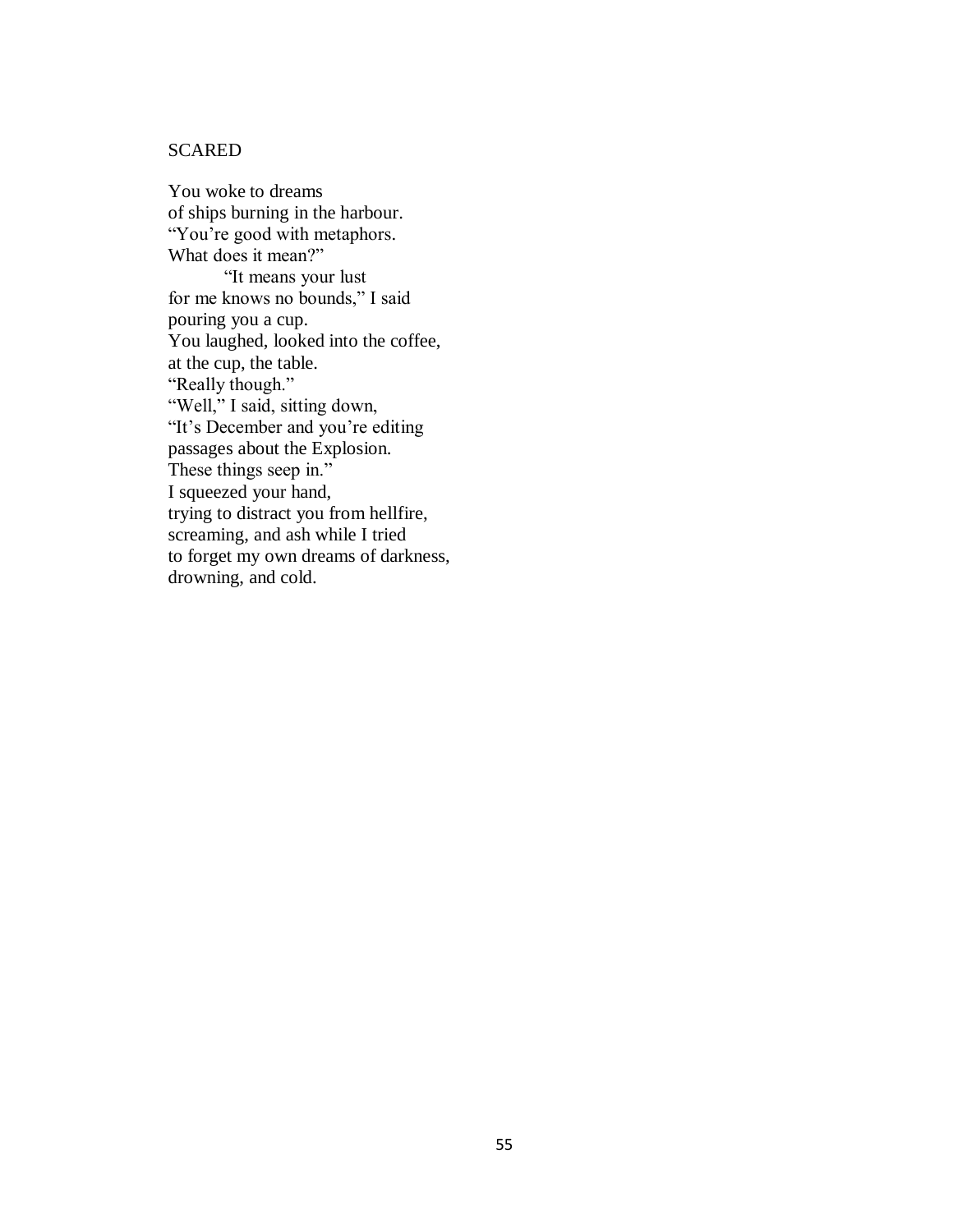## WINTERING

For too many years we relied on reckless luck,

*used novels as maps, trusted in myth,*

exhausted promise. *With nothing left to burn we fell on memory,*

it warmed us in the colder months. *Winds still blew,*

the sheets became threadbare, *the sleeves of our coats moth eaten.*

We burned our plans, *held close Arctic dreams,*

became ill-prepared explorers who wandered into wilderness

with pocket combs and baseballs, *ate our boots in a serious way.*

They thought us dead until we were laid out in the sun.

*For the first time in months there were birds.* There was hunger.

*We ate until we were left with the cracked ribs of intimacy.*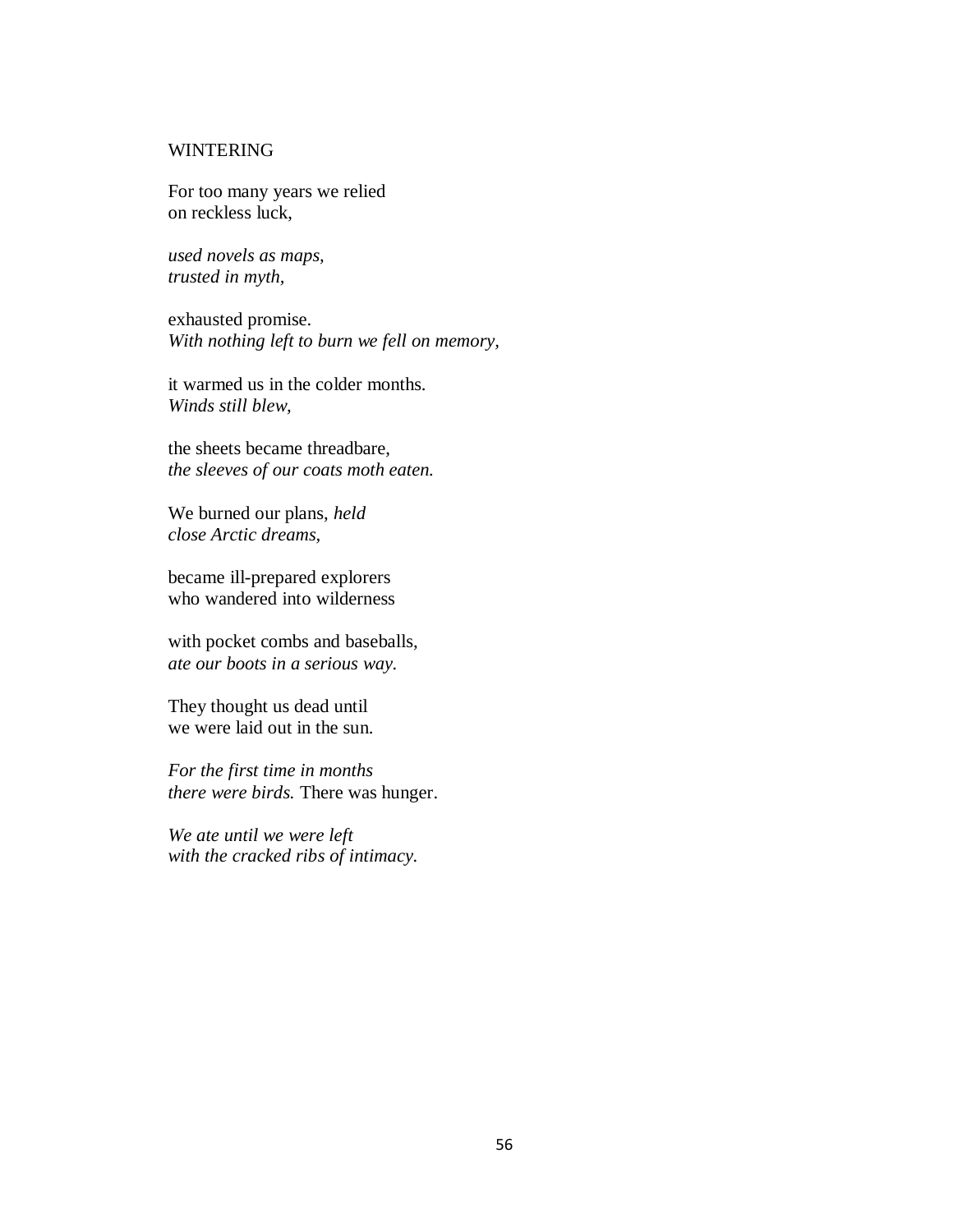## MOTION PICTURES

We needed the changing tide, the reassuring sound of water filling the space between the shore and stones, the rush of retreat, the indecision of gathering. Somewhere behind us was a thrumming engine. Around us were dull thuds of gravel thrown by bored kids trying to hit a lamppost. Between us, Neil Young's guitar, all the way from '74, through my shitty phone speakers.

A thick fog surged towards us, burying McNabs, the market, a Haplin-Lloyd freighter sailing by while you held your hands.

"Looks like a metaphor's brewing," I said in a way that used to make you laugh. "I hate this fog," you muttered, standing, "it gets in my bones." I watched the stern disappear, only the white water turning in its wake and the extra surge striking the shore to show something had passed.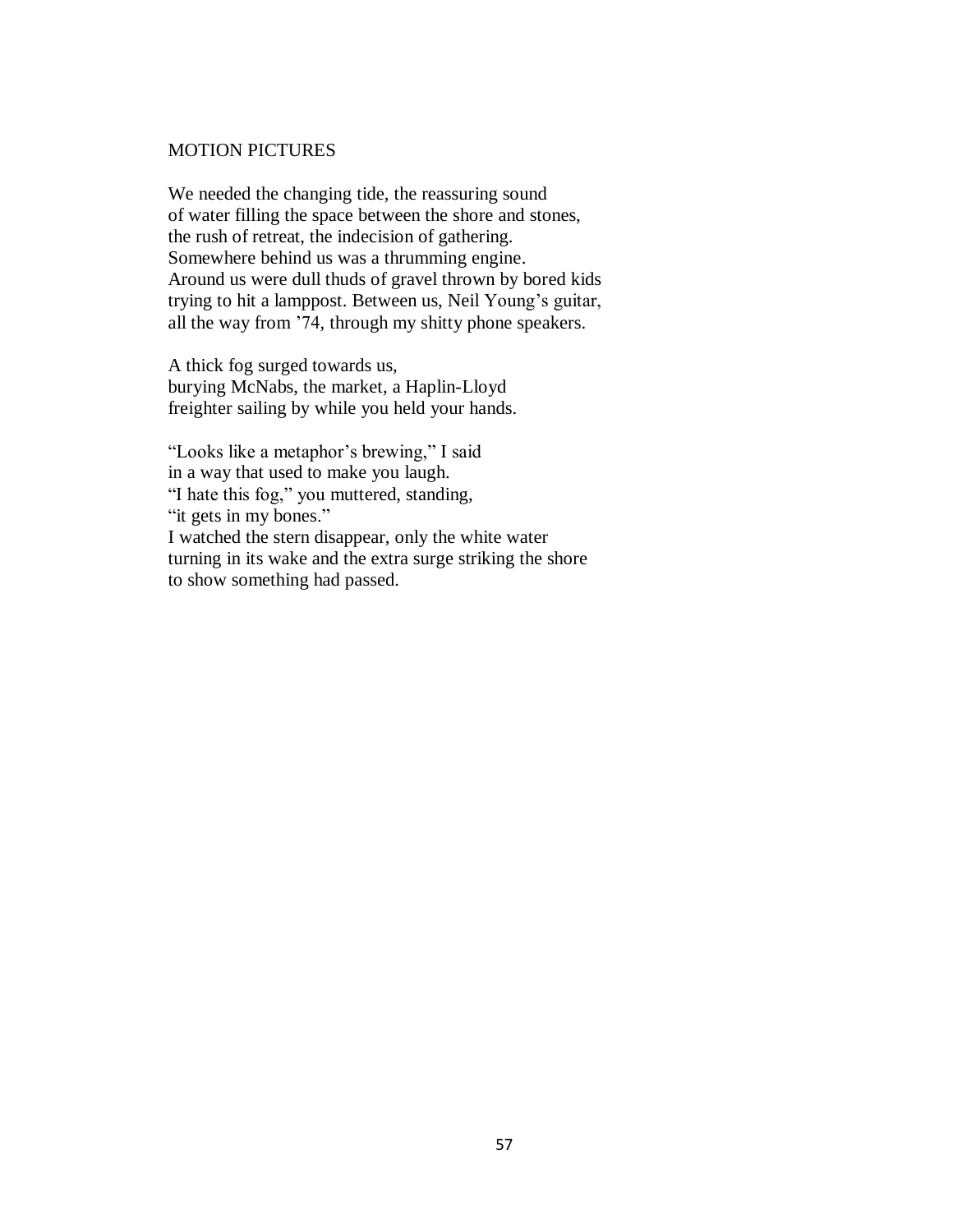# **NAVIGATION**

You were the iceberg and I was the lookout, unable to see you against the stars until your finger traced a line along my palm.

We were hulls full of chemicals, daring sparks to dance across our decks. We believed any flame could be contained.

It was inevitable, you wrote, a tragedy written in the stars like Leo and Claire, or the poisoned tip that opened Mel Gibson.

There is no romance in an end, just people and a handful of moments— like the night drive home on the 103 you spent watching the sky.

You had never seen so many stars at one time, watched for silver streaks, and asked if I could show you the constellations, but I didn't know how to read the sky.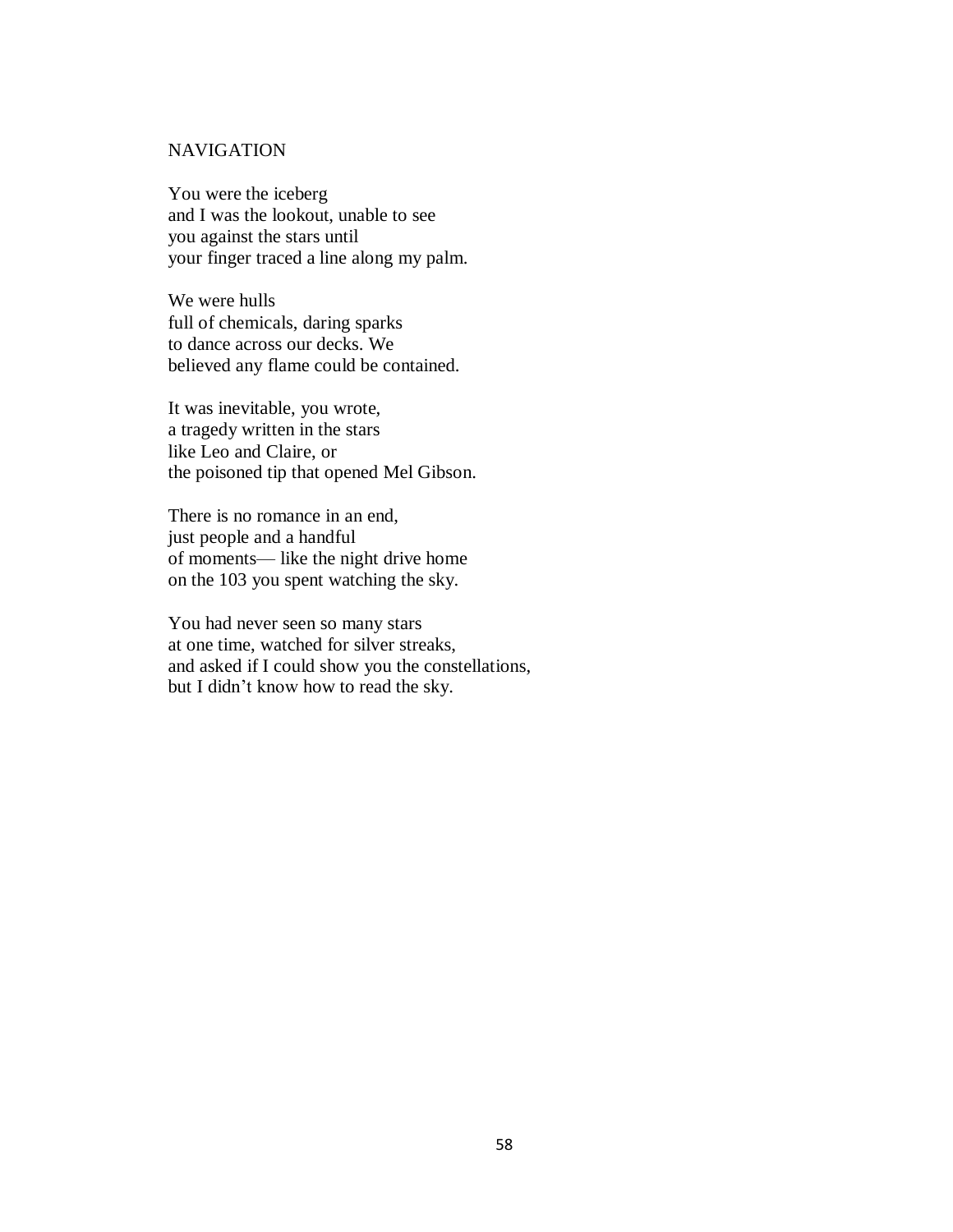# POEM

Orange light from candles paced the ceiling while we explored each other's histories. I told you about curses, ghosts, the kinds of stories locals knew. You talked about Ontario, how lucky you were to have two homes: the one where you were born, and the one where your family began.

You left. I stayed.

I picture you now, home.

After work you tell your children stories about pirate ghosts leading people to treasure, storms that could turn the sea and pluck people from the top of a cliff, the time you saw the *Bluenose II* at full sail in Halifax.

The refit is done.

They rebuilt the keel, changed the deckhouses, and redid the hull. Our friends were outraged until someone pointed out there'd been so many repairs since the '60s it hadn't been the *Bluenose II* for a while. There are new admission stickers at the Citadel, condos on Quinpool, also, we love roundabouts now.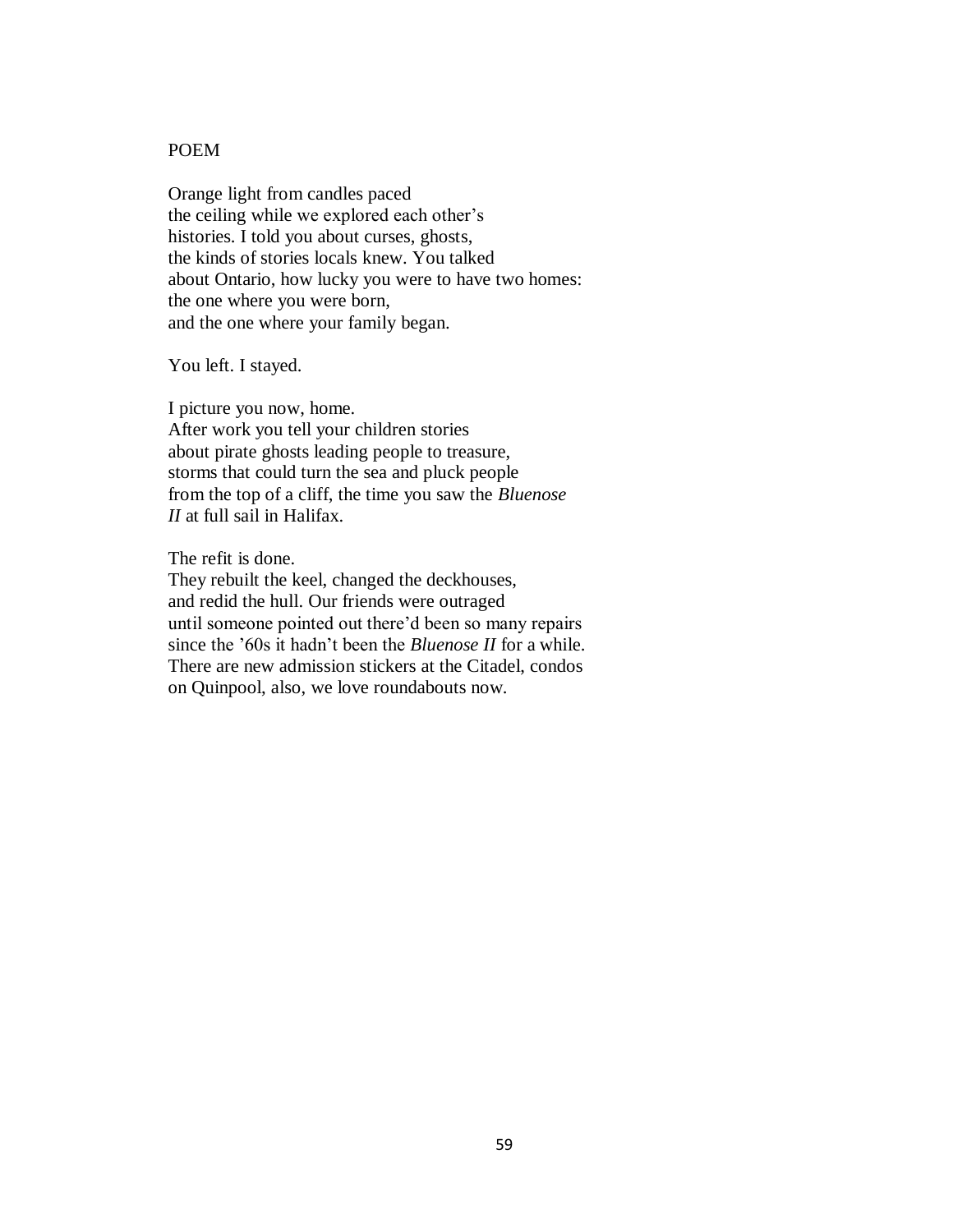#### SUMMONING

Cast your laughter into the surf and busy yourself with sand piles, give them shape, five fingers on each hand, as many toes, two shoulders, a chin, do not worry about eyes or teeth or single hairs.

To the wind whisper words that remind you of me. Collect driftwood, place it in the center, on Saturday's paper. Watch the tide. Do not worry, everything moves. Remember breath follow it in then out.

Feel the gentle curve of life your body makes, how it carries you through the days, months, years. the gentle curve of life your body makes, how it finds new ways

to hold breath, brush cloth. Become aware of the ocean around your ankles, allow it to crawl up your legs to flow into the man you built in sand.

The magic we learned we learned to keep us warm.

I am still there in the words you thumbtacked above your desk, your new habit of damning ducks when you remember my favourite punch line. The same as tonight, I hear wind chimes and expect you to arrive with a Joni Mitchell song.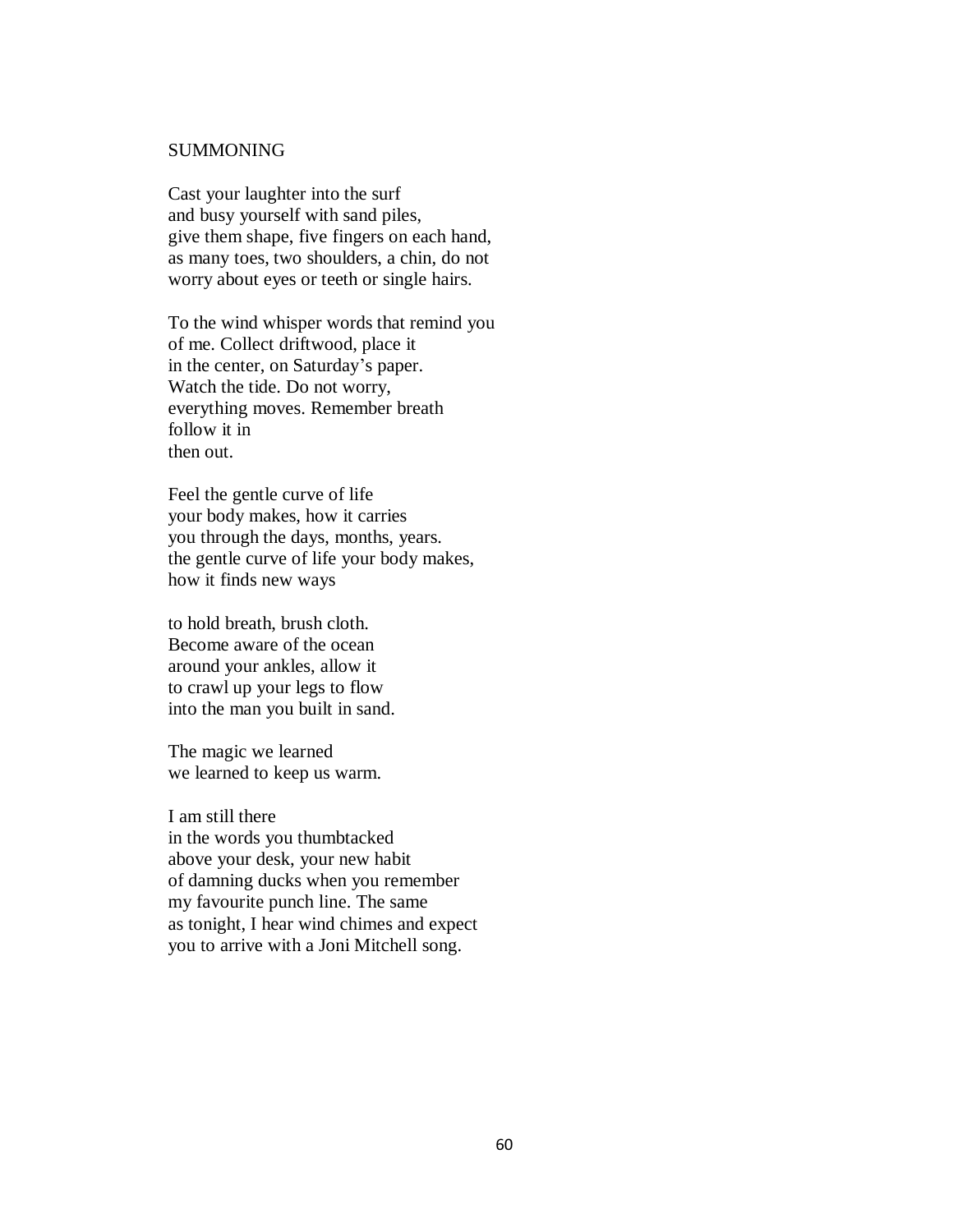#### BIBLIOGRAPHY AND REFERENCES

*A Night to Remember*. Directed by Roy Ward Baker, The Rank Organization, 1958.

- BBC. "Charlie Brooker's 2012 Wipe." *Youtube.* Uploaded by PURZ, 2 Jan 2013, www.youtube.com/watch?v=1pzj8qs3j6Q&t=401s
- Biel, Steven. *Down with the Old Canoe*. Norton, 1996.

— *Titanica*. Norton, 1998.

Bird, Michael. *The Town that Died: The True Story of the Greatest Man Made Disaster before Hiroshima.* Ryerson Press, 1967.

Cameron, James, director. *Titanic*. Twentieth Century Fox, 1997.

— *Ghosts of the Abyss*. Walt Disney Company, 2003.

- Cochkanoff, Greg, Chaulk, Bob. *SS Atlantic: The White Star Line's First Disaster at Sea*. Goose Lane Editions, 2009.
- Dupuis, Michael. *Bearing Witness: Journalists, Record Keepers and the 1917 Halifax Explosion*. Fernwood, 2017.
- Eaton, John P., and Charles A. Haas. *Titanic, Triumph and Tragedy*. 2nd Ed. Norton, 1995.

*Encyclopedia Titanica*, Encyclopedia Titanica, 1996, www.encyclopedia-titanica.org/

Gordon, Rob, and Alan Jeffers. *Titanic Halifax: A Guide to Sites*. Nimbus Publishing, 1998.

"Fairview Lawn Cemetery." *Trip Advisor*. https://www.tripadvisor.ca/Attraction\_Reviewg154976-d155442-Reviews-Fairview\_Lawn\_Cemetery- $H$ alifax\_Halifax\_Regional\_Municipality\_Nova\_Scotia.html. Accessed May  $12<sup>th</sup>$ , 2019

Heard, Christopher. *Dreaming Aloud: The Life and Films of James Cameron.* Double Day Canada, 1997.

Larson, Erik. *Dead Wake: The Last Crossing of the Lusitania*. Crown Publishing, 2015.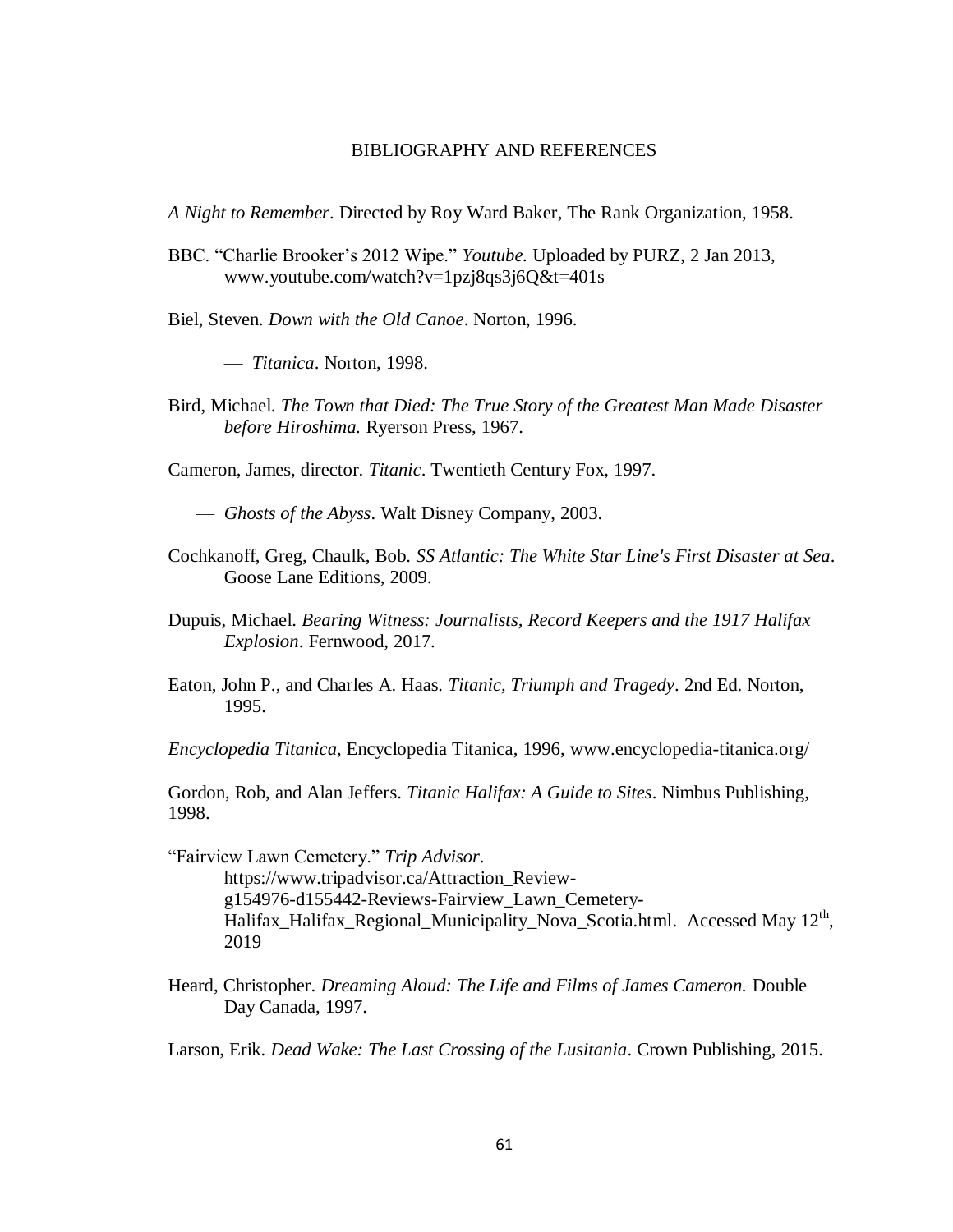MacDonald, Laura. *Curse of the Narrows*. HarperCollins, 2005.

- Maybee, Janet. *Aftershock: The Halifax Explosion and the Persecution of Pilot Francis Mackey.* Nimbus Publishing, 2015.
- Parisi, Paula. *Titanic and the Making of James Cameron: The Inside Story of the Threeyear Adventure that Rewrote Motion Picture History*. Newmarket, 1998.

Pittman, Bruce, director. *Shattered City*. CBC, 2003.

*Titanic*. Directed by Herbert Selpin and Werner Klingler, Tobis Filmkunst, 1943.

Walsh, Darryll. *Ghosts of Nova Scotia*. Pottersfield, 2000.

Watson, Robert. *The Nazi Titanic*. Da Capo Press, 2016.

Welshman, John. *Titanic: The Last Night of a Small Town*. Oxford UP, 2012.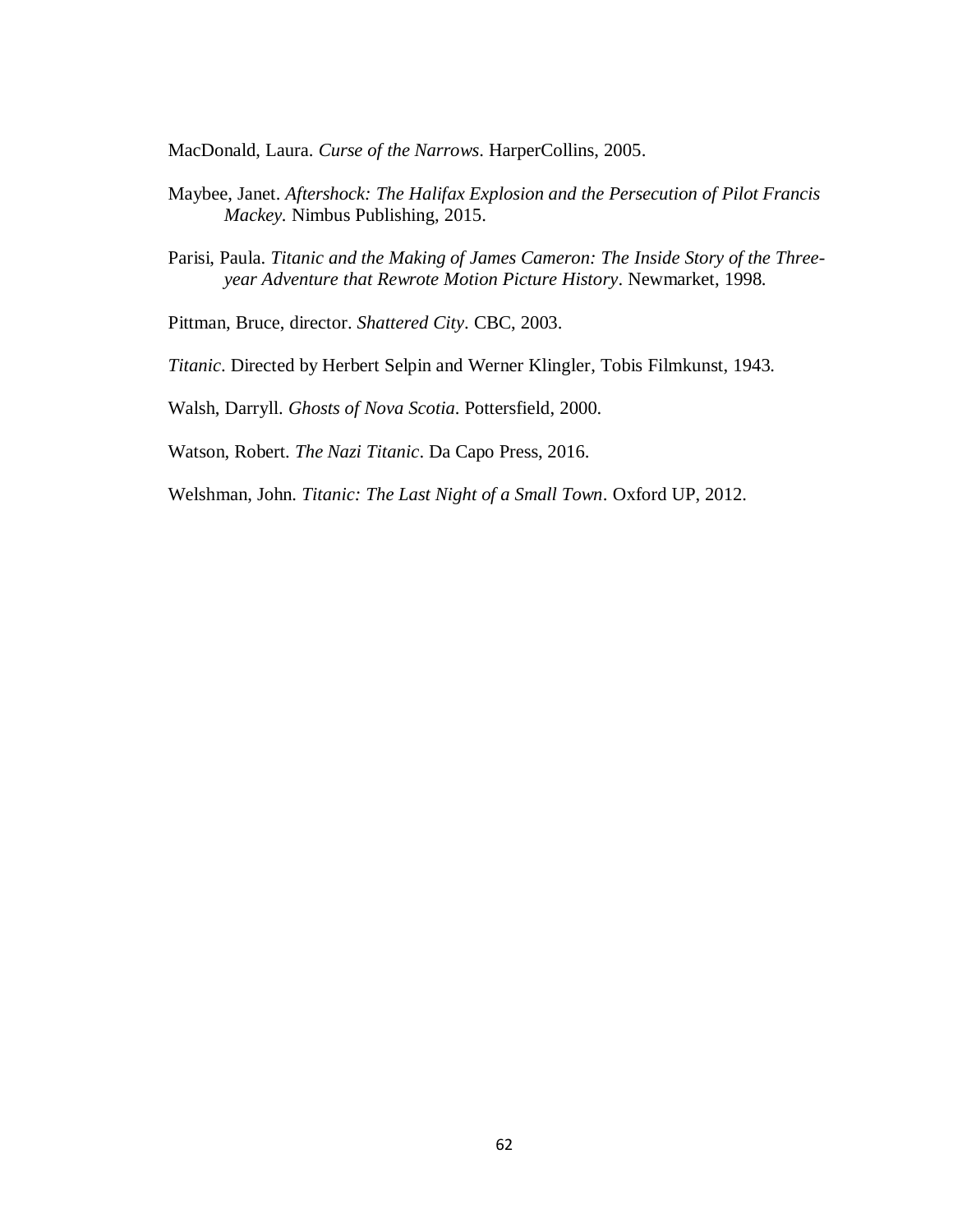## APPENDICES: NOTES

The curse mentioned in the poem "Curse" and "Narrator" is from Laura M. MacDonald's book *Curse of the Narrows*:

> Three times a bridge over these waves shall rise, Built by the pale face, so strong and wise, Three times shall fall like a dying breath, In storm, in silence, and the last in death.

Three White Star Line shipwrecks fit the rhyme. The first is the wreck of the SS *Atlantic,* which sank in a storm while approaching Halifax on April 1, 1873. The second is the *Titanic,* which sank in a calm sea off the coast of Newfoundland on April 15, 1912. The third shipwreck was the *Runic* (which had been sold and renamed the *Imo*), which collided with the *Mont-Blanc* in Halifax Harbour on December 6, 1917.

The poems "Artifacts," "Halifax Wrecked: The Halifax Explosion," and "Touching History" were inspired by the *Titanic* and Halifax Explosion exhibits at the Maritime Museum of the Atlantic in Halifax, Nova Scotia.

The poem "Real Life *Titanic*" was inspired by *Entertainment Tonight*'s reporting on the sinking of the *Costa Concordia*.

The chowder incident mentioned in "Haliwood*"* refers to a story in which someone slipped PCP into the clam chowder served to the cast and crew of the film *Titanic*. No one has been arrested.